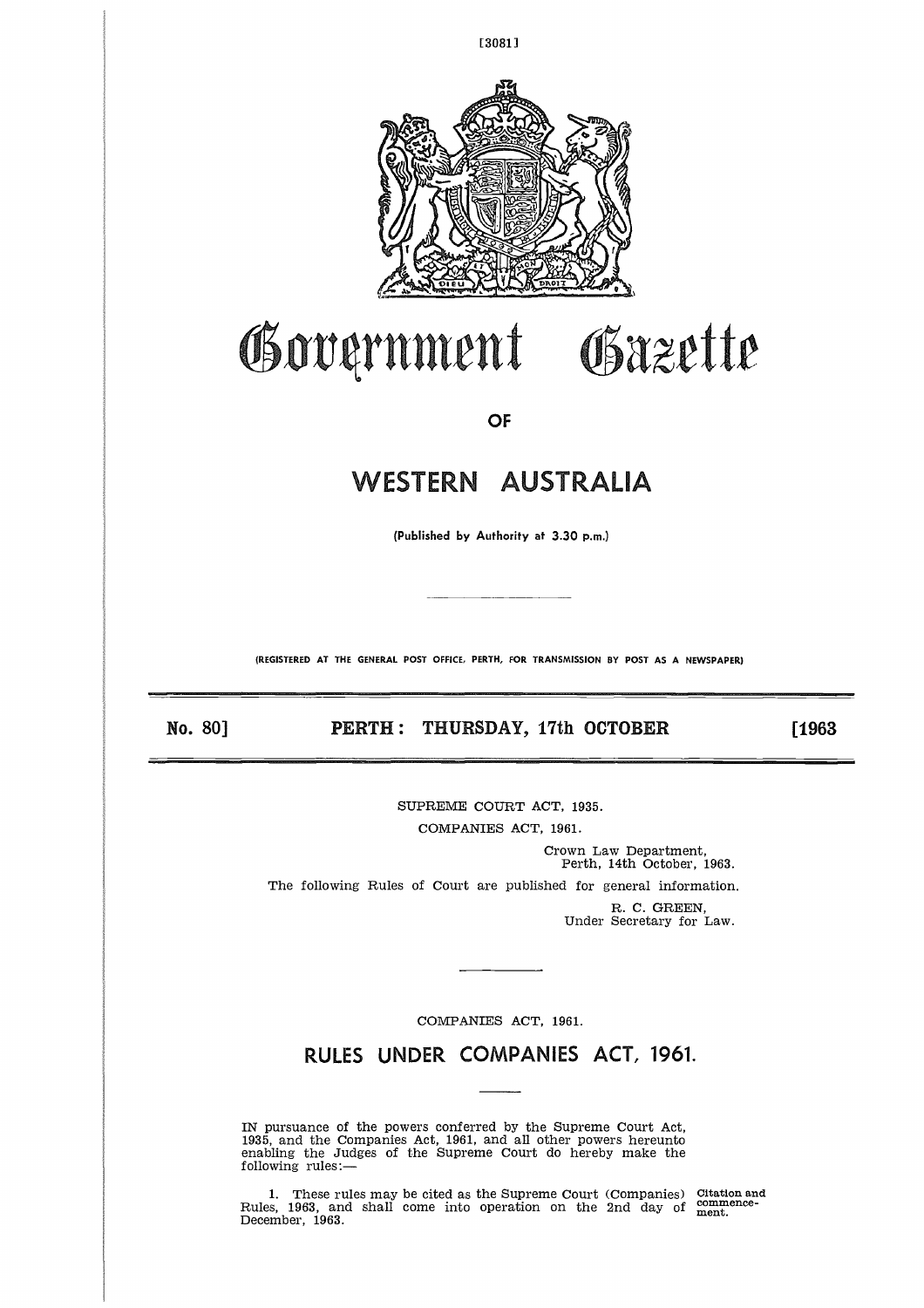Repeal and<br>application.

2. (1) The Companies (Liquidators' Accounts) Rules, 1949, are hereby revoked.

(2) These rules apply to all proceedings under the Act that are commenced on or after the commencement of these rules.

Interpretation.

3. In these rules, unless the contrary intention appears

"filed" means filed with the Registrar of the Supreme Court;

"liquidator" includes a provisional liquidator;

"Registrar of the Supreme Court" includes a duly appointed Acting or Deputy Registrar;

"rule" means a rule of the Supreme Court (Companies) Rules, 1963;

"section" means section of the Act;

"solicitor" in relation to any party to proceedings under these rules, includes any solicitor acting as agent for the solicitor in the proceedings and includes his Perth agent acting in the matter;

"the Act" means the Companies Act, 1961;

"the Master" means the Master of the Supreme Court and includes a duly appointed Acting or Deputy Master;

and

words and expressions defined in section 5 of the Act and used in these rules have the same respective meanings as in the Act.

General rules of practice of Court to apply when no specific provision made.

Title.  $\begin{array}{lll} \text{5.} & \text{Every}\text{~petition,~notice of~motion~and~summons and all} \\\text{notes.} & \text{4ffidavits and other documents in any proceedings under the Act shall be intitiled "in the Supreme Court," "in the matter of the Companies Act, 1961," and "in the matter of . . .." the\n\end{array}$ company to which the proceeding relates, with the addition of the words "in liquidation" where the company is in liquidation.

4. The rules of the Supreme Court for the time being in force and the general practice of the Court including the course of procedure and practice in Chambers apply in relation to proceedings to which these rules relate so far as may be practicable, except

if and so far as the Act or these rules otherwise provide.

All matters except those referred to in rules 18, 52 and 54 to be dealt with by Master except in special cases.

6. No matter that is authorised by or under these rules to be heard and determined by the Master shall be brought before a Judge or the Court except-

- (i) on a reference from the Master;
- (ii) on an appeal under rule 8; or
- (iii) by special leave of the Court or a Judge.

Power to Master to refer matter to Court.

7. If a matter brought before the Master appears to him proper for the decision of a Judge the Master may refer that matter to a Judge and the Judge may either dispose of the matter or refer it back to the Master with such directions as he may think fit.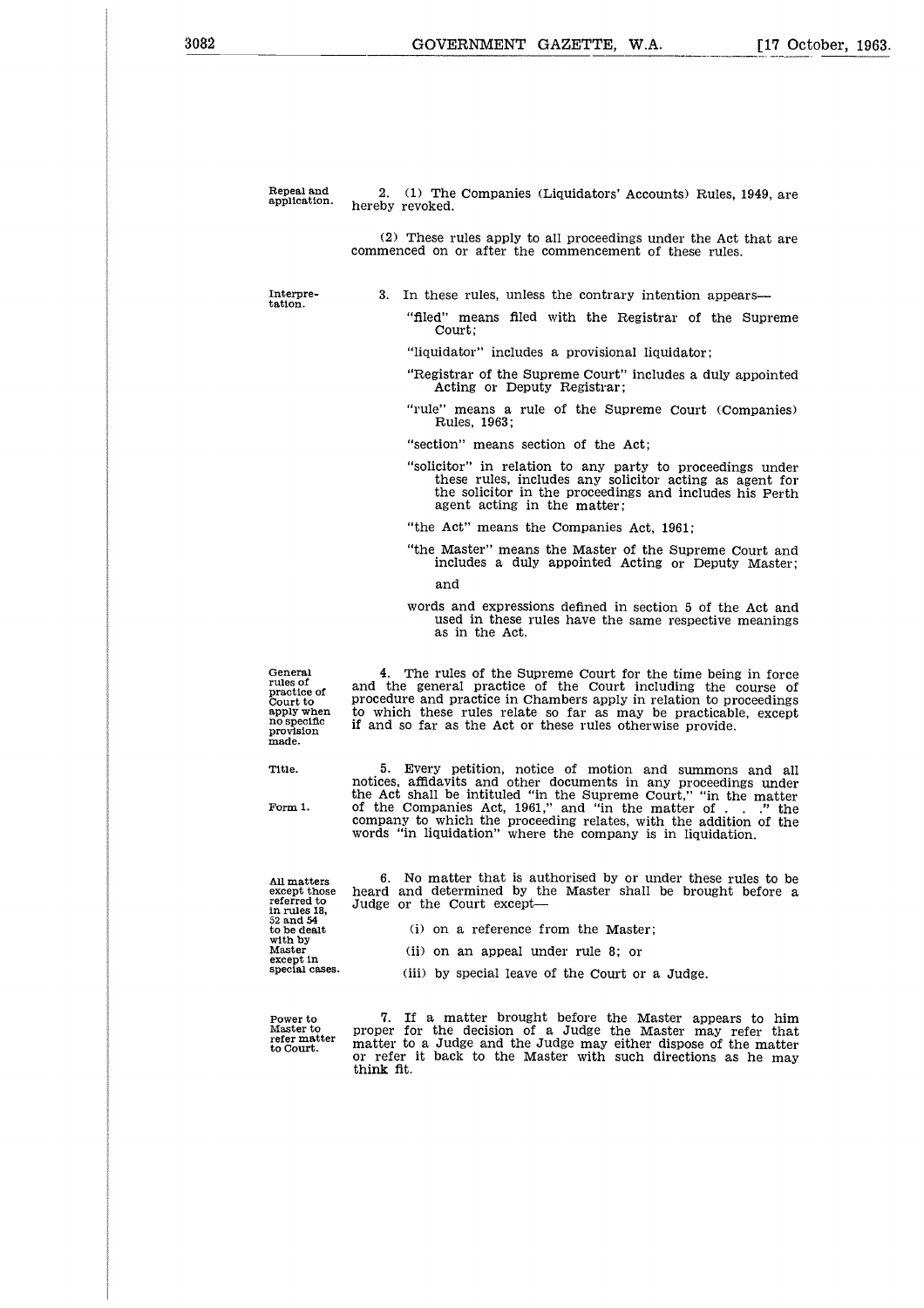8. (1) (a) Any person affected by an order or decision of the Appeals from Master may appeal therefrom to a Judge in Chambers.

(b) The appeal shall be by notice in writing to attend before the Judge, without a fresh summons, within five days after the decision complained of or such further time as may be allowed by a Judge or the Master.

(2) Unless otherwise ordered there shall be at least one clear day between service of the notice of appeal and the day of hearing.

(3) An appeal from the decision of the Master does not operate as a stay of proceedings unless so ordered by a Judge or the Master.

(4) The appeal shall be by a rehearing *de novo* of the application but each party may subject to any proper objections to admissibility rely upon any affidavit used before the Master and upon any evidence given orally before him but if any other party desires the production of the deponent or witness for examination before the Judge that affidavit or oral evidence may not be so relied upon without the production of the deponent or witness except by leave of the Judge.

9. All proceedings under the Act or under these rules shall be attached to the office of the Registrar of the Supreme Court.

10. All petitions, notices of motion, summonses, affidavits, orders, certificates, proofs of debts, notices, depositions, bills of costs and other documents in proceedings under the Act or under these rules shall be filed within the time fixed by these rules and where no time is expressly fixed, they shall, unless the Court Judge or Master otherwise permits, be filed before the hearing of the applica-tion to which they relate, commences.

11. Every petition, notice of motion and summons to which these rules relate, shall be prepared by the applicant or his solicitor.

12. (1) Subject to an order to the contrary, every petition, notice of motion and summons shall be served upon every person against whom any order or other relief is sought but the Court or a Judge may, at any time, direct that service be effected or notice of the proceedings given to any person who may be affected by the order or other relief sought and may at any time direct the manner in which that service is to be effected or the notice given and any person so served or notified is entitled to be heard. 12. (1) Subject to an order to the contrary, every petition, Service of motion and summons shall be served upon every person poiton against whom any order or other relief is sought but the Court motion or a Judge may, at

(2) A document referred to as an exhibit in an affidavit shall be made available for inspection by any person upon whom service of the affidavit is required.

13. (1) Except as otherwise provided by the Act or these rules Mode of or any order—

(a) all notices, summonses and other documents, except those of which personal service is required, are sufficiently served, if left at or sent by prepaid post to the last known address of the person to be served therewith or the address (if any) at which the person has authorised service on him to be effected; and the notice, summons or document if so sent by pre-paid post, shall be considered as served at the time that it ought to be delivered in the ordinary course of post by the post office and notwithstanding it may be returned by the post office;

Proceedings to be attached to office of Registrar of the Supreme Court.

Filing of documents within prescribed time.

Issue of petition, notice of motion and summons.

Service of petition, notice of motion and summons.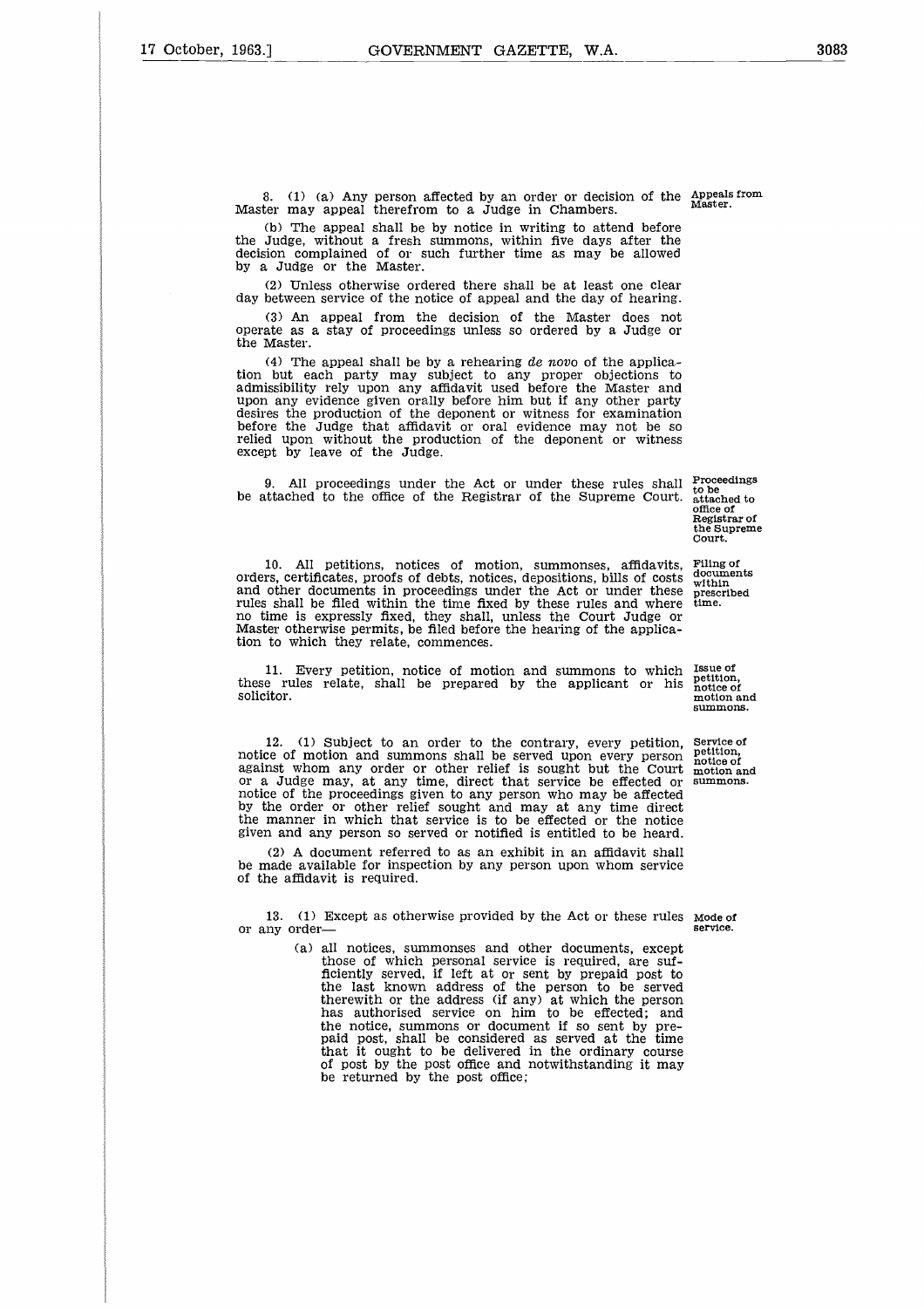- (b) no service shall be deemed invalid by reason that the name or any of the names other than the surname of the person to be served has been omitted from the document containing the person's name, if the Court is satisfied that in other respects the service of the document has been sufficient;
- (c) when the solicitor for a party to be served accepts service of a document on behalf of that party and indorses the original or a copy thereof to that effect that service shall be deemed sufficient.

Advertisements in the Government *Gazette.*

(2) Unless otherwise expressly provided in these rules or unless otherwise expressly ordered

- (a) all matters that require to be gazetted shall be published once in the *Gazette;*
- (b) all matters that require to be advertised shall be published once in a Perth daily newspaper;
- (c) all matters required to be gazetted subsequent to a winding up order shall be gazetted by the liquidator;
- (d) where any winding up order is amended, and also where any matter that has been gazetted has been amended or altered, or where a matter has been wrongly or inaccurately gazetted or advertised the matter shall be re-gazetted or re-advertised with the necessary amendments and alterations.

Memorandum of advertisements to be filed.

(3) Unless otherwise expressly provided in these rules or unless otherwise expressly ordered, where any matter is gazetted or advertised for or in connection with any proceedings under the Act or under these rules

- (a) a memorandum referring to and giving the date of the gazettal or advertisement, signed by the person or his solicitor responsible for the gazettal or advertisement shall be filed-
	- (i) if the advertisement relates to proceedings for or in connection with a winding up by the Court, by the liquidator; or
	- (ii) in any other case, by the party responsible for publishing the advertisement; and
- (b) in the case of an advertisement for or in connection with a winding up by the Court, a copy of the newspaper or *Gazette* in which the advertisement appeared shall be delivered to the liquidator by the party responsible for publishing the advertisement; and
- (c) such a memorandum is *prima facie* evidence that the advertisement to which it refers was published in the *Gazette* or in the issue of the newspaper mentioned in it.

Enquiry and certificate by Master as to meetings ordered by the Court.

14. (1) Where an order has been made for the convening of a meeting to consider a resolution, the party obtaining the order or his solicitor shall, after the meeting has been held, attend before the Master on a day to be appointed by the Master.

(2) The Master shall enquire as to whether the meeting was duly convened and as to whether the resolution was duly passed at the meeting in accordance with the terms of the order under which it was held.

- (3) The Master shall certify to the Court or the Judge
	- (a) whether the meeting was duly convened and the resolution was duly passed; and
	- (b) if in his opinion any irregularities occurred in the convening of the meeting or in the passing of the convening of the meeting or in the passing of resolution, the nature and extent of the irregularities.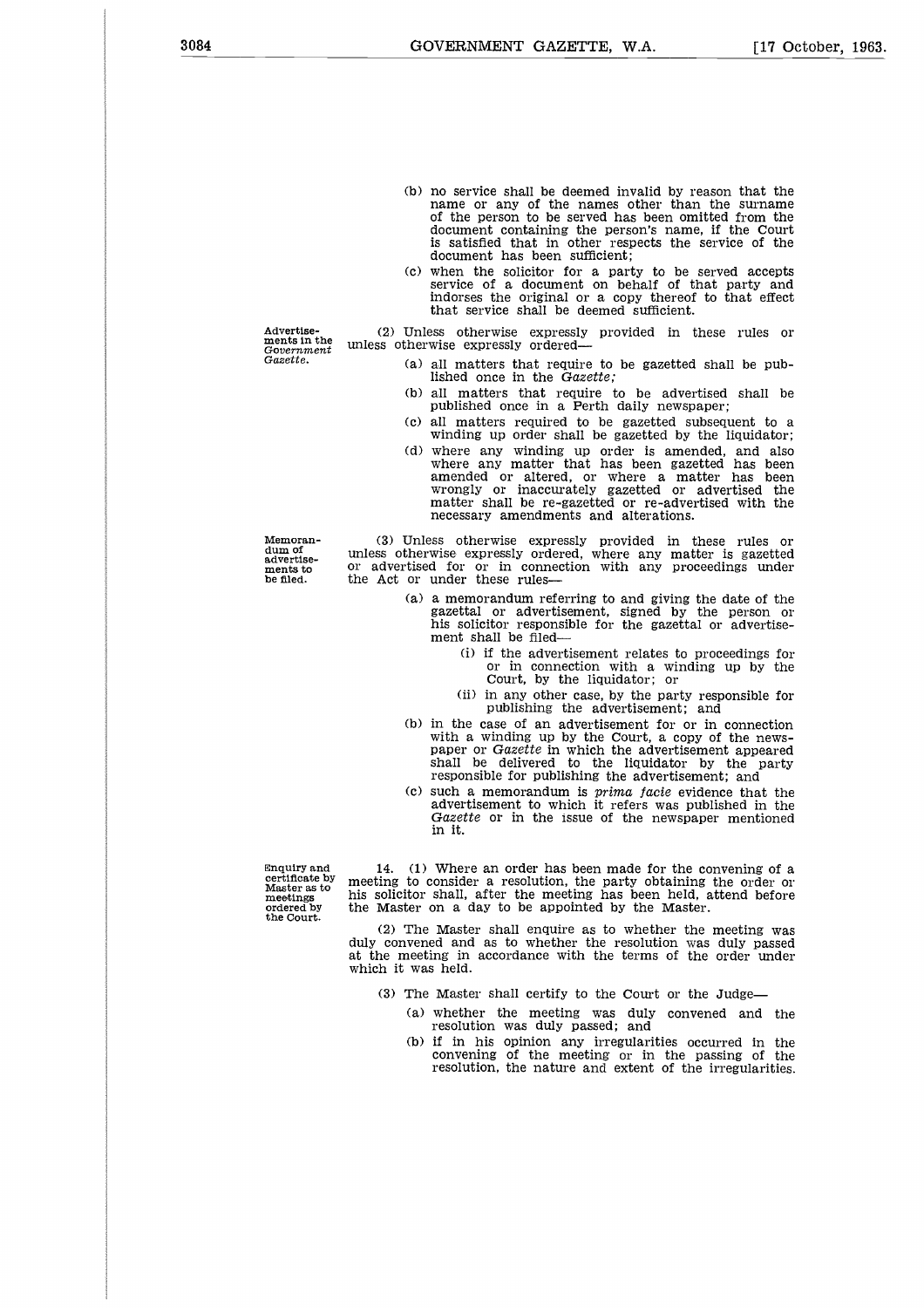(4) No order based on any such resolution shall be made by a Court or a Judge until a certificate of the Master in accordance with this rule has been filed.

15. Subject to these rules, where a provision of these rules is Forms. specified in the first column of the First Schedule to these rules, the form set out in the Second Schedule to these rules the number of which is specified in the third column of the First Schedule opposite to that provision is prescribed as the form to be used for the purposes of that provision in relation to the matter or thing described in the second column of the First Schedule opposite to that provision.

16. (1) Where a form prescribed by these rules requires Particulars completion by the insertion of particulars or other matters referred prescribed to in the form, those particulars or other matters are prescribed as the particulars or other matters required under the provision of the rules for the purposes for which the form is prescribed.

(2) A form prescribed by these rules shall be completed in accordance with such directions as are specified in the form as so prescribed.

17. Strict compliance with the forms contained in the Second Substantial Schedule to these rules is not necessary, and substantial compliance is sufficient. as the particulars or other matters required un<br>of the rules for the purposes for which the form<br>(2) A form prescribed by these rules shall<br>accordance with such directions as are specified<br>so prescribed.<br>IT. Strict complia

#### PETITIONS.

18. The following applications shall be made by petition and Application<br>by petition.

- (1) Under section 64 (application to confirm a reduction of capital).
- (2) Under section 175 (application by the Minister for the winding up of a company or a foreign company after a report has been presented by an inspector).
- (3) Under section 186 (application for relief against oppression).
- (4) Under section 221 (application for the winding up of a company by the Court).
- (5) Under section 315 (application for the winding up of an unregistered company).

19. (1) Presentation of a petition is effected by producing the petition to the Registrar of the Supreme Court and filing a copy thereof. Presentation of petition.

(2) The date and time of the presentation shall be endorsed upon both the original and copy petition by the Registrar of the Supreme Court.

(3) Except in the case of a petition to confirm a reduction of capital, the Registrar of the Supreme Court, upon presentation of the petition, shall appoint a time and place for the hearing.

20. (1) Every petition shall set out in the prayer thereof the nature of the relief sought and shall contain all the allegations of petition. necessary in support thereof and shall be verified by affidavit.

(2) The affidavit verifying the petition shall be made by the petitioner or by one of the petitioners, if more than one, or where the petition is presented by a corporation, by a director, secretary or other principal officer thereof, and shall be filed immediately after the petition has been presented, and such affidavit is sufficient *prima facie* evidence of the statements in the petition.

(3) When a petition is required to be served a copy of the verifying affidavit shall be served with the petition,

Verification Form 3.

prescribed<br>by forms.

compliance with forms to be sufficient.

Form 2.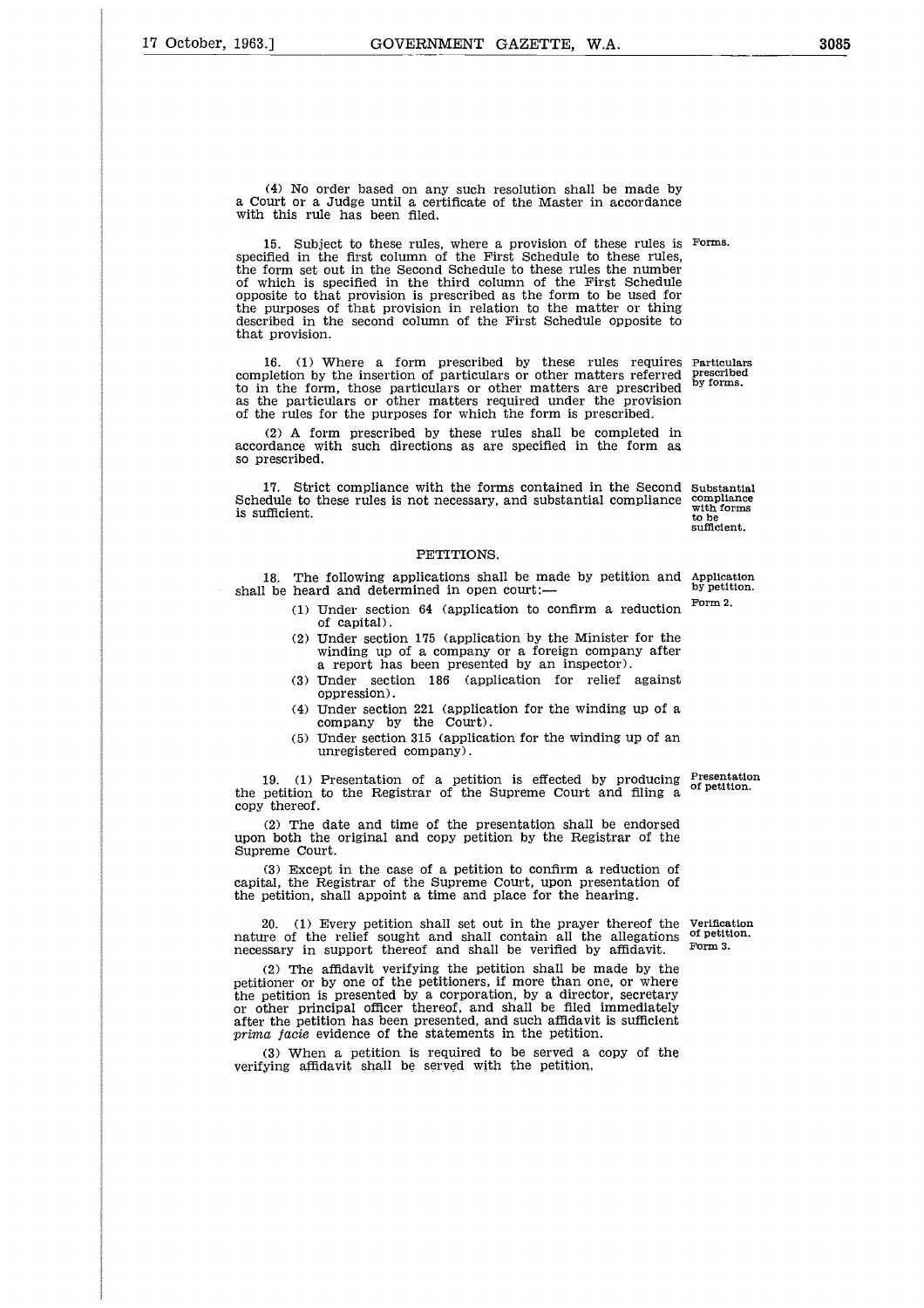Time and place of hearing to be endorsed.

Supreme Court.

(2) The original petition shall be filed with the Registrar of the Supreme Court before the date appointed for the hearing of the petition.

21. (1) When a time has been appointed for the hearing of the petition, notice of the time and place appointed for hearing the petition shall be written on the petition and copies thereof by the officer of the Court, authorised by these rules to fix the time and place for the hearing and that officer may at any time before the petition has been advertised, alter the time appointed and fix

22. (1) Every petition shall, unless presented by the company, be served upon the company.

(2) If there is no registered office of the company, the petition may be served upon the company at the principal or last known principal place of business of the company, if any such place can be found, by leaving a copy with any member, officer or servant of the company there, or if no such member, officer or servant can be found there, then by leaving a copy at the principal or last known principal place of business or by serving it on such member, officer or servant of the company as the Court may direct.

(3) Where a petition is presented by a person other than the liquidator of the company in relation to a company which is in course of being wound up, the petition shall be personally served upon the liquidator.

23. Every member or creditor of a company in respect of which a petition has been filed is entitled to be furnished by the solicitor of the petitioner with a copy of the petition within forty-eight hours after requiring it, on payment at the rate of two shillings

24. (1) A person who intends to appear on the hearing of a petition shall serve on the petitioner or his solicitor notice of

(2) The notice shall be signed by that person or by his solicitor and shall give the address of the person signing it and shall be served, or if sent by post, shall be posted, in such time as in ordinary course of post to reach the address of the person on whom it is intended to be served, not later than four o'clock in the afternoon of the day previous to the day appointed for the hearing of the petition or if that day be a Monday, or a Tuesday following a public holiday not later than four o'clock in

(3) A person who has failed to comply with this rule shall not, without the special leave of the Court, be allowed to appear

25. (1) The petitioner or his solicitor shall prepare a list of the names and addresses of the persons who have given notice of intention to appear on the hearing of the petition and of their

Copy petition for contributory or creditor.

Notice of intention to appear. Form 5.

List of persons intending to appear. Form 6.

respective solicitors. (2) On the day appointed for hearing the petition a fair copy of the list, or if no notice of intention to appear has been given, a statement to that effect, shall be handed by the petitioner or his solicitor to the associate to the Judge prior to the hearing of the petition by that Judge.

the afternoon of the Friday previous to that day.

Affidavits opposing the petition and affidavits in reply.

26. (1) Affidavits in opposition to a petition shall be filed and a copy thereof served on the petitioner or his solicitor at least seven clear days before the time appointed for the hearing of the petition.

another time.

per folio for the copy.

intention to appear thereon.

on the hearing of the petition.

Registrar of

Service of petition. Form 4.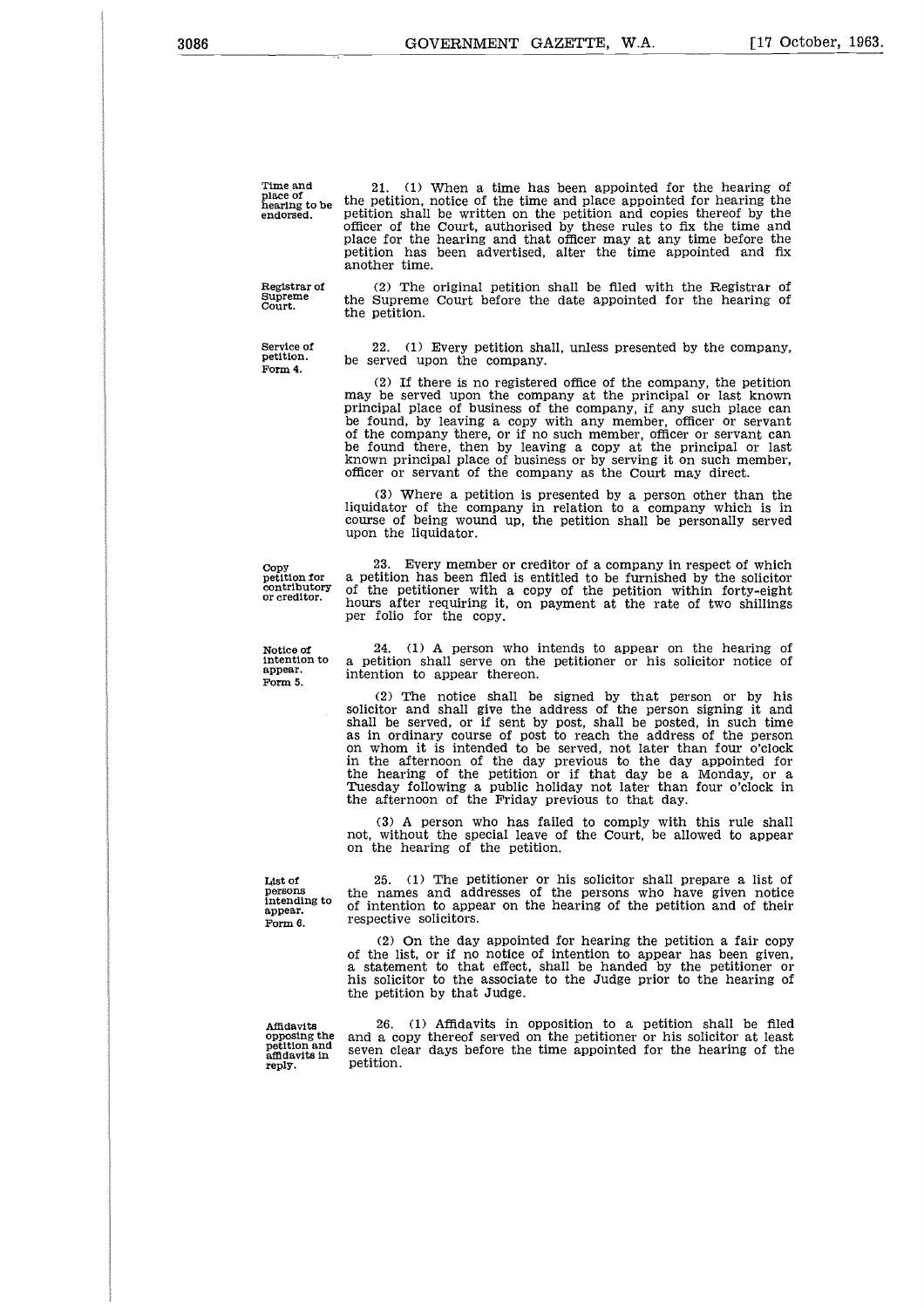(2) Any affidavit in reply to an affidavit filed in opposition to a petition (including a further affidavit in support of any of the facts alleged in the petition) shall be filed within three days of the date of service on the petitioner of the affidavit in opposition and a copy of the affidavit in reply shall be forthwith served on the petitioner or his solicitor.

27. (1) If a petitioner, whether or not he is entitled to present Substitution a petition

of another person as petitioner.

- (a) fails to take all the steps prescribed by these rules preliminary to the hearing of the petition;
- (b) consents to withdraw his petition or to allow it to be dismissed or the hearing to be adjourned; or
- (c) fails to appear in support of his petition when it is called on in Court on the day originally fixed for the hearing thereof or any day to which the hearing has been adjourned, or if appearing does not apply for an order in the terms of the prayer of his petition

the Court may, upon such terms as it may think just, substitute for the petitioner any person who, in the opinion of the Court would have a right to present the petition and who is desirous of proceeding with the petition.

(2) An order to substitute a petitioner may, where a petitioner fails to advertise his petition within the time prescribed by or under these rules or consents to withdraw his petition, be made by the Master at any time before the date fixed for the hearing.

#### REDUCTION OF CAPITAL.

28. Rules 29 to 45 (both inclusive) apply only to a petition 28. Rules 29 to 45 (both inclusive) apply only to a petition Application by a company to the Court for the confirmation of a resolution to  $\sigma$  R. 29-45. reduce its share capital.

After the petition has been presented an application for directions as to the proceedings to be taken shall forthwith in every case be made by summons returnable before the Master. Application for directions.

Form 7. Powers of Master.

30. (1) Upon the hearing of the summons or upon any adjourned hearing or hearings thereof or any subsequent applica-tion, the Master may make such orders and give such directions as he may think fit as to all proceedings to be taken and more particularly as to the following matters, namely:

- (a) Directing the petition to be heard by the Court on a date and place to be fixed by the Master.
- (b) Directing that having regard to any special circumstances that appear all or any of the provisions of subsection (2) of section 64 shall not apply as regards any specified class of creditors.
- (c) The publication of notices.
- (d) In a case where the settlement of a list of creditors is ordered fixing the date with reference to which the list of creditors is to be made out and generally fixing a time for and giving directions as to all other necessary or proper steps in the matter whether expressly mentioned in the rules hereafter set out or not.

31. (1) Within seven days after the date with reference to which the list of creditors is to be made out, or within such other time as the Master may order, the company shall file an affidavit made by an officer or officers of the company competent to make it verifying a list containing so far as possible the names and addresses of the creditors of the company to whom such enquiry extends.

Filing affidavits verifying list of creditors. Form 8.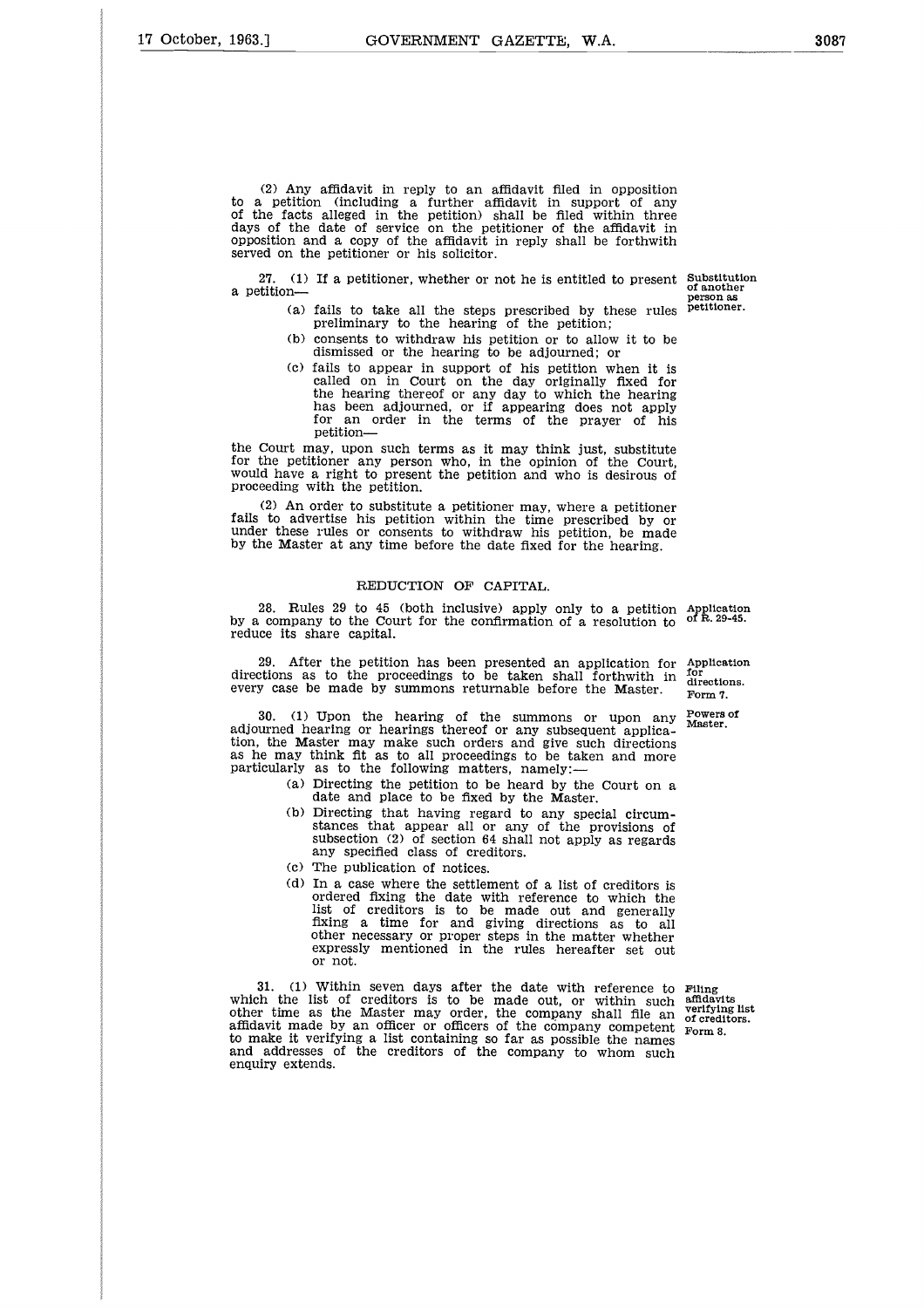Amounts due to be stated.

(2) The list shall also contain the amounts due to the creditors therein named respectively in respect of any debts, claims or liabilities to which the enquiry extends, or in the case of any such debt payable on a contingency or not ascertained or any such claim the value so far as can be justly estimated of that debt or claim.

(3) The list shall be filed with the affidavit.

No outstanding admissible debts.

(4) The person making any such affidavit shall state therein his belief that the list verified by the affidavit is correct and that there was not at the date with reference to which the list of creditors is to be made out any debt, claim or liability that, if that date were the commencement of the winding up of the company, would be admissible in proof against the company except the debts, claims and liabilities set forth in the list and any debts, claims or liabilities to which the enquiry does not extend.

32. Copies of the list containing the names and addresses of the creditors of the company and the total amount due to them including the value of any debts or claims estimated as provided in rule 31 but omitting the amounts due to them respectively, or, if the Master shall so direct, complete copies of the list shall be kept at the registered office of the company and at the office of the solicitor to the company and any person desirous of inspecting the list may at any time during the ordinary hours of business inspect and take extracts from it on payment of the sum of two shillings.

33. (1) Within seven days of the filing of the affidavit mentioned in rule 31 or at such other time and in such manner as the Master may order, the company shall gazette and advertise notice of the presentation of the petition.

(2) The notice shall state the amount of the proposed reduction of capital and the places where the list of creditors referred to in rule 31 may be inspected, and the time fixed by the Master within which creditors of the company, who being entitled to be entered on the list are not so entered and are desirous of being entered therein, must send in their names and addresses and the particulars of their debts or claims and the names and addresses of their solicitors, if any, to the company or its solicitor.

(3) The company shall send to each creditor whose name is entered in the list, a notice stating the amount of the proposed reduction of capital, the effect of the order directing the enquiry and the amount or estimated value of the debt or the contingent debt or claim or both for which that creditor is entered in the list, and the time fixed by the Master within which, if he claims to be entitled to be entered on the list as a creditor for a larger amount, he must send to the solicitor of the company his name and address and the particulars of his debt or claim and the name and address of his solicitor (if any).

34. (1) After the time fixed to send in particulars of his late claims. claim, no claim by a person to be a creditor or to be a creditor for an amount larger than that for which he is entered on the list shall be received unless the Master thinks fit to give special leave, on such terms and conditions as to costs and otherwise, as the Master may think fit.

> (2) On an application for special leave the summons shall be served upon the company and shall be supported by an affidavit setting forth the facts upon which the creditor relies.

Affidavit verifying list. Form 11.

35. (1) The company shall, within seven days after the expiration of the time fixed by the Master for creditors to send in particulars of their claims or within such other time as the

Publication of list of creditors.

Notice of petition, order and list of creditors, etc. Form 9.

Notice to creditors on list. Form 10.

Barring of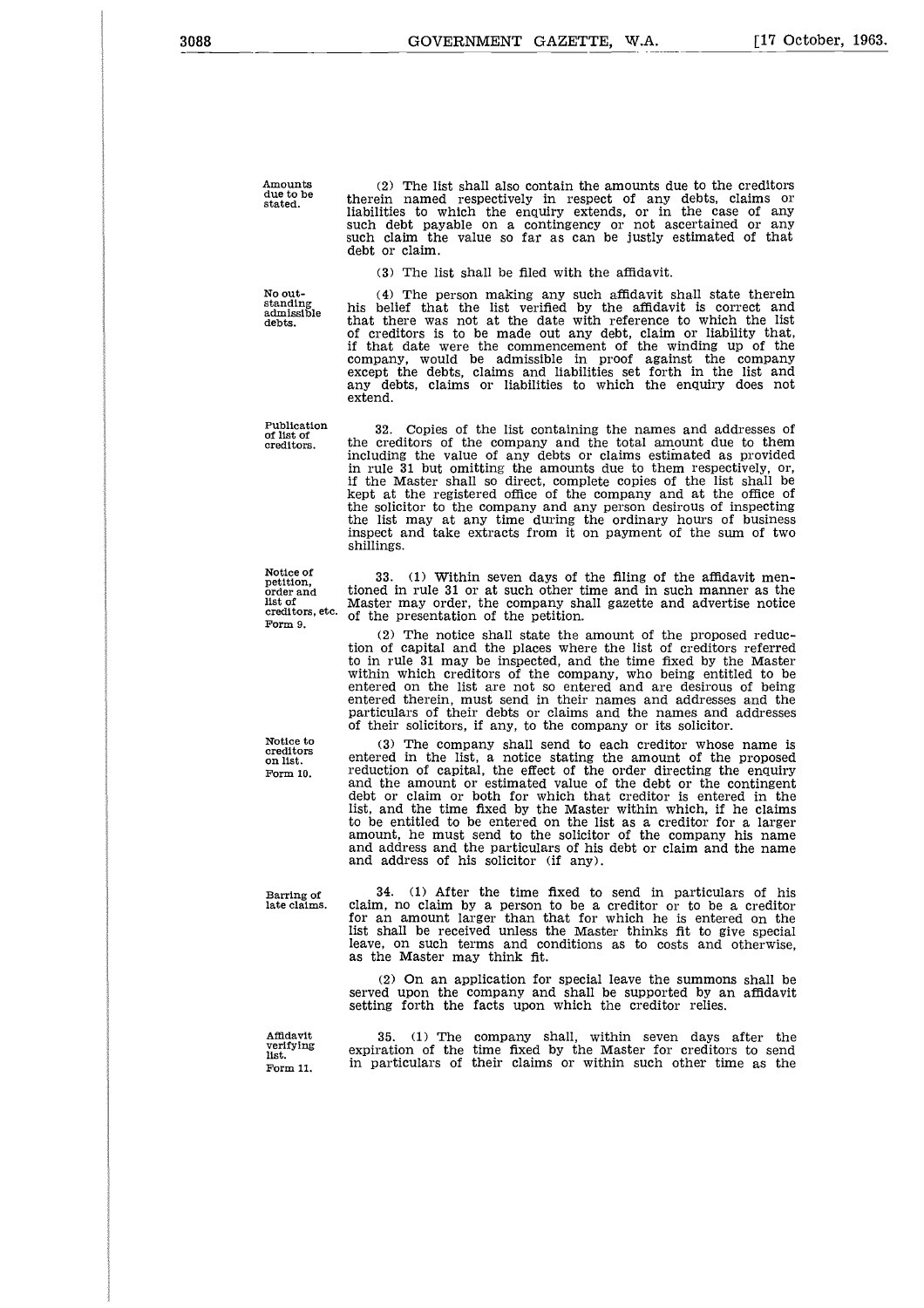Master shall direct, file with the Registrar of the Supreme Court an affidavit made by the company's solicitor stating the result of the notices gazetted, advertised or sent in accordance with rule 33 and verifying a list to be filed with the affidavit containing in alphabetical order the names and addresses of the persons who have sent in the particulars of their debts or claims in pursuance of those notices respectively and the amounts of those debts or claims.

(2) Some competent officer or officers of the company shall join in the affidavit and shall in the list distinguish which (if any) of the debts and claims are wholly or partly admitted by the company and which (if any) of the debts and claims are wholly or partly disputed by the company and which (if any) of the debts and claims are alleged by the company to be wholly or partially excluded from the enquiry.

(3) The company shall at the same time file with the Registrar of the Supreme Court the following lists of creditors made out in alphabetical order and showing the address of each creditor and the amount or estimated value of the debt or claim for which each is entered either in the list kept in pursuance of rule 32 or that made out in pursuance of subrule  $(1)$  of this rule

- (a) a list of all creditors who have been paid or who have consented to the proposed reduction of the company's capital, which list must be verified by an affidavit made by a competent officer or officers of the company exhibiting the receipts and, where necessary, the invoices, showing the payments made, and in the case of each creditor consenting, a consent in writing signed by him or by a member of the firm, if the creditor is a firm, or under the seal of the company, if the creditor is a company; and
- (b) a list of all creditors whose debts or claims the company does not admit at their full amounts but is willing to appropriate in such manner as the Master directs.

36. (1) If the company has filed any list of creditors consenting to the proposed reduction, or of creditors whose debts or claims the company is willing to appropriate as the Master directs or if any debt or claim the particulars of which have been sent in as mentioned in rule 35 be not admitted by the company at its full amount and the company is not willing to appropriate the full amount thereof as the Master directs, or if any such debt or claim is alleged by the company to be not wholly included in the enquiry the company shall forthwith apply *ex parte* to the Master for directions.

(2) On the application the Master may order that the affidavit verifying consent is sufficient proof of the consent or may require any further proof and may give such directions as he thinks proper for securing in the manner mentioned in section 64, subsection (2) of the payment of the debt or claim of any creditor who does not consent to the proposed reduction and for that purpose may require such evidence and give such directions as may be necessary and may give such further or other directions as appear to him desirable.

(3) If the company contends that a person is not entitled to be entered in the list of creditors in respect of any debt or claim whether admitted or not or if any debt or claim, the particulars of which have been sent in, be not admitted by the company at its full amount, then and in every case unless the company is willing to appropriate in such manner as the Master directs the full amount of such debt or claim, the company shall, if the Master thinks fit so to direct, serve on the creditor a notice that he is required to come in and establish his title to be entered on the list (or as the case may be) to come in and prove the debt or claim or such part thereof as is not admitted

Affidavit distinguish-ing claims admitted and rejected.

Filing with Registrar verified list of consenting creditors and for list of creditors whose claims not fully admitted.

Settlement of list of creditors. Form 12.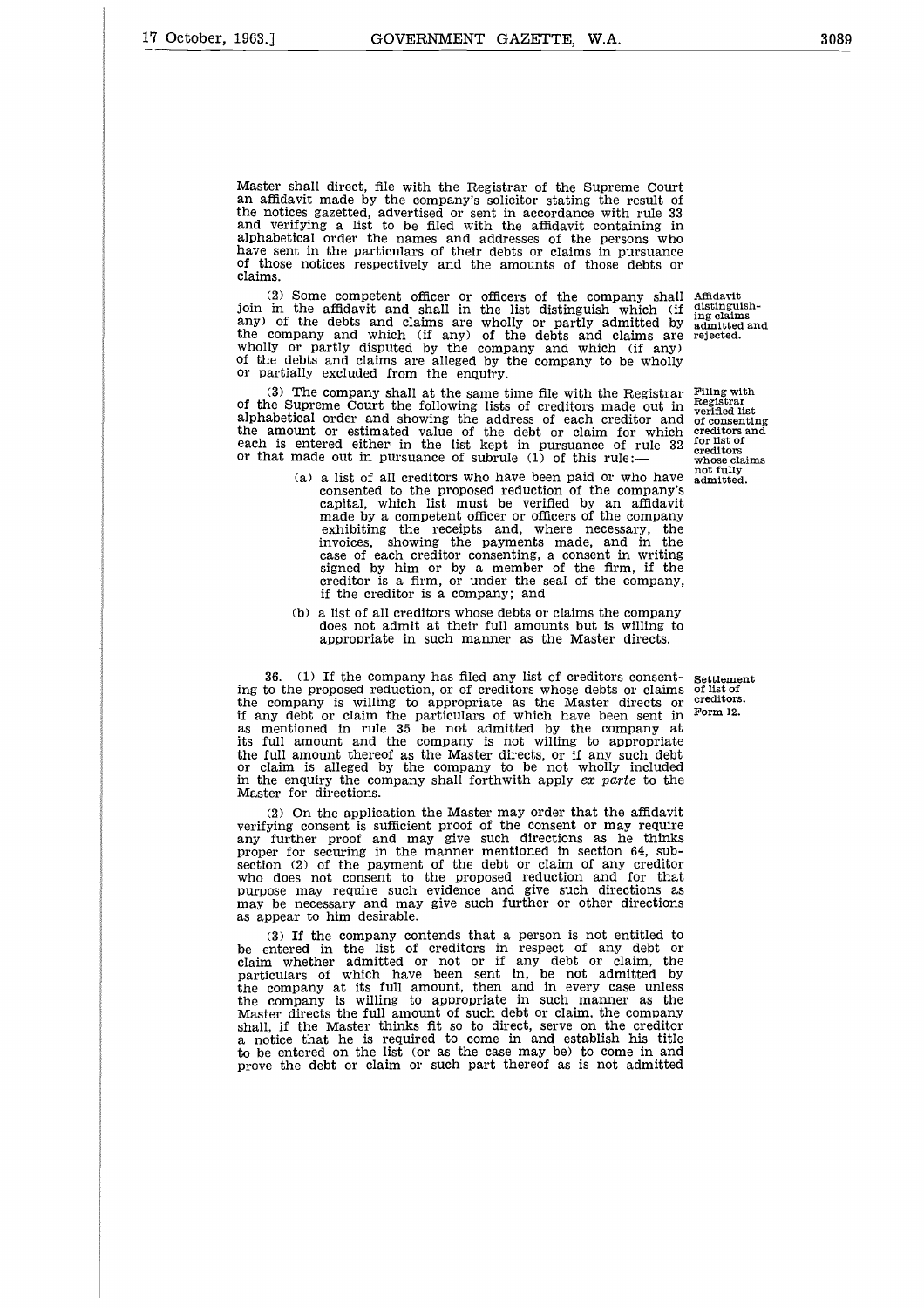by the company, by a day to be therein named being not less than four clear days after the notice and being the time appointed by the Master for adjudication upon the title, debt and claim.

Creditor to prove debt.

37. A creditor who has received notice that he is required to come in and prove his title shall file an affidavit verifying his debt or claim and shall on the day fixed appear before the Master and there produce all deeds and documents necessary to prove his debt or substantiate his claim.

Adjournment of hearing; investigation and further particulars. 38. The Master may adjourn the hearing of the proofs of debts and claims as often as he thinks fit and may on the hearing or any adjourned hearing direct such investigation of all or any of the claims and require such further particulars, information or evidence relating thereto as he thinks fit and may hear evidence and may disallow any claim or any part thereof or fix the amount at which any debt or claim is to be allowed.

Creditors costs.

Creditors wrongly listed as consenting.

40. The Master may before, or the Court may, on the hearing of the petition, on the application of a creditor appearing on any list as having consented to the proposed reduction of the company's capital, if satisfied that the creditor has not consented or that the circumstances of his consent were such as to make it proper to do so, order that the creditor shall be at liberty to appear on the hearing of the petition and oppose the proposed reduction of capital and for that purpose the Master or the Court may direct any investigation and require such particulars or information or hear such evidence as he or it may think fit.

39. (1) A creditor who has come in and established his debt or claim is entitled to the costs thereof unless the Master is of opinion that in the circumstances his costs ought not be allowed. (2) The Master shall fix those costs unless he thinks fit to direct the taxation thereof, and the amount of the costs so fixed or taxed, shall be added to the debt or claim so established.

Master's certificate.

41. (1) The result of the settlement of the list of creditors shall be stated in a certificate to be settled and signed by the Master and filed forthwith.

- (2) The certificate shall state
	- (a) the debts or claims admitted at their full amount by the company;
	- (b) the debts or claims the full amount of which the company is willing to appropriate;
	- (c) the names of the creditors who have come in under rule 37 and sought to establish their title to be entered in the list of creditors, distinguishing those whose debts or claims have been disallowed by the Master and those the amounts of whose debts or claims have been fixed by the Master and showing the amounts so fixed;
	- (d) the debts or claims the full amount of which the company does not admit or is not willing to appro-priate or such as have been disallowed or the amounts have not been fixed by the Master;
	- (e) the names of the creditors appearing on the list filed by the company as consenting to the proposed reduction of capital and the total amount of the debts due to them;
	- (f) the total amount of the debts or claims the payment of which has been secured in manner provided by subsection (2) of section 64 and the persons to whom the debts are due or by whom the claims are made.

(3) No reference need be made in the certificate to any debts Or claims to which the enquiry does not extend.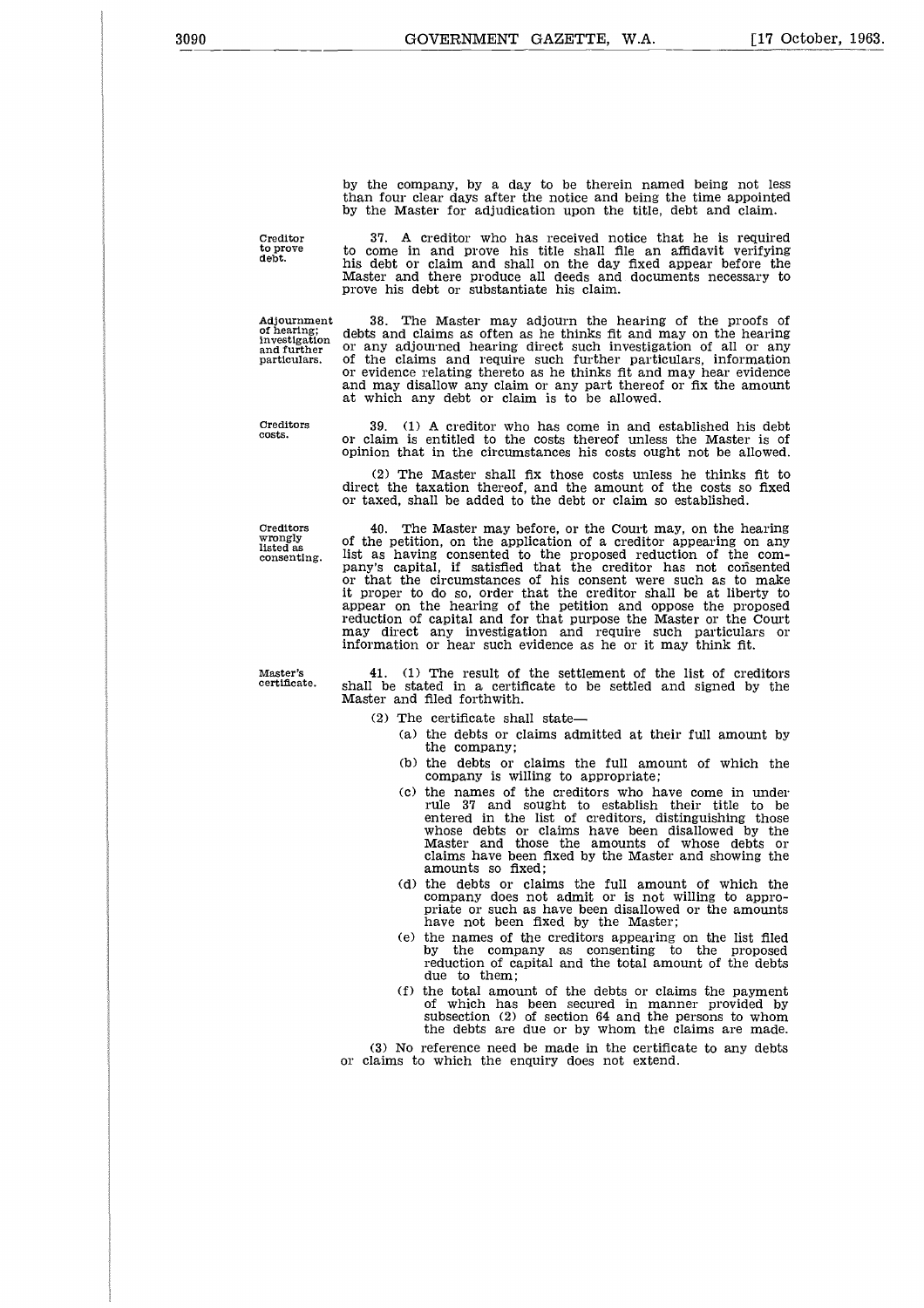42. (1) In all cases where a list of creditors has been settled Date for the Master shall on settling and signing his certificate fix the time and place for the hearing of the petition which shall not be less than fourteen days after the filing of his certificate.

(2) On such day being fixed the company shall not less than five days before that day gazette and advertise a notice in the prescribed form of the day fixed for the hearing.

43. (1) Any person appearing on a Master's certificate to be a creditor of the company, who has not consented to the proposed reduction of capital and whose debt or claim has not been secured in full may, unless the company is willing to appropriate his debt or claim in such manner as the Court directs or his debt or claim has been discharged or determined, appear on the hearing of the petition and oppose the application.

(2) A dissenting creditor who appears at the hearing of an (2) A dissenting creditor who appears at the hearing of an costs under<br>application under section 64 is entitled to costs unless the Court 5.64 for<br>is of opinion that in the circumstances bis costs qught not to be dissenti is of opinion that in the circumstances his costs ought not to be allowed.

44. (1) The Court may adjourn the hearing of the petition from time to time as it thinks fit.

(2) On the hearing of the petition the Court may give such directions as it thinks proper for securing, in the manner mentioned in subsection (2) of section 64 the payment of the debts or claims of any creditors who do not consent to the proposed reduction and for that or any other purpose may require such evidence and give such further directions as may be necessary.

45. An order confirming a reduction shall show the particu-lars required to be shown by subsection (5) of section 64 and shall contain directions-45. An order confirming a reduction shall show the particu- Order<br>lars required to be shown by subsection (5) of section 64 and confirming<br>shall contain directions—<br>(a) as to the time within which an office copy of the  $8$ 

(a) as to the time within which an office copy of the order must be lodged with the Registrar;

(b) as to the manner and mode in which notice of the order is to be gazetted and advertised after the office copy of the order has been lodged with the Registrar.

#### WINDING UP BY THE COURT AND APPLICATIONS UNDER SECTION 186.

46. Rules 47 to 51 apply only to petitions for winding up Application and petitions under section 186.

47. (1) Every petition must be gazetted and advertised not Advertise-

(a) as to the time within which an office copy of the  $^{8.64}$  order must be lodged with the Registrar;<br>
(b) as to the manner and mode in which notice of the order is to be gazetted and advertised after the office copy of (2) The advertisement shall state the day on which the Form 14. petition was presented and the date and place appointed for the hearing thereof, and the name and address of the petitioner and of his solicitor and Perth agent, if any, and shall contain a note at the foot thereof stating that any person who intends to appear at the hearing of the petition, either to oppose or support, must send notice of his intention to the petitioner or to his solicitor within the time and in the manner prescribed by rule 24, and an advertisement of a petition that does not contain the note shall be deemed irregular.

48. (1) On the application of the petitioner the Registrar of the Supreme Court shall nominate in writing the official liquidator to be appointed as liquidator, if an order for the winding up of the company is made by the Court and may from time to time as circumstances require make further nominations.

(2) Before the hearing of the petition the petitioner or his solicitor shall obtain and file the consent in writing of the official liquidator nominated by the Registrar of the Supreme Court.

petition.

Notice of date fixed. Form 13.

Dissenting creditor may appear to oppose.

creditor.

Directions as to payment of claims of dissenting creditors.

Order confirming reduction. S.64 (4).

ment of<br>petition.

Official liquidator to be nominated by Registrar of Supreme Court.

As to consent of liquidator.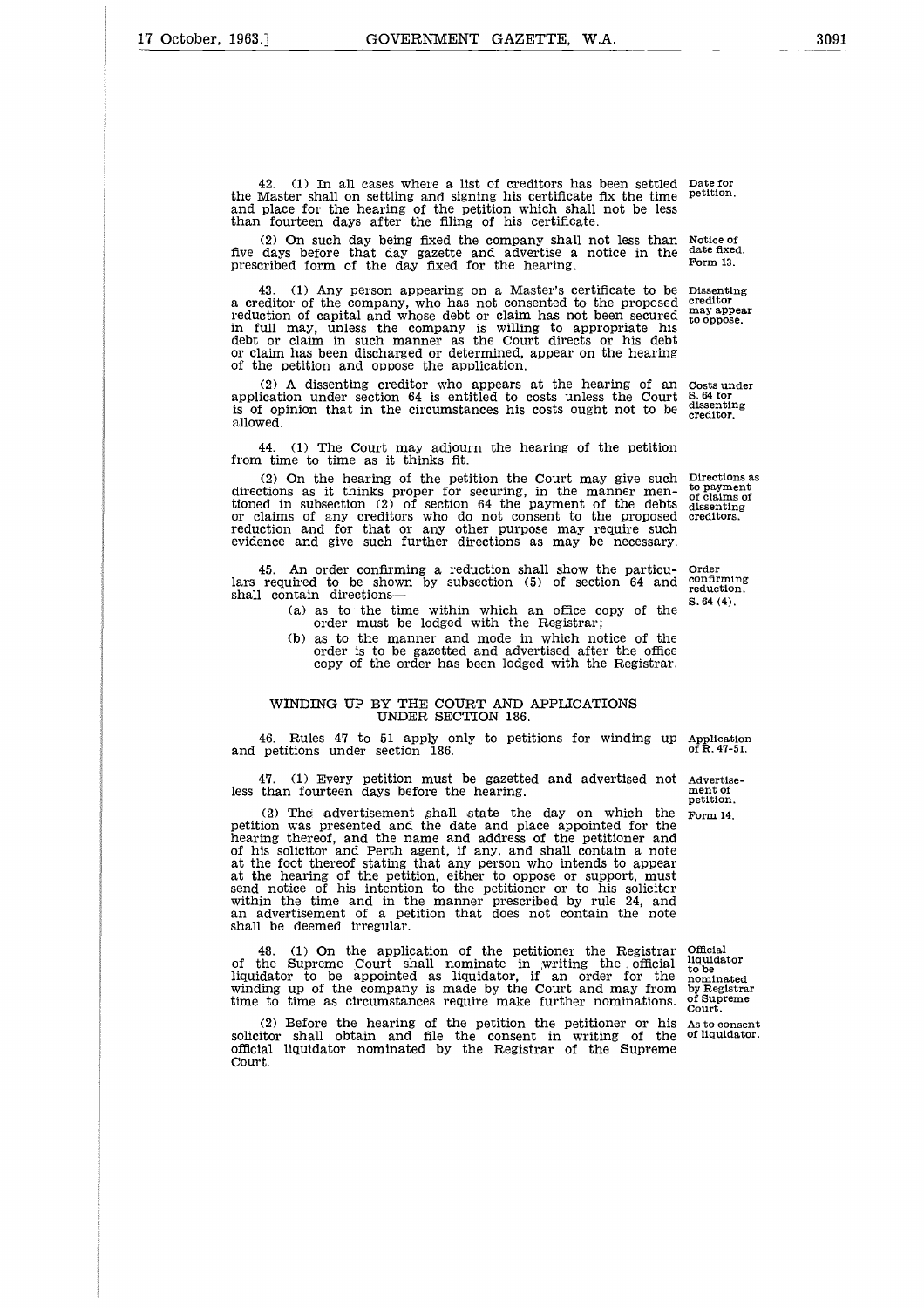Attendance on Master.

49. (1) After a petition has been presented the petitioner or his solicitor shall on a day to be appointed by the Master attend before the Master and satisfy him that

- (a) the petition has been duly gazetted and advertised; (b) the prescribed affidavit verifying the statements therein and the affidavit of service, if any, have been duly filed;
- (c) that the consent in writing of the liquidator nominated by the Registrar of the Supreme Court has been obtained and filed; and
- (d) the provisions of the rules as to petitions have been duly complied with by the petitioner.

(2) No order save an order for the dismissal or adjournment of the petition shall be made on the petition of any petitioner who has not, prior to the hearing of the petition, attended before the Master at the time appointed and satisfied him in manner required by this rule.

Notice of winding up order. Forms 15 and 16.

50. (1) When an order is made for the winding up of a company the petitioner shall forthwith thereafter inform the liquidator and within fourteen days of the making of the order

> (a) gazette and advertise a notice of the making of the order; and

(b) serve upon the liquidator a copy of the order.

(2) The copy of the winding up order required by subsection (2) of section 230 to be served upon the secretary or manager of the company may be served either personally or by prepaid letter addressed to the secretary or manager at the registered office of the company (if any) or if there is no registered office at its principal or last known place of business.

(3) Every order for the winding up of a company by the Court shall, unless the Court otherwise directs, contain at the foot thereof, a notice stating that it will be the duty of such of the persons who are liable to make out or concur in making out the company's statement of affairs as the liquidator may require, to attend on the liquidator at such time and place as he may appoint and give him all information he may require.

51. (1) At any time after the presentation of a petition the Court may upon application of any creditor or contributory or of the company and upon proof by affidavit of sufficient ground for the appointment of a provisional liquidator make the appointment upon such terms as the Court thinks just or necessary.

(2) An order appointing a provisional liquidator shall state the nature and give a short description of the property of which the provisional liquidator is ordered to take possession and the duties to be performed by him.

(3) Upon the pronouncement of the order the party obtaining the order shall forthwith file a notice of the making thereof with the Registrar and cause such notice to be gazetted and advertised.

(4) The expense of complying with subrule (3) of this rule shall, unless the Court otherwise orders, be a charge upon the assets of the company.

(5) Upon the order being issued the party obtaining the order shall within seven days thereof file with the Registrar an office copy thereof and serve a copy thereof on the company and on any other person on whom the Court shall direct service to be made.

Service of copy winding up order. S.230 (2).

Notice at foot of every winding up order.

Order appointing provisional liquidator: S.231 (2). Forms 17, 18 and 19.

Contents of order.

Filing with Registrar of Companies and giving notice of appointment upon pronouncement of order. Expense.

Office copy of issued order to be filed with Registrar of Companies.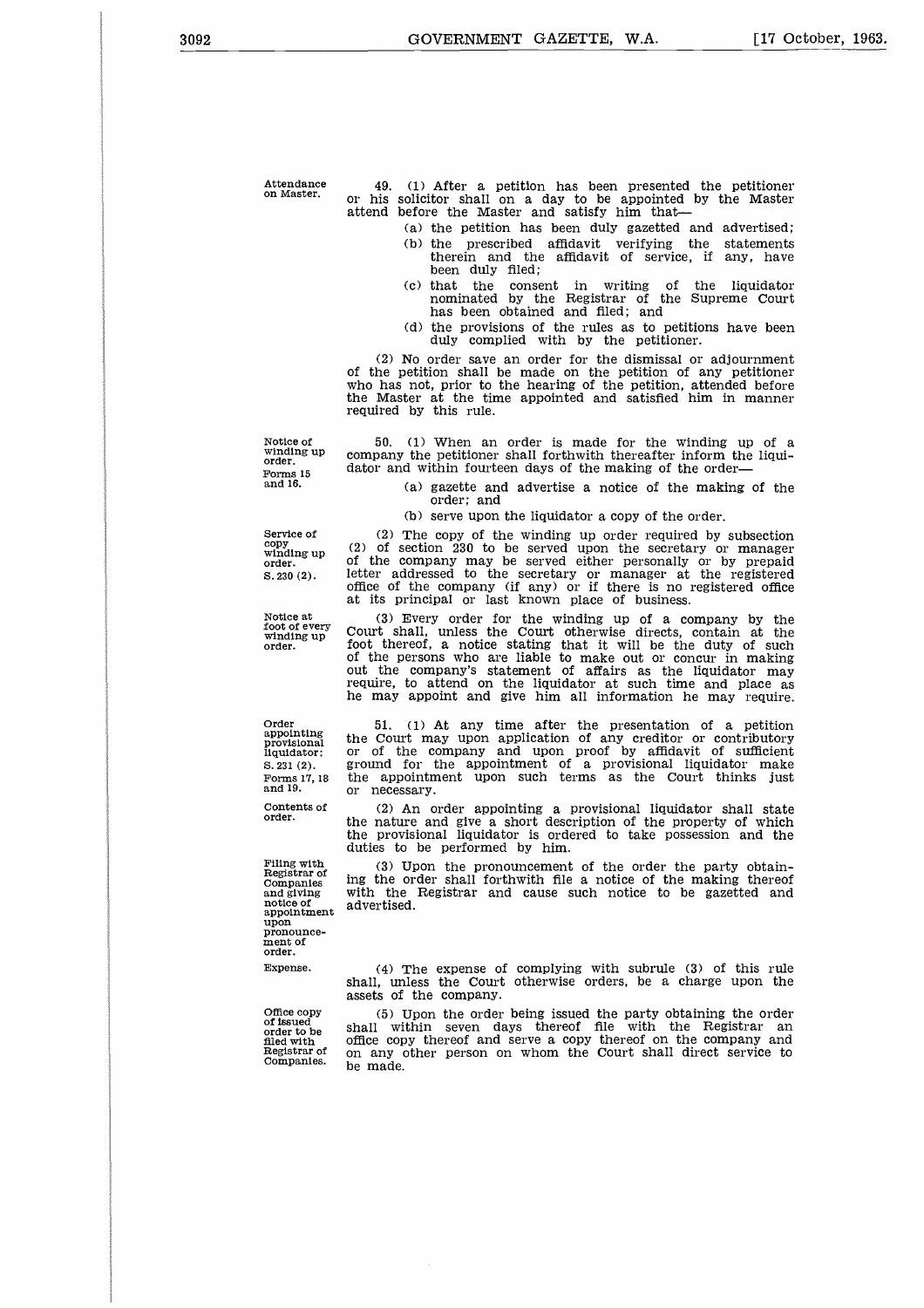(6) Upon the completion of his term of office a provisional liquidator shall on accounting to the liquidator (if any) be entitled to be paid out of the property of the company, all costs, charges and expenses properly incurred by him and remuneration as may be authorised by the order, appointing him or any subsequent order and may retain out of that property the amount of those costs, charges, expenses and remuneration.

#### MOTIONS.

52. The following applications shall be made by motion and applications. shall be heard and determined in open court:

- (1) Under subsection 15 of section 9 (appeal from decision of the Companies Auditors Board).
- (2) Under subsection (5) of section 28 (application to cancel alteration in objects of company).
- (3) Under section 59 (application to confirm the issue of shares at a discount).
- (4) Under section 63 (application to validate the issue or allotment of shares invalidly issued or created or to confirm the terms of issue or allotment thereof).
- (5) Under section 65 (application to set aside a proposed variation or abrogation of rights attaching to shares).
- (6) Under subsection (5) of section 80 (application by trustee or representative to confirm, set aside or vary a direction of the interest holders).
- (7) Under subsection (4) of section 87 (application to confirm resolution to wind up scheme relating to interests other than shares or debentures).
- (8) Under section 117 (application by an undischarged bankrupt for leave to act in the management of a corporation).
- (9) Under section 122 (application by certain convicted persons for leave to engage in the management of a company).
- (10) Under subsection (4) of section 171 (application for Court to enquire into case of offending officer or agent).
- (11) Under subsection (5) of section 173 (application for Court to enquire into case of offending officer or agent).
- (12) Under subsection (2) of section 179 (application as to removal of restrictions on shares).
- (13) Under subsection (1) of section 232 (application to remove liquidator appointed by the Court).
- (14) Under section 243 (application to stay proceedings in a winding up).
- (15) Under section 266 (application to remove a liquidator and appoint another in his stead).
- (16) Under section 276 (application for leave to wind up voluntarily when a petition for winding up by the Court has been presented).
- (17) Under subsection (2) of section 286 (application for order requiring liquidator to submit account of undistributed assets with or without directions as to audit or payment).
- (18) Under subsection (7) of section 286 (appeal to Court against decision of Registrar).
- (19) Under section 304 (application for a declaration that a person concerned in the management of a company should be personally responsible for the liabilities of the company).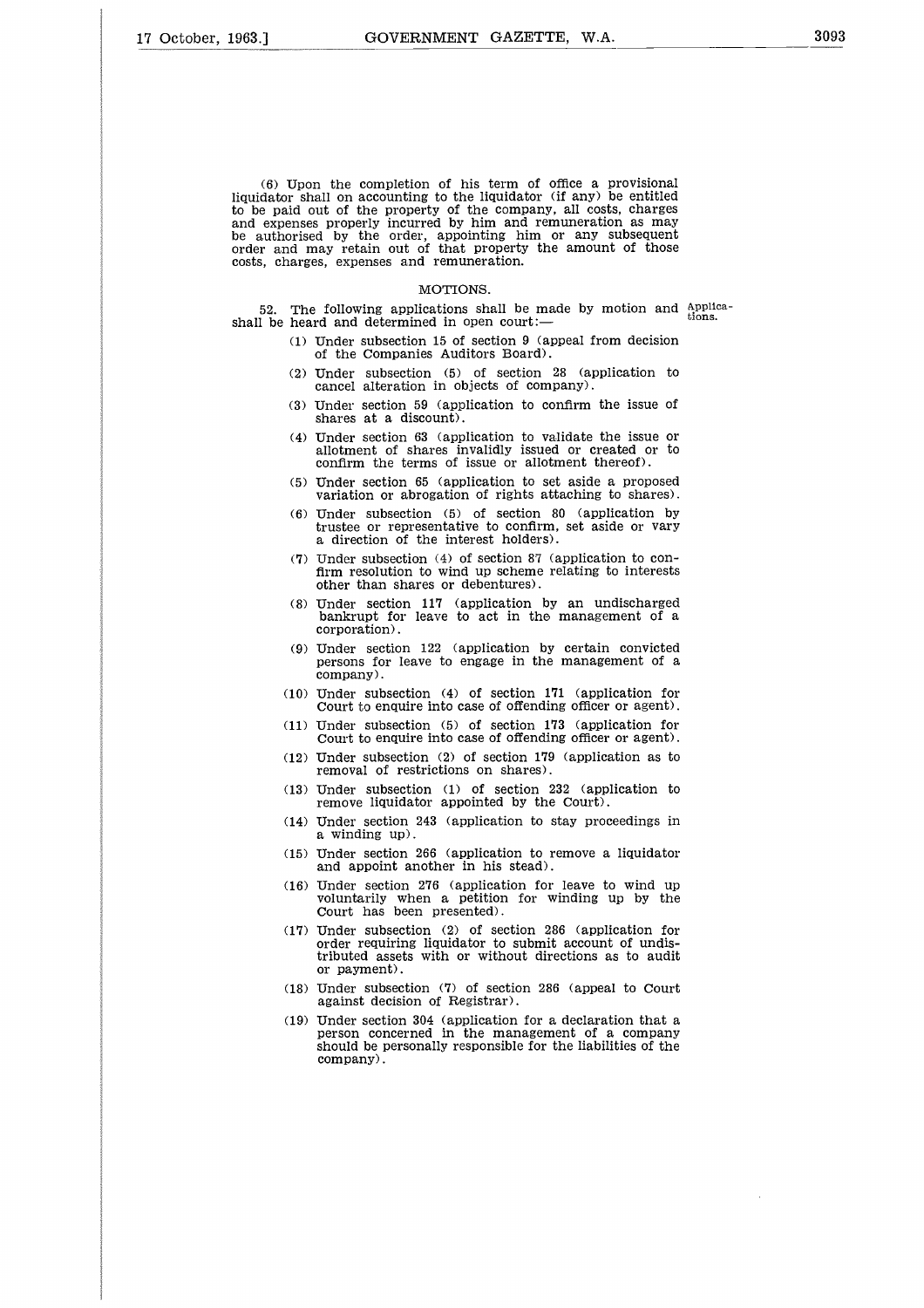- (20) Under section 305 (application for an order for damages against delinquent officers of a company).
- (21) Under section 307 (application to declare dissolution void).
- (22) Under subsection (5) of section 308 (application for an order that a name of a company be restored to the register).
- (23) Under subsection (2) of section 365 (application for relief in respect of any default or breach of trust).

53. (1) Every notice of motion must state the nature and the grounds of the application.

(2) Where notice of a motion is required by these rules to be served, the notice shall be served not less than two clear days before the day named in the notice for hearing the motion.

(3) Every motion shall be supported by an affidavit and a copy of any affidavit in support of the motion shall be served on the respondent.

#### SUMMONS.

54. (1) The following applications shall be made by summons and shall be heard and determined by a Judge in Chambers:

- (a) Under subsection (2) of section 11 (application for order that Master assign bond).
- (b) Under section 27 (application in relation to proprietary companies).
- (c) Under section 69 (application for approval to payment of interest out of capital).
- (d) Under subsection (11) of section 74 (application for direction that security of certain debentures be enforceable).
- (e) Under subsection (4) of section 96 (application for order for delivery up of documents to company).
- (f) Under section 106 (application to extend time for filing charges or to rectify register of charges).
- (g) Under subsection (1) of section 142 (application for order that a meeting be called other than in accordance with the articles or the Act).
- (h) Under subsection (5) of section 143 (application to dispense with circulation of statement).
- (i) Under section 154 (application for order on default in relation to production of register of members).
- (j) Under section 155 (application to rectify register of members).
- (k) Under subsection (5) of section 161 (application for order that company records be available for inspection). (1) Under section 181 (applications for an order for
- meetings in relation to a compromise or arrangement).
- (m) Under subsections (2), (3) and (9) of section 181 (application to sanction compromise or arrangement with creditors or members).
- (n) Under section 183 (application for orders facilitating compromise or arrangement).
- (o) Under section 185 (application for order as to acquisition of shares of dissenting shareholder).
- (p) Under subsection (4) of section 186 (application for leave to make alteration to memorandum or articles inconsistent with a Court order).
- (q) Under section 203 (application to determine appointment as official manager).
- (r) Under subsection (1) of section 207 (application for leave to dispose of company's assets).
- (s) Under section 208 (application to apply certain provisions in an official management).
- (t) Under section 209 (application to determine all proceedings relating to official management).

Applications. Form 20.

Notice of motion.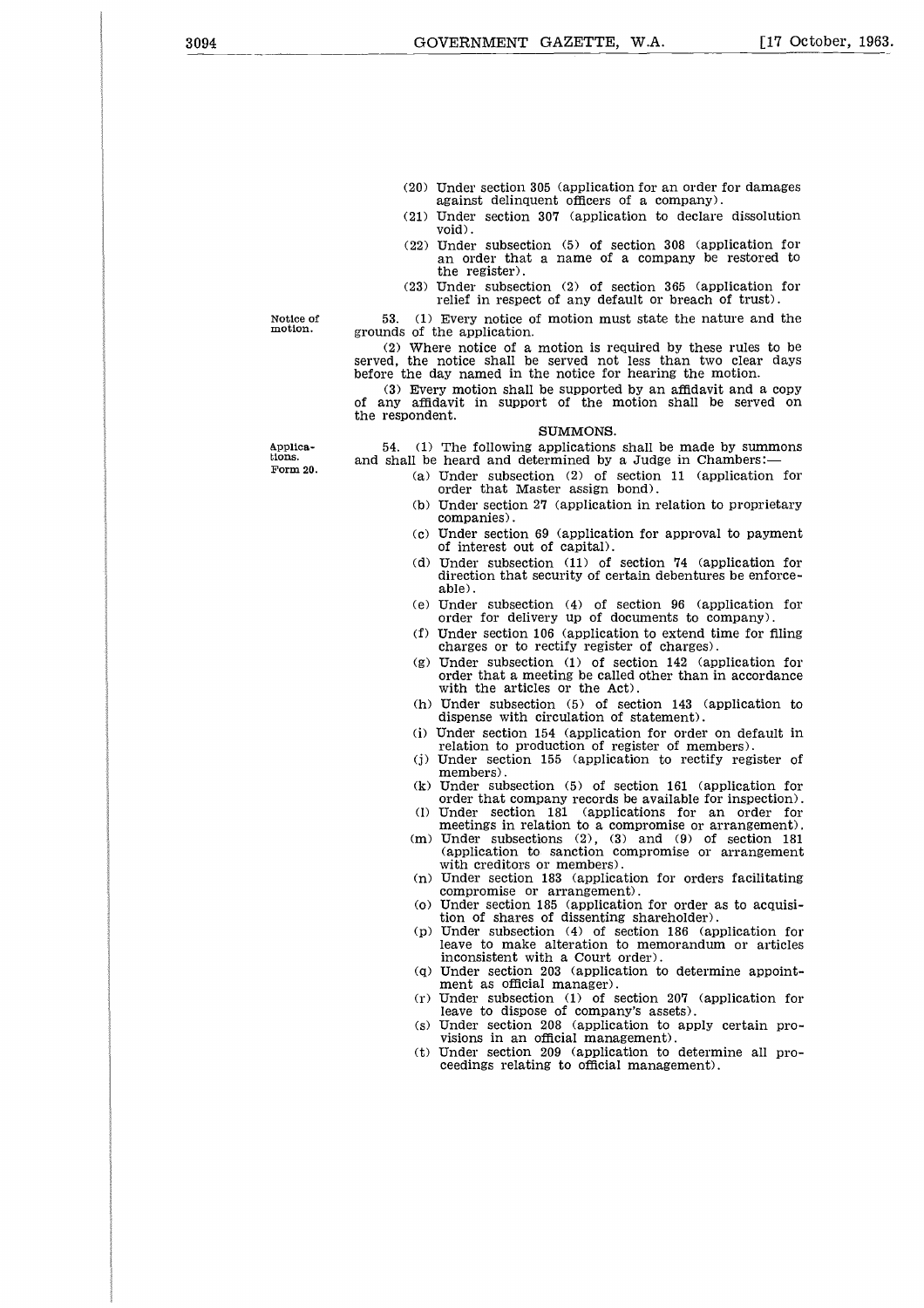- (u) under section 210 (appeal to Court against resolution appointing official manager).
- (v) Under section 223 (application for order that proceedings be deemed not validly taken).
- (w) Under section 227 (application for order to validate disposition of property after commencement of Court winding up).
- (x) Under subsection (2) of section 233 (application to vest company property in liquidator).
- (y) Under sections 239 and 240 (application with respect to release or resignation of liquidator).
- (z) Under subsection (1) of section 245 (application for direction that property be delivered to the liquidator).
- (al) Under subsection (2) of section 245 (application to direct payment of money due from a contributory). (a2) Under subsections (3) and (4) of section 245 (applica-
- tion for order for calls and payment thereof).
- (a3) Under subsection (3) of section 247 (application for order as to priorities in payment of costs, charges and expenses in a winding up).
- (a4) Under section 249 (application for order summoning persons for examination).
- (a5) Under section 250 (application for order summoning persons for public examination).
- (a6) Under section 251 (application for an order for arrest of absconding contributory).
- (a7) Under section 252 (application for leave to rectify register or make call).
- (a8) Under subsection (3) of section 263 (application for direction that company property be delivered to liquidator).
- (a9) Under subsection (4) of section 270 (application to sanction resolution transferring company's business or property where company later wound up by Court).
- (a10) Under subsection (5) of section 270 (application for directions as to arbitration).
- (all) Under subsection (6) of section 270 (application for approval of exercise of certain powers by liquidator in a creditors' voluntary winding up).
- (a12) Under subsection (3) of section 273 (application for settlement of dispute as to value in an arrangement with creditors).
- (a13) Under subsection (4) of section 273 (application to amend, vary or confirm an arrangement).
- (a14) Under section 274 (application for the determination of a question or for exercise by Court of powers in a voluntary winding up).
- (a15) Under section 278 (application relating to the control and conduct of a liquidator in a winding up).
- (a16) Under section 279 (application for order in respect of decision of the liquidator).
- (a17) Under subsection (9) of section 292 (application for order as to distribution of assets where there have been indemnifying creditors).
- (a18) Under subsection (1) of section 298 (application to set aside rights of liquidator in favour of an executing or attaching creditor).
- (a19) Under subsection (3) of section 299 (application to set aside rights of liquidator where sheriff executing judgment on behalf of a creditor).
- (a20) Under subsection (1) of section 306 (application for direction that delinquent officer or member be prosecuted).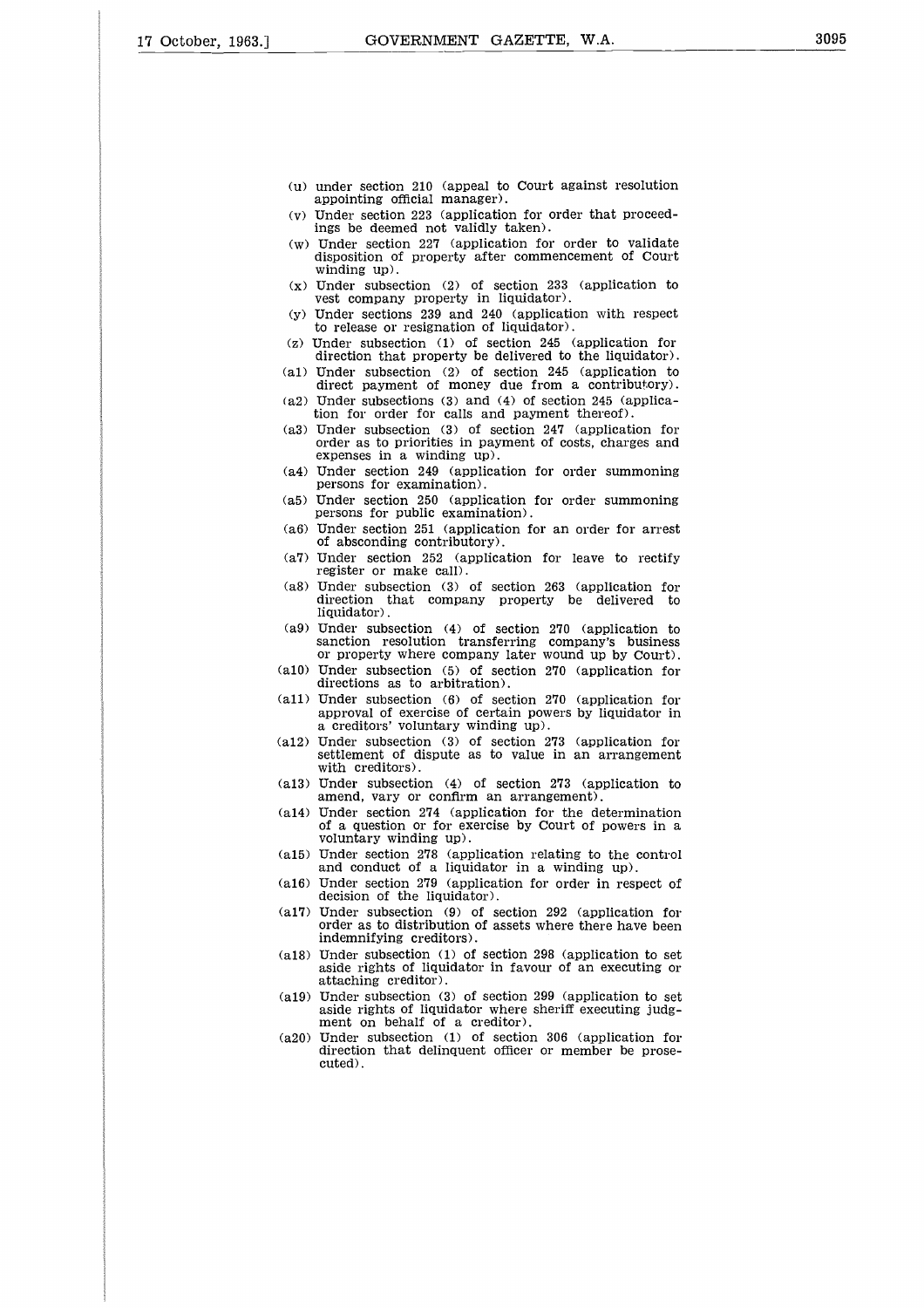- (a21) Under subsection (4) of section 306 (application for order conferring power to investigate the affairs of the company).
- (a22) Under subsection (4) of section 306 (application to approve liquidator proceeding against delinquent officer or member).
- (a23) Under subsection (5) of section 306 (application to direct the liquidator to report delinquent officer or member).
- (a24) Under subsection (8) of section 306 (application to direct that persons concerned in the company's affairs assist the prosecution).
- (a25) Under subsection (4) of section 352 (application for direction as to disposal of net assets in the State of a foreign company).
- (a26) Under subsection (4) of section 366 (applications with respect to irregularity in proceedings).
- (a27) Under subsection (1) of section 368 (application for authority to inspect or to require production of books of a company).
- (a28) Under section 373 (application for order that document be made available for inspection).

(2) Applications under paragraphs  $(a4)$ ,  $(a5)$ ,  $(a6)$ ,  $(a10)$ (a15), (a22) and (a28) of subrule (1) of this rule may be made *ex parte* and an application under (a19) shall be made on notice to the sheriff who is entitled to be heard on the application.

(3) (a) An application under paragraph (1) of subrule (1) of this rule shall be supported by an affidavit exhibiting a copy of the proposed compromise or arrangement which shall be filed and notice of such application shall be given to the Registrar by filing a copy of the summons with him before the application is made.

(b) A copy of any order made under subsection (1) of section 181 shall be filed with the Registrar within seven days of the making thereof.

(c) After the holding of any meeting ordered pursuant to subsection (1) of section 181 the solicitor for the applicant shall attend before the Master on a day to be appointed by him and the Master shall enquire as to whether the meeting was duly summoned and held in the manner directed by the Court and as to whether a compromise or arrangement was agreed to by the necessary majority of creditors or members, as the case may be.

(d) The Master shall certify to the Court or the Judge whether the meeting was duly summoned and held and the compromise or arrangement was agreed to by the necessary majority and if in his opinion any irregularities occurred in the summoning of the meeting or in the proceedings thereof the nature and extent of the irregularities.

(e) Application for the approval of a compromise or arrangement shall not be made until a certificate of the Master in accordance with this rule has been obtained and filed.

(f) A copy of any order made under subsection (9) of section 181 shall be filed with the Registrar within seven days of the making thereof.

Applications to be made to the Master.

55. (1) All applications required or authorised by the Act or these rules other than those referred to in rules 18, 52 and 54 shall be made on summons and shall be heard and determined by the Master, who may in respect of every such application exercise any of the powers conferred on the Court or a Judge in relation thereto.

(2) With the consent of all parties any application under rule 54 may be heard by the Master but the failure of any party to seek or give consent shall not prejudice his right to costs on a summons before a Judge.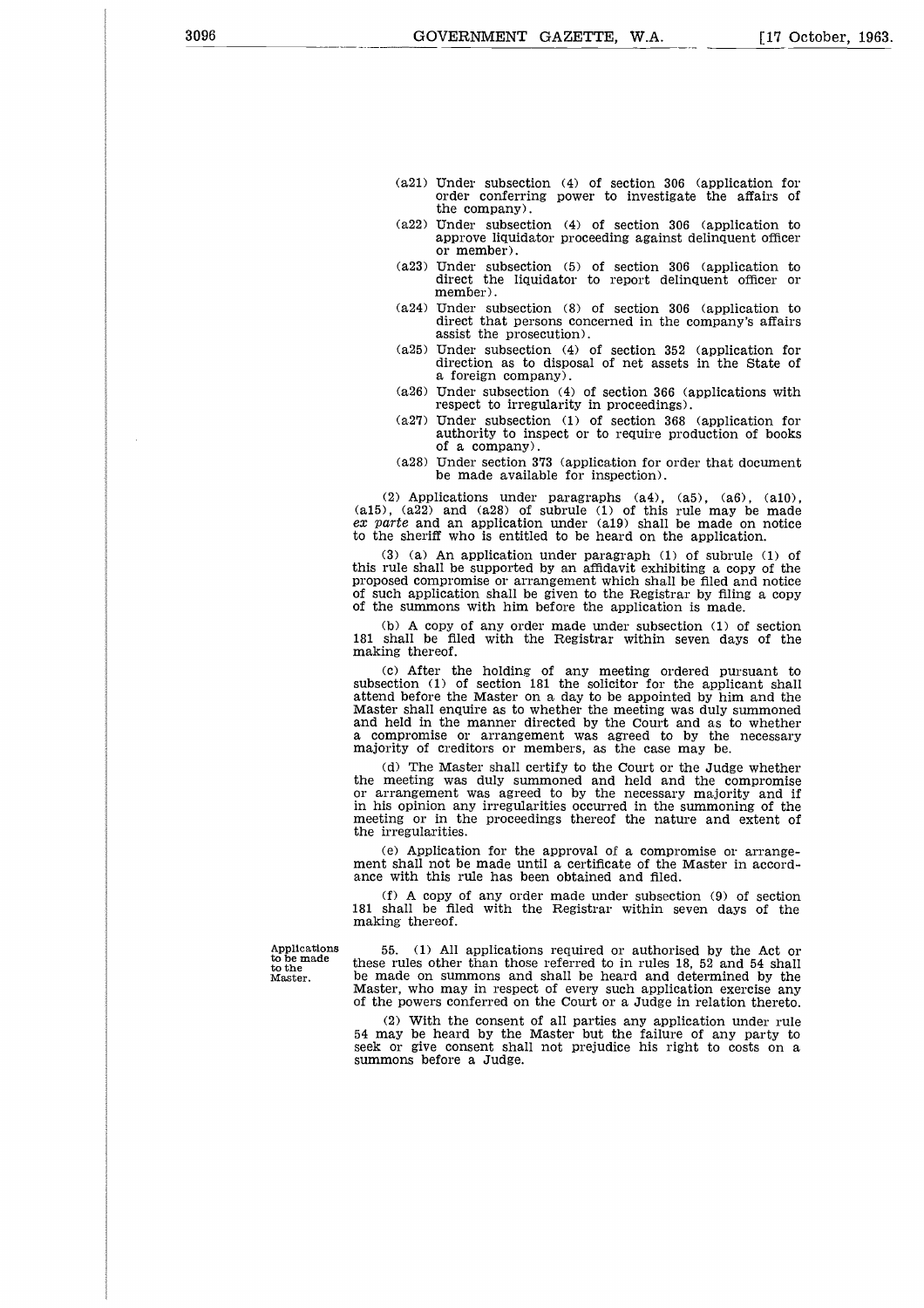56. (1) Every summons where necessary shall be supported by affidavit and where the summons is required to be served a copy of the affidavit shall be served with the summons and an affidavit in support of an *ex parte* summons shall show the parties interested and their interests. Summonses to be supported by affidavit.

(2) On the hearing of the summons the Judge or Master shall give such directions as he sees fit and in particular directions as to notices to be given to any of the parties interested and may adjourn the application to enable those parties to attend and may if he considers it proper in the circumstances to do so adjourn the hearing or the further hearing of the summons into Court.

- 
- 57. (1) Where— Summons for directions of the state of the state of the state of the state of the state of the state of the state of the state of the state of the state of the state of the state of the state of the state of for directions (a) a liquidator desires to obtain directions as to any by liquidator. matter in relation to a winding up; or
	- (b) any applicant in any proceedings under these rules desires to obtain directions as to the proceedings to be taken in relation to the application

he may take out a summons for directions and apply *ex parte* to the Master for directions in relation to the matter or proceedings.

(2) On any application for directions, the Master may adjourn the application and direct that notice by advertisement or otherwise of the application may be given to such person or persons or classes of persons as he may direct.

#### LIQUIDATORS REPORTS.

58. A report made by the liquidator pursuant to section 235 Liquidator's shall state in narrative form the facts and matters that the liquidator is required or desires to bring to the notice of the Court and his opinion as required by that section.

59. (1) The following reports to be made by the liquidator shall be made by the same being filed in the office of the Registrar of the Supreme Court and a copy being lodged with the Registrar :— Filing of report.

- (a) Under subsection (1) of section 235—preliminary report in a winding up by the Court.
- (b) Under subsection (2) of section 235—further reports in a winding up by the Court.
- (c) Under subsection (2) of section 243—report in relation to application to stay winding up proceedings.

(2) A further report made under subsection (2) of section 235 shall not be open to the inspection of any creditor, contributory or other person except the liquidator or his solicitor unless or until the Court so directs.

60. (1) Any further report made under subsection (2) of section 235 shall be considered by the Judge in Chambers upon the application of the liquidator or the Registrar made by summons *ex parte.* The Judge may direct service of the summons upon any other person concerned.

(2) The liquidator shall personally or by counsel or solicitor attend upon the consideration of the report and give the Judge any further information or explanation with reference to the matters stated in the report that the Judge may require.

#### EXAMINATIONS.

61. An application to the Court to summon persons for examination under section 249 shall be made *ex parte* and may be made by the liquidator or any creditor or contributory. If made by a creditor or contributory it shall be made by summons served on the liquidator and supported by affidavit.

62. An application for an order for a public examination under section 250 may be made *ex parte* by the liquidator or by the Registrar. If made by the Registrar notice thereof shall be given to the liquidator.

Consideration of further report by Judge.

As to examination under S. 249.

Examination under S. 250.

report.

 $(2) - 70777$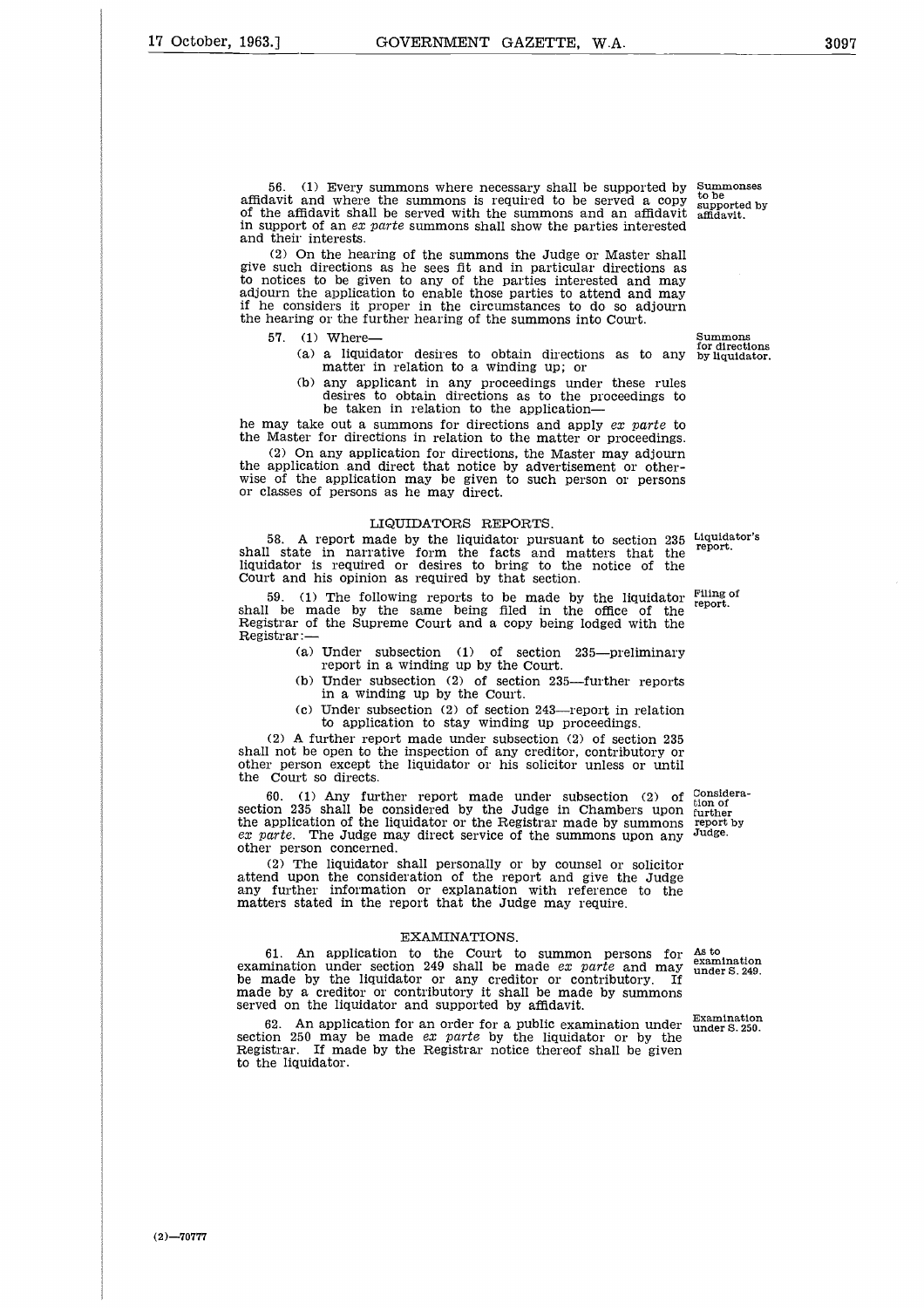in Chambers and shall be supported by affidavit.

[17 October, 1963.

Examination under S. 278.

Representation of liquidator.

64. The liquidator may attend in person or by counsel or solicitor at any examination of a witness under section 249 and he or his counsel or solicitor may take notes of the examination for his use, and put such questions to the persons examined as the Court may allow.

63. An application for an order for the examination of the liquidator or other persons under section 278 may be made *ex parte* by the Registrar or any creditor or contributory to a Judge

Application for appointment. Forms 21 and 22. Notice of appointment to examine.

Notice of appointment to creditors and contributories. Form 23.

As to public and private examination under Ss. 249 and 250. Form 24.

examination being made under section 250 the liquidator shall<br>apply *ex parte* to the Master for the appointment of a day on<br>which the public examination is to be held. (2) The liquidator or his solicitor shall cause a notice of the

65. (1) Upon an order directing a person to attend for public

day and place appointed for holding the public examination to be served on the person to be examined.

66. (1) The liquidator shall give notice of the public examination to the creditors and contributories by gazetting and advertising a notice of the time and place appointed for holding the examination.

(2) Where an adjournment of the public examination has been directed notice of the adjournment shall not, unless otherwise directed by the Court, be advertised or gazetted.

67. (1) Where an order has been made for a private examination under section 249 or for a public examination under section  $250-$ 

- (a) the examination shall be held in Chambers or if the Judge in Chambers so directs before a Magistrate of a Local Court named for the purpose by the Judge and in the case of an examination under section 249 he may order that the examination be not held in open court and not open to the public;
- (b) the Judge may either in the order for examination or by subsequent order give directions as to the matters on which any person is to be examined;
- (c) if a person examined before a Magistrate of a Local Court fails or refuses to answer to the satisfaction of the Magistrate any question which he may allow to be put the Magistrate may in respect of such failure or refusal exercise any powers which the Court might have exercised had the failure or refusal been made in an examination before the Court;
- (d) where on an examination held before a Magistrate of a Local Court he considers the examination is unnecessarily protracted or for any other sufficient cause he may adjourn the examination of any person so that it may be held before the Court.

(2) The powers conferred on the Court by subsections (2) and (3) of section 249 may be exercised by the Master.

Shorthand notes of examinations and powers of Commissioner. Forms 25 and 26.

68. (1) If the Court or person before whom any examination under the Act or rules is directed to be held considers that it would be desirable that a person other than the person before whom an examination is taken should be appointed to take down in shorthand or otherwise record the evidence of any person examined, the Court or person before whom the examination is taken may make such appointment.

(2) The person at whose instance the examination is taken shall nominate a person for the purpose and the person so nominated shall be appointed unless the Court or person holding the examination otherwise orders.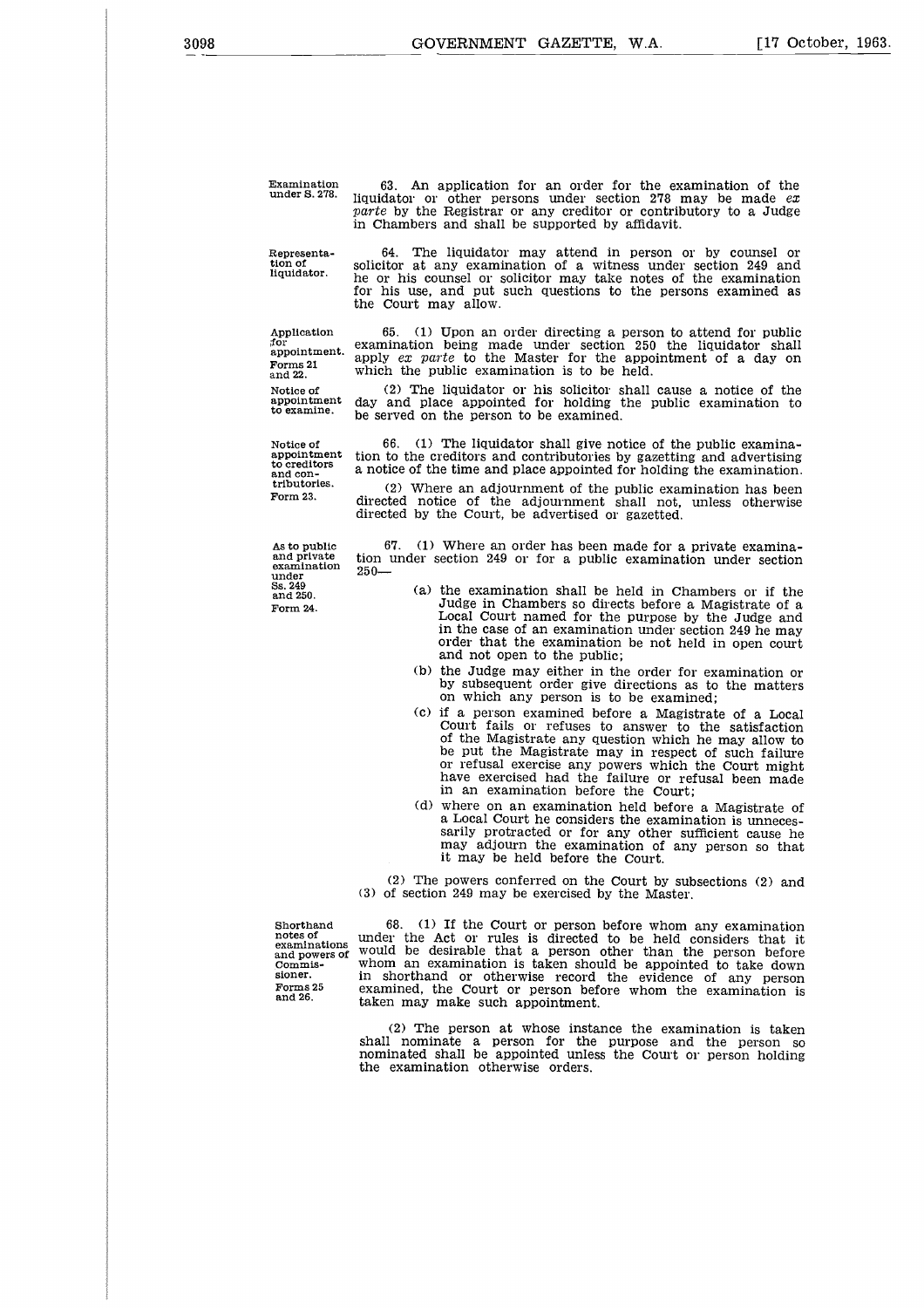(3) Every person so appointed shall be paid by the person at whose instance the appointment was made, or out of the assets of the company as may be directed by the Court or person before whom the examination is taken.

69. (1) The notes of the depositions of a person examined Notes to be  $\frac{1}{2}$ under section 249, or under any order of the Court whether before the Court or before any person appointed to take such an examination, other than the notes of the depositions of a person examined at a public examination under section 250, shall be filed, but shall not be open to the inspection of any creditor, contributory, or other person, except the liquidator or his solicitor, unless and until the Court so directs, and the Court may from time to time give such general or special directions as it shall think expedient as to the custody and inspection of those notes and the furnishing of copies of or extracts therefrom.

(2) The notes of the depositions of a person examined under<br>on 250 shall, after being signed as required by subsection  $(7)$ section 250 shall, after being signed as required by subsection of section 250, be filed and shall be open to the inspection of the liquidator and of any creditor or contributory.

70. If a person who has been directed by the Court to attend Failure to for public examination fails to attend at the time and place appointed and no good cause is shown by him for such failure or, if, before the day appointed for the examination the liquidator satisfies the Court that the person has absconded or that there satisfies the Court that the person has absconded or that there Form29.<br>is reason for believing that he is about to abscond with a view to avoiding examination, the Court may, upon proof to its satisfaction that notice of the order and of the time and place appointed for attendance at the public examination was duly served, without any further notice, issue a warrant for the arrest of the person required to attend or to make such other order as the Court thinks just.

#### ORDERS.

71. (1) Every order made by the Court on petition or motion shall be settled by the Master and issued from the office of the Registrar of the Supreme Court unless in any proceeding the Judge making the order directs that no order need be drawn up.

(2) Where a direction is given that no order need be drawn up the note or memorandum of the order signed or initialled by the Judge making the order shall be sufficient evidence of the order having been made.

72. (1) Subject to any direction to the contrary every order shall be passed and entered forthwith and the petitioner or his solicitor or the applicant or his solicitor and all other persons who have appeared on the hearing of a petition or motion shall, not later than the day after the order is pronounced in Court, leave at the office of the Master all the documents required for the purpose of enabling the Master to settle the order forthwith.

(2) It shall not be necessary for the Master to make an Appointment<br>integration to estile the order unless in any porticular case the unnecessary. appointment to settle the order unless in any particular case the special circumstances make an appointment necessary.

73. Unless the Court otherwise directs an order confirming the issue of shares at a discount shall contain a direction that an office copy of the order shall be delivered to the Registrar for registration within seven days from the date thereof or within such time as the Court may allow and that the order shall not take effect until after the office copy has been so delivered.

Forms 27 and 28.

attend or absconding warrant for arrest.

Settling and issuing orders.

Provision of documents for settling order.

Forms to be used.

Office copy order sanctioning issue of shares at discount to be filed with Registrar. S. 59.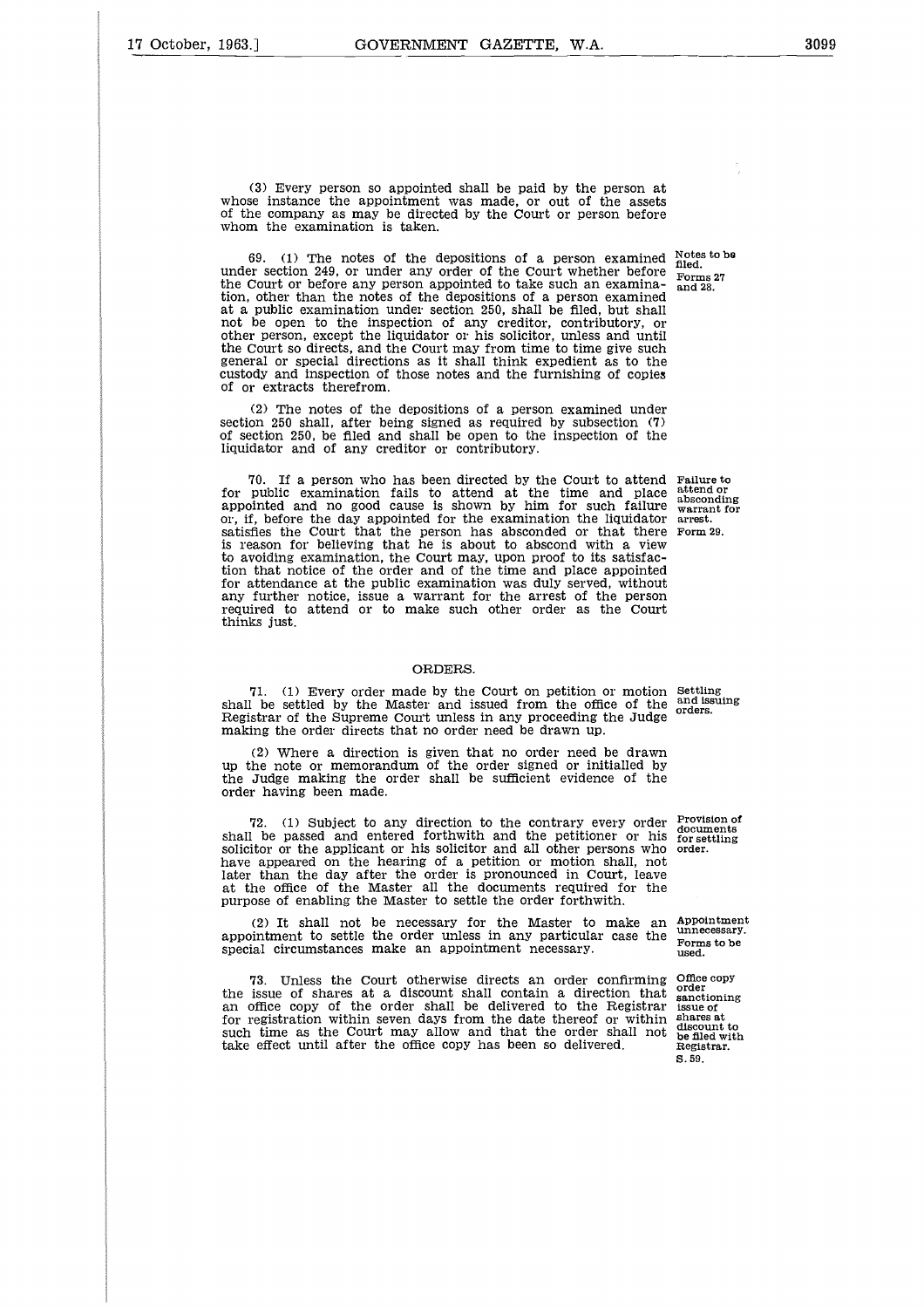#### POWERS AND DUTIES OF LIQUIDATOR AND PROCEEDINGS IN WINDING UP BY THE COURT.

Officer<br>Court.<br>S. 231.<br>Judicia S. 231.

POWERS AND DUTIES OF LIQUIDATOR AND PROCEEDINGS<br>
IN WINDING UP BY THE COURT.<br>
Officer of T4. (1) All official liquidators appointed by the Minister shall<br>
S. 231.<br>
Judicial (2) Judicial notice shall be taken of the appoint be officers of the Court. POWERS AND DUTIES OF LIQUIDATOR AND PROCEEDINGS<br>
IN WINDING UP BY THE COURT.<br>
Officer of the appointment of any<br>
1.8.231.<br>
1.231.<br>
2.231.<br>
2.231.<br>
2.231.<br>
2.231.<br>
2.231.<br>
2.231.<br>
2.23.<br>
2.23.<br>
2.23.<br>
2.23.<br>
2.23.<br>
2.23.<br>
2

75. (1) Every person for the time being on the list of contributories of a company and every person whose proof has been admitted is at liberty at his own expense to attend proceedings in relation to the winding up of the company by the Court, and shall be entitled upon payment of the costs occasioned thereby to have notice of all such proceedings as he by written request desires.

notice of person by the Minister as an official liquidator.  $\overline{\mathbf{s}}$ . 11.

Contributories listed may attend proceedings.

Costs occasioned by such

(2) If the Court is of opinion that the attendance of any such person upon any proceedings has occasioned additional costs that ought not to be borne by the funds of the company it may direct the costs or a gross sum in lieu thereof to be paid by the person and the person is not entitled to attend any further proceedings until he has paid those costs.

Representative of creditors or contribu-tories may be appointed.

Same solicitor to act for representa-tives of a class.

Liquidator's attendance at proceedings.

Statement o affairs.

Investigation of affairs by personal personal-<br>interview.

Procedure for extension of time. S. 234 (3).

Providers of information to attend for further questioning. S. 234 (1).

(4) After the statement of affairs of a company has been submitted to the liquidator each person who has made or concurred in making the statement shall attend, if required, and answer all such questions as may be put to him by the liquidator and give all such further information as may be required of him in relation to the statement of affairs. Defeative mitting the statement of affairs he shall apply to the liquidator<br>
S. 234 (3). Who may, for special reasons, give a written certificate exheding<br>
the time, which certificate shall be filed with the proceedings i

234 shall be reported by the liquidator to the Court.

(3) The Court may from time to time appoint any one or more of the creditors or contributories to represent before the Court at the expense of the company all or any class of the creditors or contributories upon any question or in relation to any proceedings before the Court and may remove the person so appointed.

(4) If more than one person is appointed under this rule to represent one class, the persons appointed shall employ the same solicitor to represent them.

76. Where the attendance of the liquidator's solicitor is required on any proceedings in Court or Chambers the liquidator need not attend in person except in cases where his presence is necessary or the Court directs him to attend.

77. (1) Every person who under section 234 has been required by the liquidator to submit and verify a statement as to the affairs of the company shall be furnished by the liquidator with forms and instructions for the preparation of the statement.

(2) The liquidator may from time to time hold personal interviews with any such person as is mentioned in subsection (2) of section 234 for the purpose of investigating the company's affairs and every such person shall attend at such time and place as the liquidator may appoint and shall give the liquidator all information that he may require.

(3) When any person requires an extension of time for submitting the statement of affairs he shall apply to the liquidator who may, for special reasons, give a written certificate extending the time, which certificate shall be filed with the proceedings in the winding up and shall render an application to the Court unnecessary.

attendance.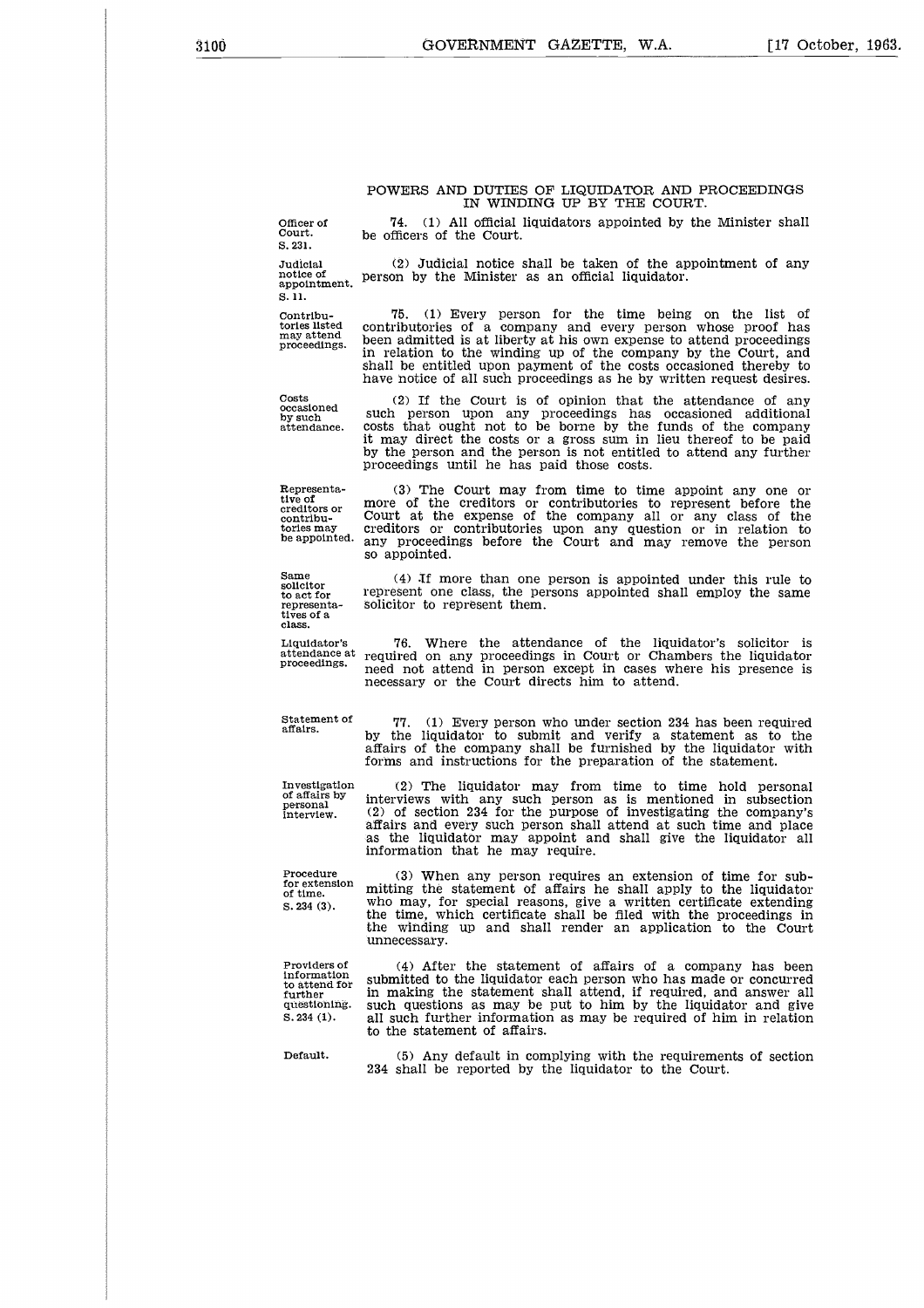being incurred.

78. A person who is required to make or concur in making any statement of affairs of a company shall, before incurring any costs or expenses in and about the preparation and making of the statement, apply to the liquidator for his sanction and submit a statement of the estimated costs and expenses that it is intended to incur, and except by order of the Court no person shall be allowed out of the assets of the company any costs or

79. (1) Every liquidator of a company that is being wound Liquidator's up by the Court shall unless otherwise directed by the Court bank account.

expenses that have not been sanctioned by the liquidator before

- (a) open a trust account in a bank to be named in the winding up order to be known as the Liquidator's General Account, in the name of the company being wound up, together with the words "in liquidation"; and
- (b) pay all moneys received by him into that account forthwith after being so received.

(2) Subject to any order to the contrary all payments out from any such account shall be made by cheque payable to order and the cheque shall have marked or written on the face of it the name of the company and where there is a Committee of Inspection shall be countersigned by at least one member thereof and by such other person (if any) as the Committee of Inspection may appoint, and where there is no Committee of Inspection, by such person or persons (if any) as the Court may direct.

80. (1) All bills of exchange, promissory notes and other securities payable to the company or to the liquidator thereof shall, as soon as they come to the hands of the liquidator, be deposited as soon as they come to the hands of the liquidator, be deposited by him in the bank named for the purpose of being presented by the bank for acceptance and payment or for payment only, as the case may be.

(2) All marketable securities shall be deposited by the liquidator with the bank named for the purpose, for safe custody, as they come into his hands.

(3) All bills and notes and marketable and other securities deposited with the bank named shall be delivered out, only upon a request signed

- (a) by the liquidator and if there is a Committee of Inspection, by at least one member of the Committee of Inspection or by such other person (if any) as the Committee of Inspection may appoint; or
- (b) if there is no Committee of Inspection, by the liquidator and such person or persons (if any) as the Court may direct.

81. All or any part of the money for the time being standing Payment  $he$  credit of the account of the liquidator at the bank named into Court to the credit of the account of the liquidator at the bank named into Court and not immediately required for the purposes of the winding up  $\frac{1}{2}$  of trust may be paid into Court to the credit of an account intituled in the matter of the company in liquidation.

82. (1) The Master may in any case give special directions with respect to the payment, deposit or custody of moneys or securities payable to or coming into possession of a liquidator.

(2) Where application is made to the Master to authorise the liquidator in a winding up by the Court to make his payments into and out of a special bank account the Master may grant such authorisation for such time and on such terms as he may think fit and may at any time order the account to be closed if he is of opinion that the account is no longer required,

Moneys, etc., received to be paid into trust account.

Court directions as to money.

Special bank account in winding up.

As to costs of preparing statement of affairs.

Mode of payments<br>out. out.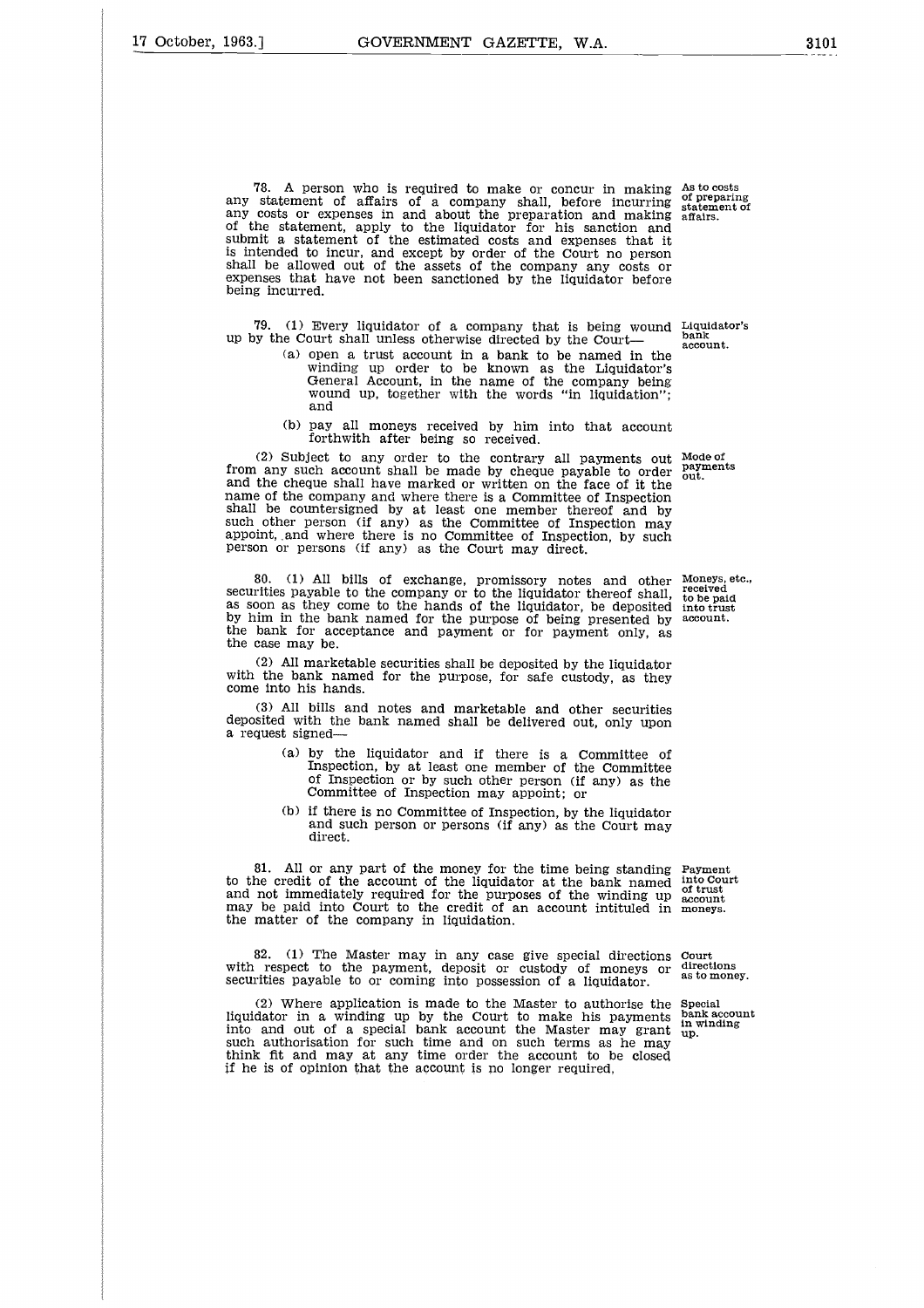Office copy to be served on bank. (3) An office copy of every order of the Master giving special direction with respect to the payment, deposit or custody of moneys or securities shall be served upon the bank.

Application for appointment of special manager. S. 248.

83. (1) An application by the liquidator for the appointment of a special manager shall be supported by a report of the liquidator which shall be placed on the file of proceedings and the report shall state the powers that in the liquidator's opinion should be entrusted to the special manager and either

- (a) state the amount of remuneration that in the opinion of the liquidator ought to be allowed to the special manager; or
- (b) state that in the opinion of the liquidator it is desirable that the fixing of that remuneration should be deferred.

(2) The remuneration of a special manager shall, unless the Master otherwise directs, be stated in the order appointing him, but the Master may at any subsequent time for good cause shown make an order increasing, reducing or otherwise altering that remuneration.

84. A special manager shall account to the liquidator on whose application he was appointed and the special manager's accounts shall be verified by statutory declaration and when

Special manager's accounts. Form 30.

Security by special manager. S. 246. Form 31.

approved by that liquidator the totals of the receipts and payments shall be added by the liquidator to his accounts. 85. In the case of a special manager the following provisions

- as to security apply: (1) The security shall be given to the satisfaction of the Master or in such other manner as the Court may
	- from time to time direct. (2) It shall not be necessary that security shall be given in each separate winding up; but security may be given either specially in a particular winding up, or
	- generally, to be available for any winding up in which the person giving security may be appointed special manager.
	- (3) The Master shall fix the amount and nature of the security and may from time to time as he thinks fit either increase or diminish the amount of special or general security that any person has given and the special manager shall give additional security accordingly within such time as the Master prescribes or may reduce the amount of his security as the case may be.
	- (4) The certicate of the Master that a special manager has given security to his satisfaction shall be filed with the Registrar.
	- (5) The cost of furnishing the required security by a special manager, including any premiums that he may pay therefor, shall be borne by him personally and shall not be charged against the assets of the company as an expense incurred in the winding up.

Failure to give or keep up security.

86. (1) If a special manager fails to give the required security or additional security within the time stated for that purpose in any order, the liquidator shall report such failure to the Master and the Master may thereupon rescind the order appointing the special manager.

(2) If a special manager fails to keep up his security the liquidator shall report such failure to the Master and the Master may thereupon remove the special manager and make such order as to costs as he thinks fit.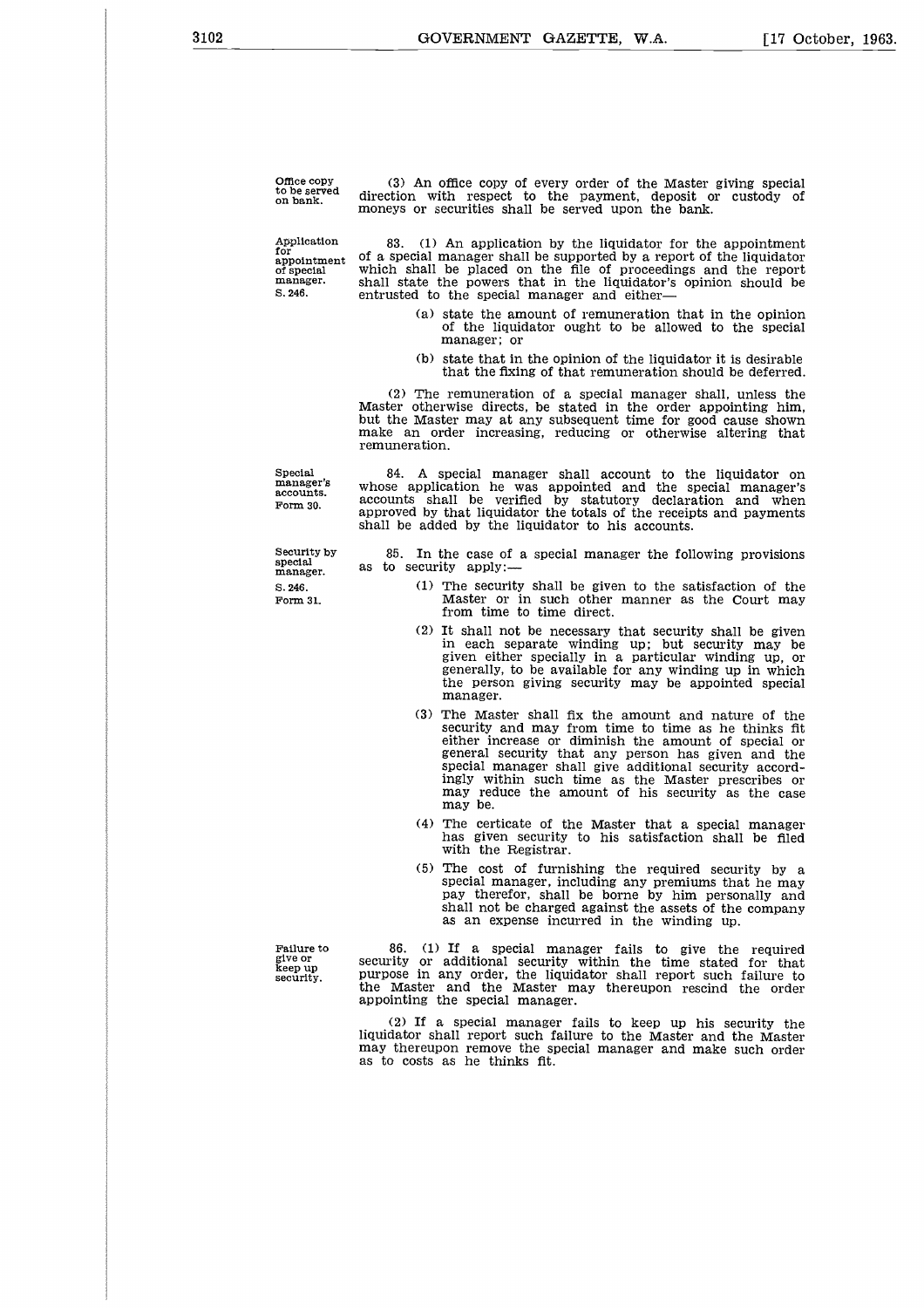(3) The Master may, on application made *ex parte* and on being satisfied that the condition of any bond given as security has been broken, order the bond to be assigned to some person to be named in the order and that person, his executors or administrators is thereupon entitled to sue upon the bond in his or their own name or names as if the bond had been originally given to such person and is entitled to recover thereon as trustee or trustees for all persons interested in the full amount recoverable in respect of any breach of the condition of the bond.

#### MAKING AND SETTLING LIST OF CONTRIBUTORIES IN A WINDING UP BY THE COURT.

87. (1) Unless the Master dispenses with the settlement of Liquidator 87. (1) Unless the Master dispenses with the settlement of a list of contributories the liquidator shall with all convenient speed after his appointment make out a provisional list of contributories.

to settle provisional list of contributories. Ss. 244, 252, Form 32.

(2) The list shall contain a statement of the address of, (2) The list shall contain a statement of the address of, contents of and the number of shares or extent of interest to be attributed list. to each contributory and the amount called up and the amount paid up in respect of those shares or that interest, and shall set forth the several classes of contributories, distinguishing between persons who are contributories in their own right and persons who are contributories as being representatives of or liable for the debts of others.

The liquidator shall appoint a time and place for settling the provisional list of contributories and shall give not less than fourteen days' notice in writing of the time and place appointed to every person whom he proposes to include in the list as settled, and shall state in the notices to each person in what character and for what number of shares or interest he proposes to include the person in the list, and what amount has been called up and what amount paid up in respect of those shares or that interest. 88. The liquidator shall appoint a time as<br>the provisional list of contributories and shall<br>fourteen days' notice in writing of the time at<br>and shall state in the norposes to include i<br>and shall state in the notices to eac

89. On the day appointed for settlement of the list of Objections contributories the liquidator shall hear any person included therein to be heard 89. On the day appointed for settlement of the list of  $_{\text{Objections}}$  contributories the liquidator shall hear any person included therein to be heard who objects to being so included and after such hearing shall and list settle and certify the list which when so settled and certified shall be the list of contributories of the company.

90. The liquidator may from time to time make out and settle a supplemental list varying or adding to the list of contributories but in doing so he shall, as far as circumstances permit, give the like notices and follow the like procedure as in making out and settling the original list.

91. Within fourteen days after the settlement of any list of contributories of the company or any supplemental list, the liquidator shall give notice in writing to every person whom he has placed on the list or supplemental list, stating in what character, and for what number of shares or interest the person has been placed on the list or supplemental list, and what amount has been called up and what amount paid up in respect of those shares or that interest, and in the notice he shall inform the person to whom the notice is given that any application for the removal of his name from the list or supplemental list, or for a variation of the list or supplemental list, must be made to the Court by summons within twenty-one days from the date of the service of the notice on him.

Notice of appointment for settlement. Forms 33 and 34.

Form 35.

Supplementary list. Forms 36 and 37.

Notice of supplesupple-<br>mentary list. Forms 38, 39 and 40.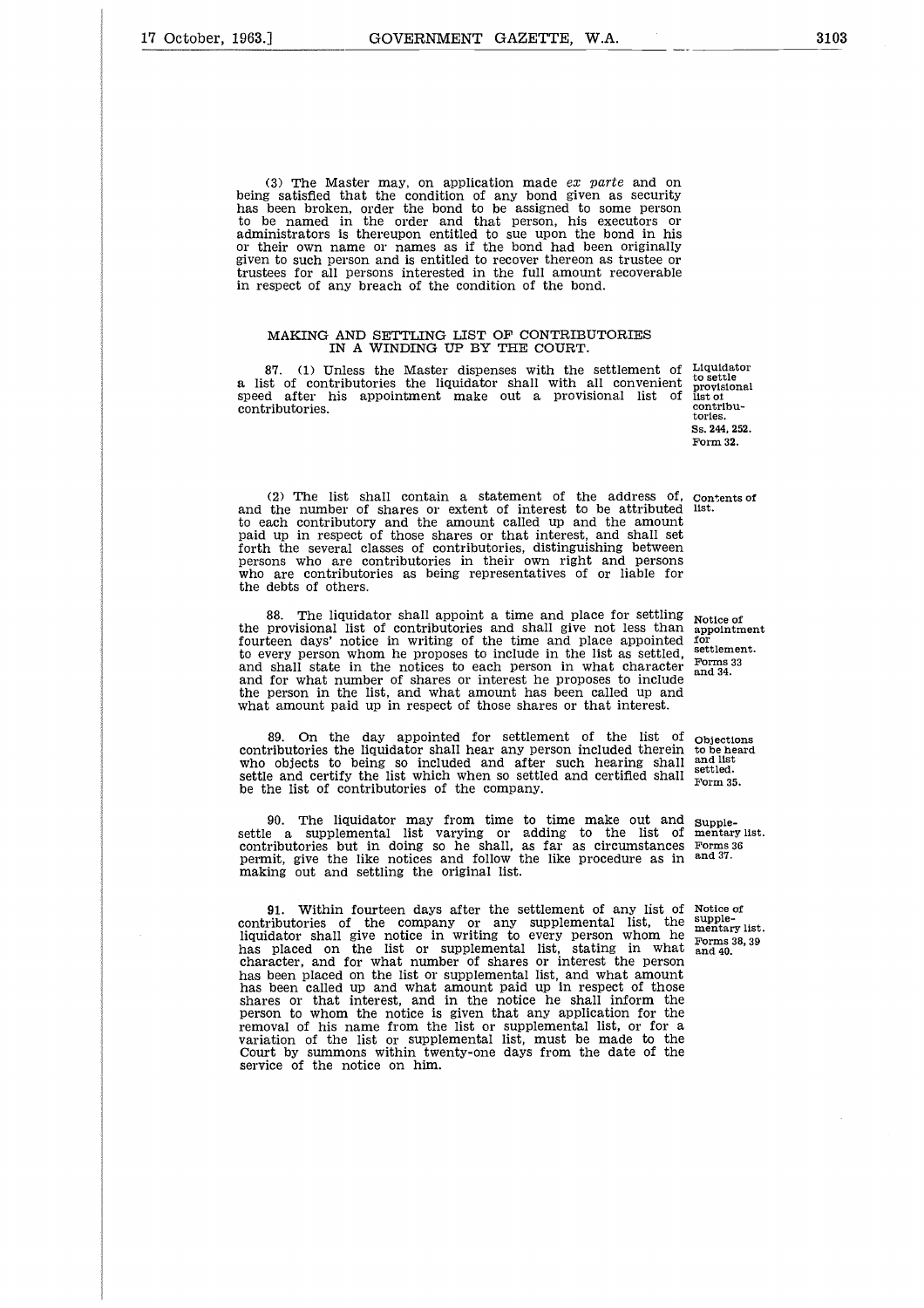Objection to list of contributories. Form 41.

Liquidator not liable for costs.

252.

S. 245. Form 42.

Transfer of property. S. 252.

Calls by liquidator. Ss. 245 (3), 252. Forms 43, 44 and 45.

92. (1) Subject to the power of the Court to extend the time or to allow an application to be made notwithstanding the expira-tion of the time limited for that purpose, no application to the Court by any person who objects to the list of contributories or to any supplemental list shall be entertained after the expiration of twenty-one days from the date of the service on that person twenty-one days from the date of the service on that person of the notice required by rule 91. Example 1. Court by any person who objects to the list of contributories or to any supplemental list shall be entertained after the expiration of twenty-one days from the date of the service on that person of the notice re

(2) The liquidator is not personally liable to pay any costs of or in relation to an application to set aside or vary his act or decision settling the name of a person on the list of contributories of a company, unless the Court otherwise orders.

#### COLLECTION AND DISTRIBUTION OF ASSETS IN A WINDING UP BY THE COURT.

Liquidator 93. (1) The duties imposed on the Court by section 244 with distribute regard to the collection of the assets of the company and the assets. application of the assets in discharge of the company's liabilities of twenty-one days from the date of the service on that person<br>of the notice required by rule 91.<br>Liquidator (2) The liquidator is not nessets in the presentation of the presentation of a company, unless the Court of<br>therw

(2) In the discharge of those duties the liquidator is, for the purpose of acquiring or retaining possession of the property of the company, in the same position as if he were a receiver of the property appointed by the Court, and the Master may on his application enforce such acquisition or retention accordingly.

94. (1) The powers conferred on the Court by subsection (1) of section 245 shall be exercised by the liquidator.

(2) Any contributory for the time being on the list of contributories, trustee, receiver, banker, agent or officer of a company that is being wound up shall, on notice from the liquidator and within such time as he shall by notice in writing require, pay, deliver, convey, surrender or transfer to, or into the hands of the liquidator, any money or property or books and papers that are in his hands and to which the company is *prima facie* entitled, and the Court may on application of the liquidator order such payment, delivery, conveyance, surrender or transfer.

95. The powers and duties of the Court in relation to making calls on contributories conferred by subsection (3) of section 245 shall be exercised by the liquidator as an officer of the Court, subject to the following provisions:-

- (1) Where the liquidator desires to make a call for a purpose authorised by the Act, if there is a Committee of Inspection, he shall summon a meeting of that Com-mittee for the purpose of obtaining its sanction to the intended call.
- (2) The notice of the meeting shall be sent to each member of the Committee of Inspection in sufficient time to reach him not less than seven days before the day appointed for holding the meeting, and shall contain a statement of the proposed amount of the call, and the purpose for which it is intended.
- (3) Notice of the intended call and the intended meeting of the Committee of Inspection, shall also be gazetted and advertised, stating the time and place of the intended meeting of the Committee of Inspection, and that each contributory may either attend the meeting and be heard, or make any communication in writing to the liquidator or members of the Committee of Inspection to be laid before the meeting in reference to the intended call.
- (4) At the meeting of the Committee of Inspection, any statements or representations made either to the meeting personally or addressed in writing to the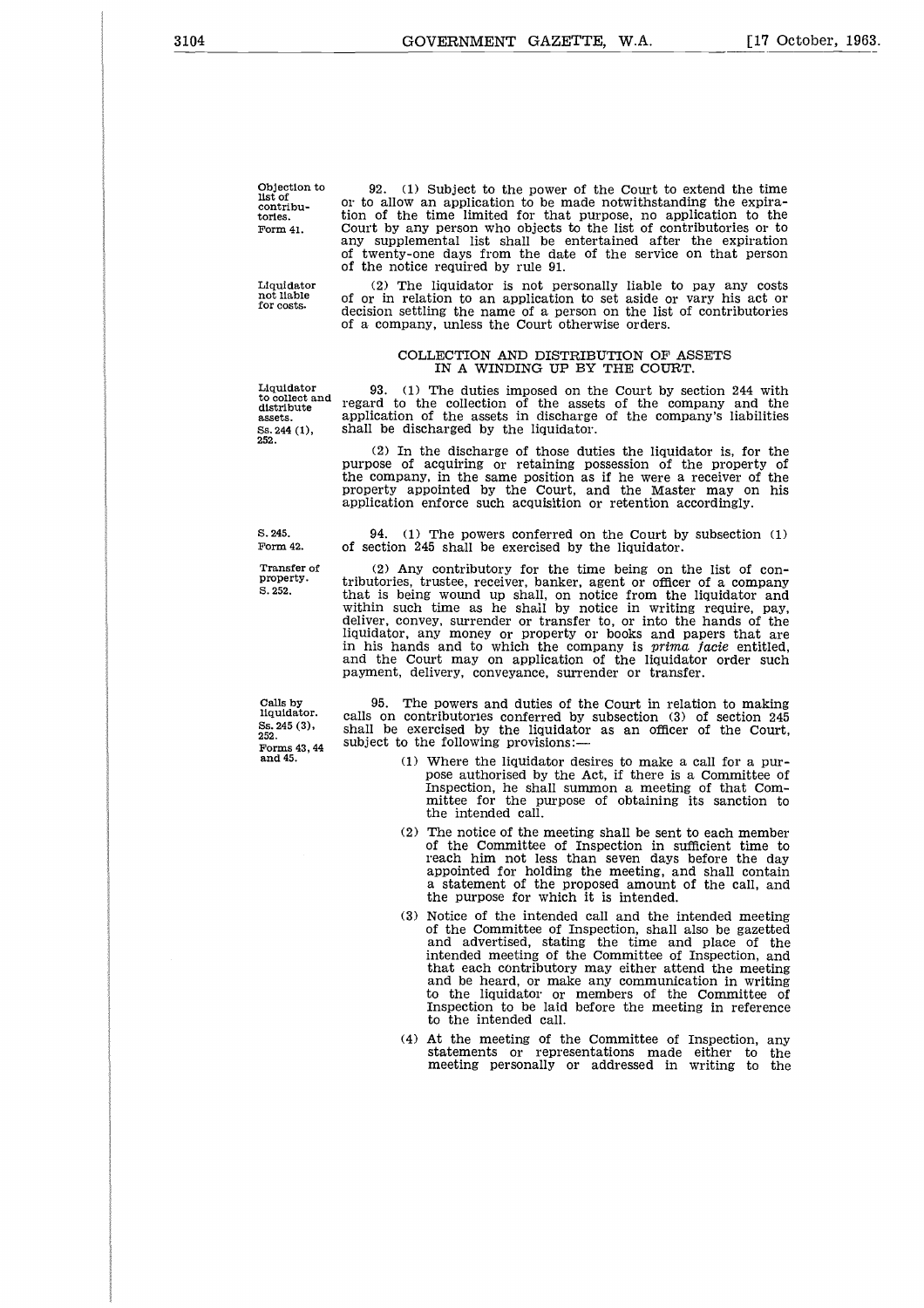liquidator or members of the Committee by any contributory, shall be considered before the intended call is sanctioned.

- (5) The sanction of the Committee shall be given by resolution, which shall be passed by a majority of the members of the Committee present.
- (6) Where there is no Committee of Inspection the liquidator shall not make a call without obtaining the leave of the Court.

96. (1) (a) An application to the Court for leave to make a call for a purpose authorised by the Act, shall be made by summons stating the proposed amount of the call.

(b) The summons shall be served at least four clear days before the day appointed for making the call, on every contributory proposed to be included in the call; or if the Court so directs, notice of such intended call may be given by advertisement without a separate notice to each contributory.

(2) The copy of the summons served on each contributory shall contain a statement of the amount claimed as due from the contributory served.

(3) Upon the hearing of the summons, the Court may make the call and also order the payment by the contributories respec-tively of the amounts due in respect of the call, within a time to be named in the order.

97. (1) When the liquidator is authorised by resolution or order to make a call on the contributories he shall file with the Registrar of the Supreme Court a document in accordance with Form 51 with such variation as circumstances may require.

(2) When a call has been made by the liquidator, he shall forthwith serve upon each of the contributories included in the call a copy of the resolution of the Committee of Inspection or order of the Court, authorising the call together with a notice specifying the amount or balance due from the contributory in respect of the call. 97. (1) When the liquidator is authorised by resolution or  $\frac{1}{100}$ <br>
order to make a call on the contributories he shall file with the making the<br>
Form 51 with such variation as circumstances may require.<br>  $\frac{1}{1000}$ 

#### FIXING TIME WITHIN WHICH DEBTS AND CLAIMS SHALL BE PROVED.

99. (1) The liquidator may fix a certain day, being not less than fourteen days from the date of the notices hereafter in this rule referred to, on or before which day the creditors of the company are to prove their debts or claims, and to establish any title they may have to priority under section 292 or be excluded from the benefit of any distribution made before those debts are proved, or, as the case may be, from objecting to the distribution.

(2) The liquidator shall give notice of the day so fixed by advertisement and shall also give notice in writing of the day to every person mentioned in the statement of affairs as a creditor and who has not proved his debt, and to every person mentioned in the statement of affairs as a preferential creditor whose claim to be a preferential creditor has not been established and is not admitted.

(3) All the rules hereinafter set out in these rules as to admissions and rejections of proofs apply with the necessary variations, to any claim to priority mentioned in this rule.

Application to Court for leave to make a call.

Forms 46, 47, 48 and 49.

Filing document making the call. Forms 50, 51 and 52.

Notice of amount due from contributory.

Notice as to date by which debts to be proved. SS. 292, 252.

Advertise-ment and notice of day appointed.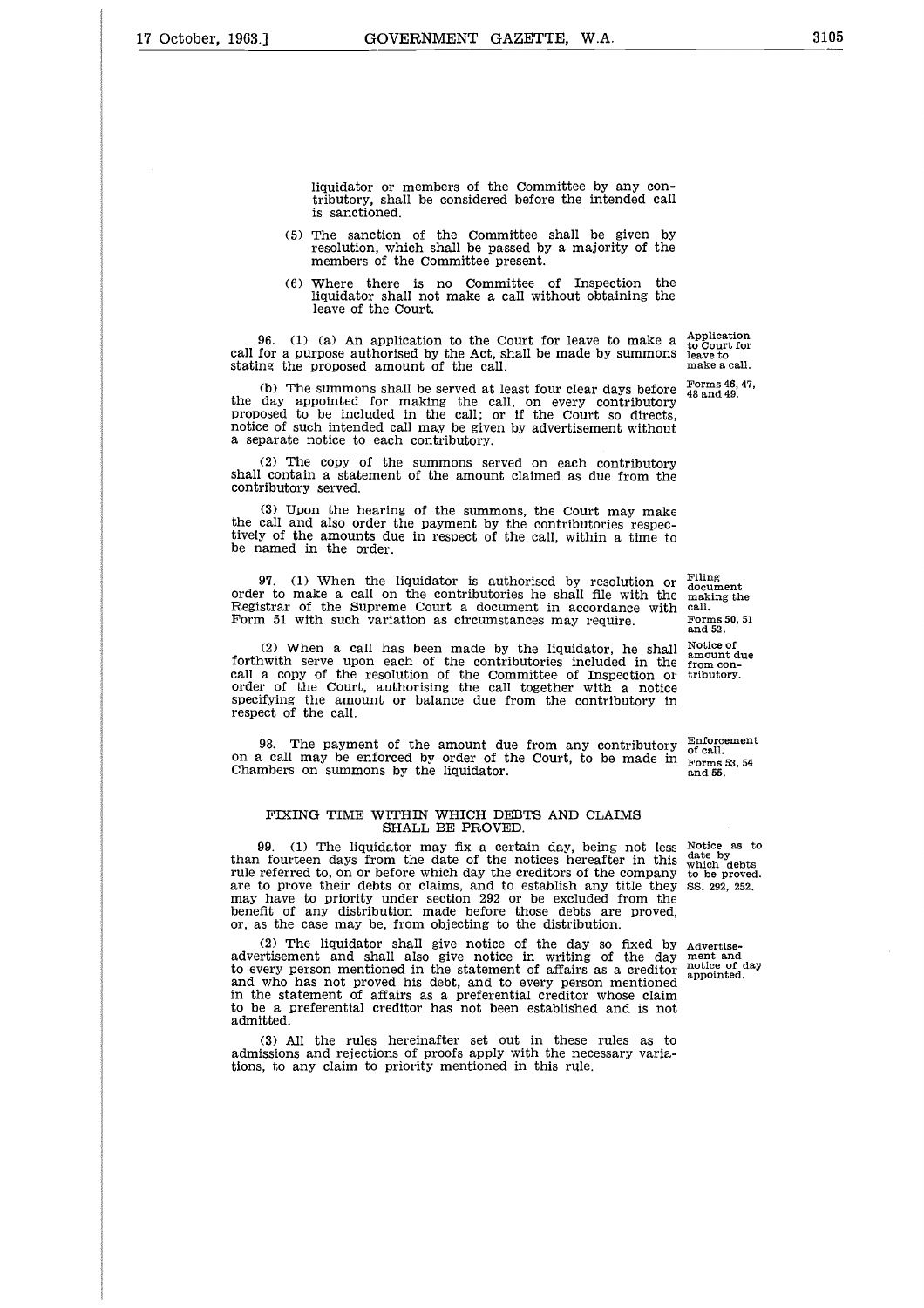Time for dealing with proofs by liquidator.

Statement of objections.

Payment of dividend sufficient notice. Proof admitted improperly to be expunged at instance of liquidator or creditor or contributory.

100. (1) The liquidator within twenty-one days after receiving a proof that has not previously been dealt with, shall in writing either admit or reject it wholly or in part or require further evidence in support of it; but where the liquidator has given notice of his intention to declare a dividend, he shall within fourteen days after the date mentioned in the notice as the latest date up to which proofs must be lodged, examine and in writing admit or reject or require further evidence in support of every proof that has not already been dealt with and shall give notice in writing of his decision rejecting a proof wholly or in part to the creditor affected thereby.

(2) If the liquidator rejects a proof, wholly or in part, he shall state in writing to the creditor the ground of his rejection.

(3) Where a creditor's proof has been admitted the notice of dividend is a sufficient notification of the admission.

101. If the liquidator is of the opinion that a proof has been improperly admitted, the Master may, on the application of the liquidator, after notice to the creditor expunge the proof or reduce its amount.

102. The Court may also expunge or reduce a proof upon the application of a creditor or contributory, if the liquidator declines to interfere in the matter.

103. For the purpose of any of his duties in relation to proofs, the liquidator may administer oaths and take affidavits.

104. (1) Every liquidator in a winding up by the Court shall on the first day of every month, file with the Registrar of the Supreme Court a certified list of all proofs received by him during the last preceding month, distinguishing in the list the proofs admitted, those rejected, and such as are to stand over for further consideration.

(2) In the case of proofs admitted or rejected, he shall cause the proofs to be filed with the Registrar of the Supreme Court.

105. The liquidator shall, within three days after receiving notice from a creditor of his intention to appeal against a decision rejecting a proof, file the proof with the Registrar of the Supreme Court, with a memorandum setting out the grounds of his disallowance thereof.

106. A liquidator is not personally liable for costs in relation to an appeal from his decision rejecting any proof, wholly or in part, unless the Court or the Master otherwise orders.

#### RELEASE AND RESIGNATION OF LIQUIDATOR.

Notice of liquidator's intention to apply for release. Ss. 239, 240. Forms 57, 58 and 59. Meeting of creditors and contribu-tories to consider resignation of liquidator.

107. A liquidator, before making application for his release, shall give notice of his intention so to do to all the creditors who have proved their debts and to all the contributories, and shall send with the notice a summary of all receipts and payments in the winding up.

108. (1) A liquidator who desires to resign his office shall summon separate meetings of the creditors and contributories of the company to decide whether or not the resignation shall be accepted.

Liquidator may administer oaths and take affidavits. Liquidator to file monthly list of proof. Form 56.

Proof admitted or rejected to be filed. Procedure where creditor appeals.

Liquidator not liable for costs of appeal.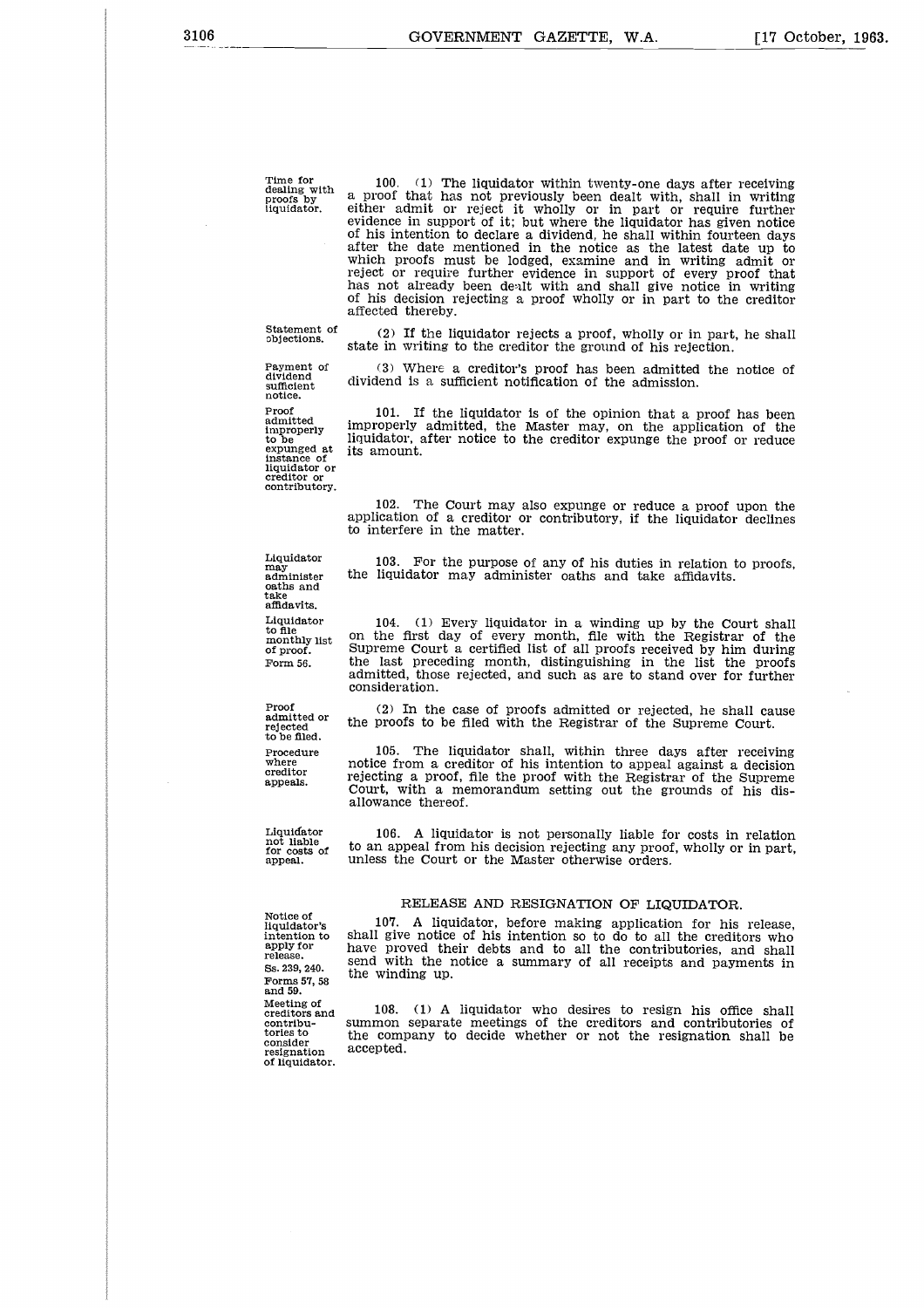(2) If the creditors and contributories by ordinary resolutions Memoranagree to accept the resignation of the liquidator he shall file with the Registrar of the Supreme Court and the Registrar, a memorandum of his resignation and the resignation thereupon takes effect.

(3) In any other case the liquidator shall report to the Court the result of the meetings and thereupon the Court may, upon the application of the liquidator, determine whether or not his resignation shall be accepted and may give such directions and make such orders, as in its opinion are necessary.

(4) On the Court pronouncing a determination that a resignation shall be accepted the liquidator shall forthwith file a notice thereof with the Registrar.

(5) The Court or a Judge may dispense with all or any of the requirements of this and rule 107.

#### TRANSFERS OF ACTIONS AND PROCEEDINGS.

109. (1) Where an order has been made for the winding up of a company, the Judge has power without further consent, to order the transfer to him of any action, cause or matter pending, brought or continued by or against the company. Upon winding up order Judge may order transfer of action to himself.

(2) Where any action brought by or against a company against which a winding up order has been made, is so transferred, the Court may determine and deal with any application, matter or proceeding that, if the action had not been transferred, would have been determined in Chambers.

#### COSTS AND CHARGES OF PERSONS EMPLOYED BY LIQUIDATORS.

110. (1) Every solicitor, manager, accountant, auctioneer, broker or other person employed by a liquidator in a winding up by the Court, shall on request by the liquidator, to be made a sufficient time before the declaration of a dividend, deliver his bill of costs or charges to the liquidator for the purpose of taxation; and if he fails to do so within the time stated in the request or such extended time as the Master may allow, the liquidator shall declare and distribute the dividend without regard to his claim, and subject to any order of the Master the claim shall be forfeited.

(2) The bill of costs or charges shall be lodged with the liquidator.

(3) The liquidator shall lodge the bill of costs or charges with the taxing officer.

111. Where a bill of costs or charges in any winding up has been lodged with the taxing officer, he shall give notice of an appointment to tax to the liquidator and to the person to or by whom the bill of costs or charges is to be paid.

112. (1) Every person whose bill of costs or charges in a winding up by the Court is or are to be taxed shall, on the application of the liquidator, furnish a copy of his bill or charges so to be taxed on payment at the rate of two shillings per folio, which payment shall be charged on the assets of the company.

(2) The liquidator may attend or be represented on the Attendance taxation.

113. (1) Upon the taxation of any bill of costs, charges or expenses being completed, the taxing officer shall issue to the person presenting the bill for taxation his allowance or certificate of taxation.

(2) The taxing officer shall keep a Register of Taxations.

Submission of bill of costs by employees to liquidator for taxation. Form 60.

Notice of appointment to tax.

Supply of copy of bill of costs to liquidator.

at taxation.

Issue of allowance or certificate of taxation. Forms 61 and 62.

dum of resignation to be filed.

Court considera-tion of application to resign.

Notice of acceptance of resignation to be flied.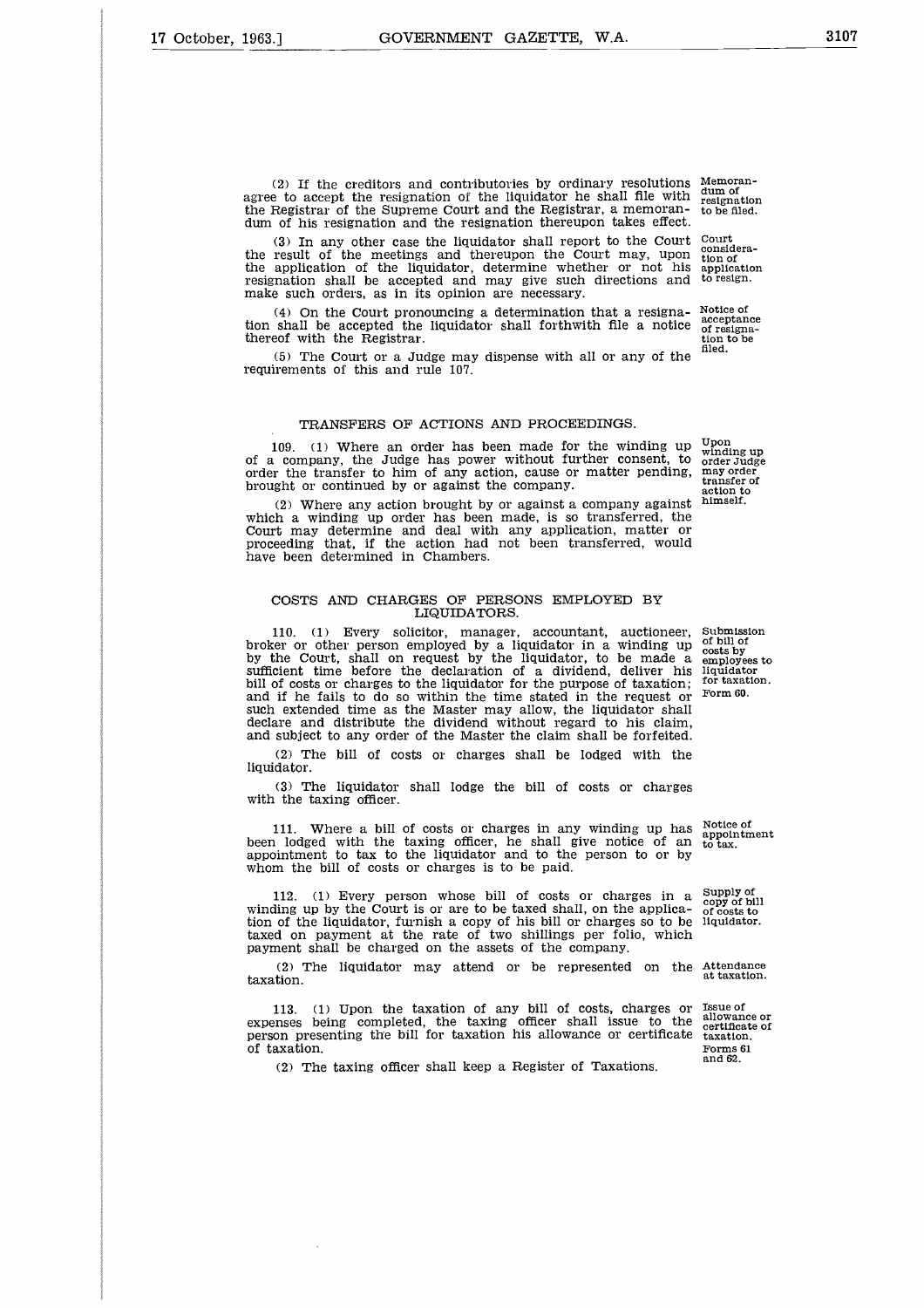Liquidator's certificate as to special terms of remunera-tion to employee.

114. Where the bill of costs or charges of any solicitor, manager, accountant, auctioneer, broker or other person employed by a liquidator is payable out of the assets of the company, a certificate in writing, signed by the liquidator, shall, on the taxation, be produced to the taxing officer setting forth any special terms of remuneration that have been agreed to.

No allowance for performance by other person of liquidator's and special manager's duties.

Application for costs after proceedings concluded.

115. (1) Where a liquidator or special manager in a winding up by the Court receives remuneration for his services as such, no payment shall be allowed in his accounts in respect of the performance by any other person of the ordinary duties that are required by statute or rules to be performed by himself.

(2) Where a liquidator is a solicitor he may contract that the remuneration for his services as liquidator shall include all professional services.

116. Where any party to or person affected by any proceedings desires to make an application for an order that he be allowed his costs or any part of them incident to the proceedings and the application is not made at the time of the proceeding

- (a) the party or person shall serve notice of his intended application on the company or if the company is in liquidation, on the liquidator;
- (b) the company or the liquidator may appear on the application and object thereto; and
- (c) no costs of or incident to the application shall be allowed to the applicant, unless the Court is satisfied that the application could not have been made at the time of the proceedings.

117. In the case of any bill of costs or charges that does not exceed Fifty pounds the liquidator may, if he thinks fit, dispense with the requirements of the foregoing rules in relation to taxation.

#### FIRST SCHEDULE.

#### LIST OF FORMS.

#### Rule 15.

| First<br>Column.                                                 | Second Column.                                                                                   | Third<br>Column.                            |
|------------------------------------------------------------------|--------------------------------------------------------------------------------------------------|---------------------------------------------|
| Provision of<br>Companies<br>Rule for<br>which Form<br>Provided. | Description of Form.                                                                             | Number of<br>Form in<br>Second<br>Schedule. |
| 5<br>18                                                          | Form of Endorsements<br><br>Petition<br>and the state of<br>$\cdots$<br>$\cdots$<br>$\cdots$<br> | $\frac{1}{2}$                               |
| 20                                                               | Affidavit Verifying Petition<br>$\cdots$<br>$\cdots$<br>                                         |                                             |
| 22                                                               | Affidavit of Service of Petition upon Members,                                                   |                                             |
|                                                                  | Officers or Servants                                                                             |                                             |
| 24                                                               | Notice of Intention to Appear upon Petition                                                      |                                             |
| 25                                                               | List of Persons Attending the Hearing of a Petition                                              | 5<br>6<br>7                                 |
| 29                                                               | Order on Summons for Directions in Relation to                                                   |                                             |
|                                                                  |                                                                                                  |                                             |
|                                                                  | a Petition to Confirm a Reduction of Capital                                                     |                                             |
| 31                                                               | Affidavit Verifying List of Creditors                                                            | $\begin{smallmatrix}8\9\end{smallmatrix}$   |
| 33                                                               | Advertisement of Petition and List of Creditors                                                  |                                             |
| 33                                                               | Notice to Creditors<br>$\cdots$<br>$\cdots$                                                      | 10                                          |
| 35                                                               | Affidavit as to Claims<br>$\cdots$<br>$\cdots$<br>$\cdots$<br>$\cdots$<br>$\cdots$               | 11                                          |
| 36                                                               | Notice to Creditors to Come In and Prove<br>                                                     | 12                                          |
| 42                                                               | Advertisement of Hearing of Petition<br>$\cdots$<br>                                             | 13                                          |
| 47                                                               | Advertisement of Petition<br><br>                                                                | 14                                          |
|                                                                  |                                                                                                  |                                             |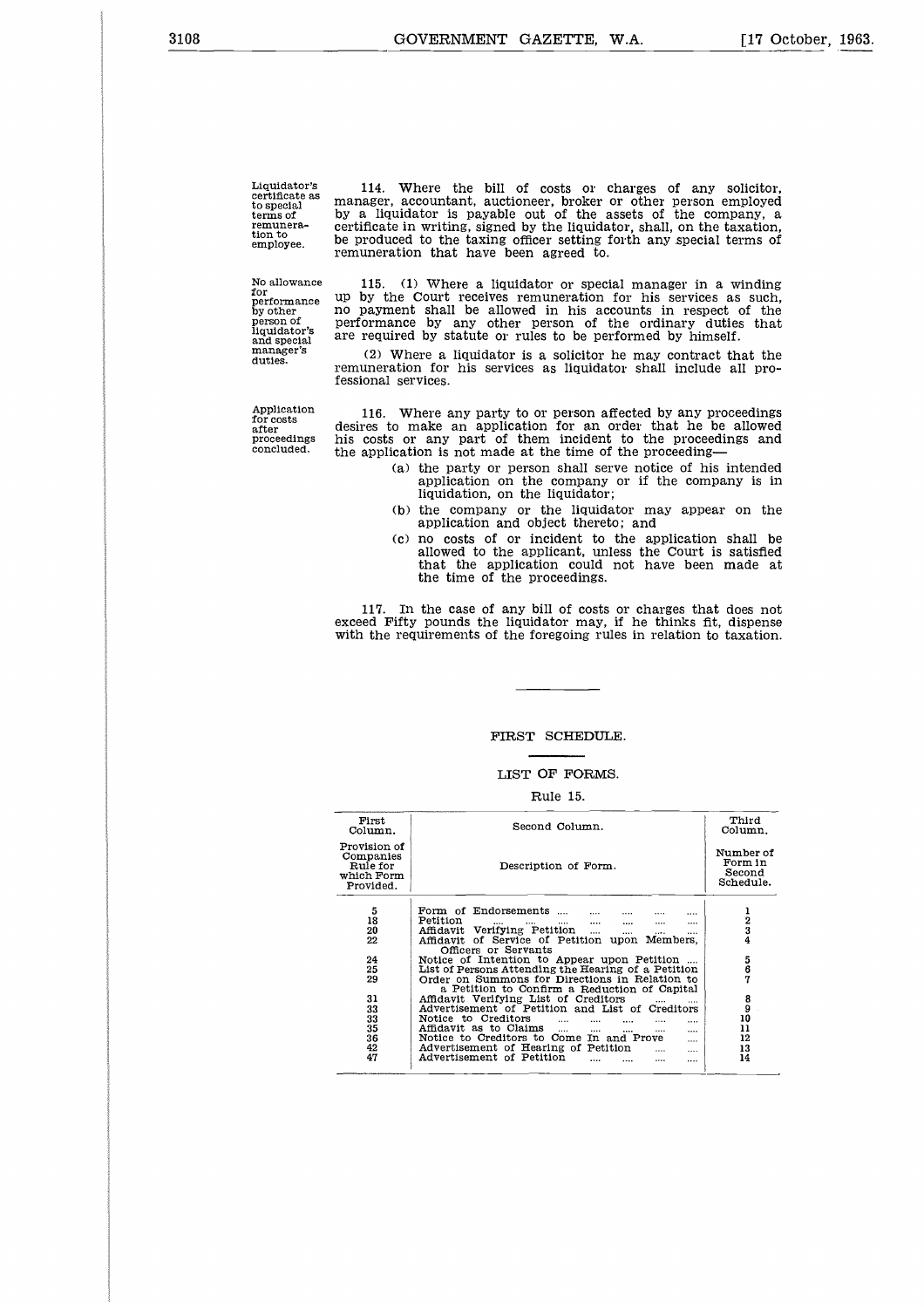#### First Schedule—continued. List of Forms—continued.

| First<br>Column.                                                 | Second Column.                                                                                                                                                                          | Third<br>Column.                            |
|------------------------------------------------------------------|-----------------------------------------------------------------------------------------------------------------------------------------------------------------------------------------|---------------------------------------------|
| Provision of<br>Companies<br>Rule for<br>which Form<br>Provided. | Description of Form.                                                                                                                                                                    | Number of<br>Form in<br>Second<br>Schedule. |
| 50<br>50<br>51                                                   | Order for Winding Up by the Court<br>$\cdots$<br>Notice of Winding Up Order<br>Order Appointing Provisional Liquidator After<br>Presentation of Petition and Before Order to<br>Wind Up | 15<br>16<br>17                              |
| 51                                                               | Notification to Provisional Liquidator of Order<br>Appointing Him Provisional Liquidator Prior<br>to Winding Up Order Being Made<br>Notice of Appointment of Provisional Liquidator     | 18                                          |
| 51                                                               |                                                                                                                                                                                         | 19                                          |
| 54<br>65                                                         | Form of Summons (General)<br>$\cdots$<br>$\cdots$<br>Order Directing a Public Examination                                                                                               | 20<br>21                                    |
| 65                                                               | Order Appointing a Time for Public Examination                                                                                                                                          | 22                                          |
| 66<br>67                                                         | Notice to Attend Public Examination<br>$\cdots$<br>$\cdots$<br>Order on Persons to Attend at Chambers to be                                                                             | 23<br>24                                    |
| 68                                                               | Examined<br>Application for Appointment of Shorthand Writer<br>to Take Down Notes of Public Examination                                                                                 | 25                                          |
| 68<br>69                                                         | and Order Thereon<br>Declaration by Shorthand Writer<br>$\cdots$<br>$\cdots$<br>$\cdots$<br>Notes of Public Examination where a Shorthand                                               | 26<br>27                                    |
| 69                                                               | Writer is Appointed<br>Notes of Public Examination where a Shorthand                                                                                                                    | 28                                          |
| 70                                                               | Writer is not Appointed<br>Warrant Against Person who Fails to Attend                                                                                                                   | 29                                          |
| 84                                                               | Examination<br>Statutory Declaration by Special Manager Veri-                                                                                                                           | 30                                          |
| 85                                                               | fying Account<br>Certificate that Special<br>Manager<br>has<br>Given                                                                                                                    | 31                                          |
| 87                                                               | Security<br>Provisional List of Contributories to be Made Out                                                                                                                           | 32                                          |
| 88                                                               | by Liquidator<br>Notice to Contributories of Appointment to Settle                                                                                                                      | 33                                          |
| 88                                                               | List of Contributories<br>Affidavit of Postage of Notices of Appointment to                                                                                                             | 34                                          |
| 89                                                               | Settle List of Contributories                                                                                                                                                           | 35                                          |
| 90                                                               | Certificate of Liquidator of Settlement of the<br>List of Contributories<br>Notice to Contributory of Final Settlement of<br>List of Contributories and of the Inclusion of             | 36                                          |
|                                                                  | His Name                                                                                                                                                                                |                                             |
| 90                                                               | Certificate of Liquidator of Settlement of Supple-<br>mental List of Contributories                                                                                                     | 37                                          |
| 91<br>91                                                         | Provisional Supplemental List of Contributories<br>Notice to Contributory of Variation or Addition<br>to the List of Contributories                                                     | 38<br>39                                    |
| 91                                                               | Affidavit of Service of Notice to Contributory                                                                                                                                          | 40                                          |
| 92                                                               | Order on Application to Vary List of Contribu-<br>tories                                                                                                                                | 41                                          |
| 94                                                               | Notice by Liquidator Requiring Payment of Money<br>or Delivery of Books, etc., to Liquidator                                                                                            | 42                                          |
| 95                                                               | Notice to Each Member of Committee of Inspec-<br>tion of Meeting for Sanction to Proposed Call                                                                                          | 43                                          |
| 95                                                               | Advertisement of Meeting of Committee of In-<br>spection                                                                                                                                | 44                                          |
| 95                                                               | Resolution of Committee of Inspection Sanction-<br>ing Call                                                                                                                             | 45                                          |
| 96<br>96                                                         | Summons for Leave to Make a Call<br>Affidavit of Liquidator in Support of Proposal for<br>Call                                                                                          | 46<br>47                                    |
| 96<br>96                                                         | Advertisement of Intended Call<br>$\cdots$                                                                                                                                              | 48                                          |
| 97                                                               | Order Giving Leave to Make a Call<br>$\cdots$<br>$\cdots$<br>Document Making Call                                                                                                       | 49<br>50                                    |
| 97                                                               | spection to be Sent to Contributory                                                                                                                                                     | ่อะ                                         |
| 97                                                               | Notice to be Served with the Order Sanctioning<br>a Call                                                                                                                                | 52                                          |
| 98                                                               | Affidavit in Support of Application for Order for<br>Payment of Call                                                                                                                    | 53                                          |
| 98<br>98                                                         | Affidavit of Service of Order for Payment of Call<br>Order for Payment of Call Due from a Contribu-<br>tory                                                                             | 54<br>55                                    |
| 104<br>107                                                       | List of Proofs to be Filed Under Rule 104<br>Notice to Creditors and Contributories of Inten-<br>tion to Apply for Release                                                              | 56<br>57                                    |
| 107<br>107                                                       | Application by Liquidator to the Court for Release<br>Statement to Accompany Notice of Application<br>for Release                                                                       | 58<br>59                                    |
| 110                                                              | Request to Deliver Bill for Taxation<br>$\cdots$<br>                                                                                                                                    | 60                                          |
| 113<br>113                                                       | Certificate of Taxation<br>Register to be Kept by Taxing Officer<br>$\cdots$<br><br>$\cdots$<br>$\cdots$                                                                                | 61<br>62                                    |

 $\hat{\mathcal{A}}$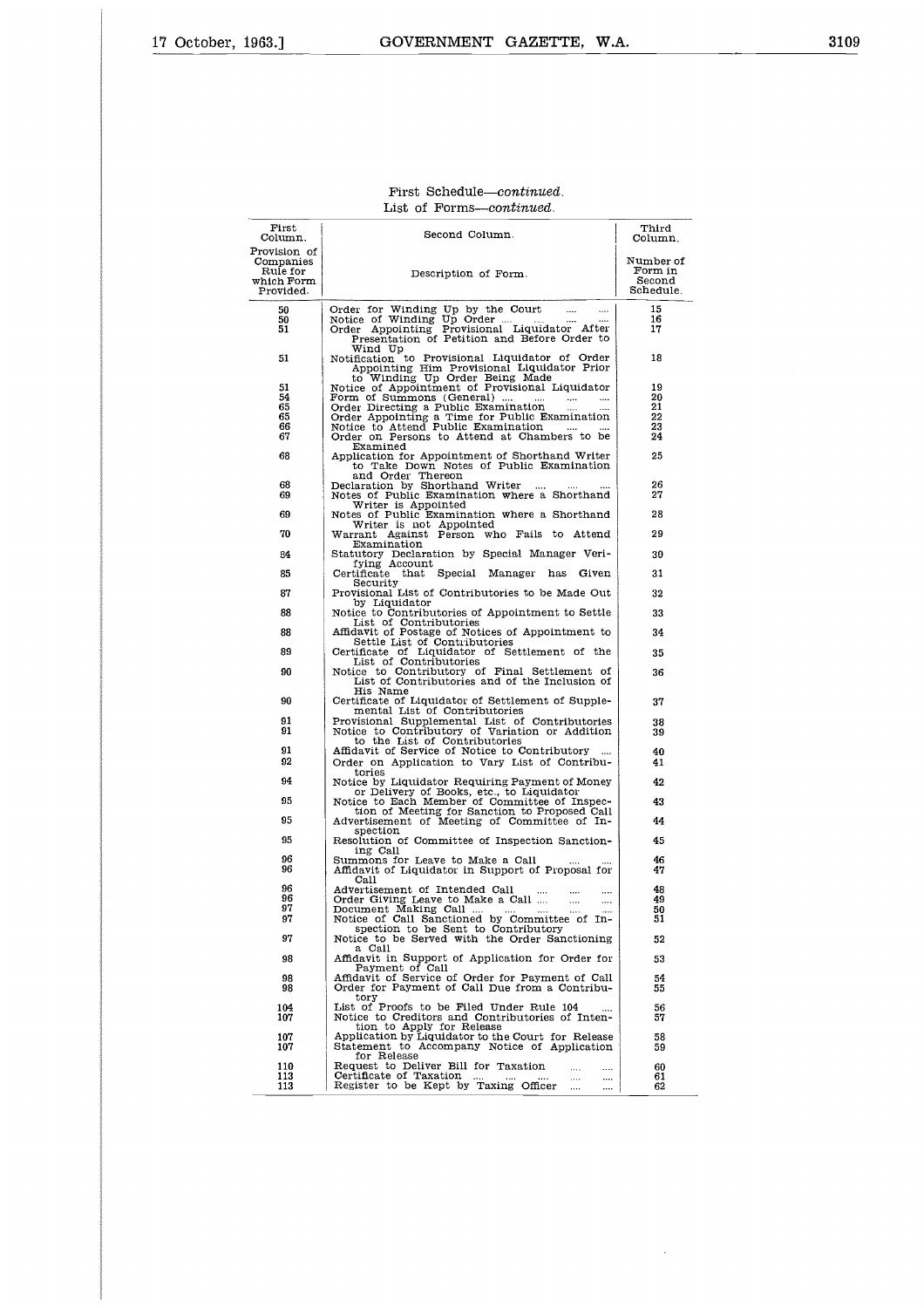3110 GOVERNMENT GAZETTE, W.A. [17 October, 1963.

#### SECOND SCHEDULE.

#### FORMS.

#### No. 1 (Rule 5).

#### In the Supreme Court

PULE.<br>
5).<br>
19 No.<br>
the Companies Act<br>
er of (a) In the matter of the Companies Act, 1961, and in the matter of (a)

(a) Insert full name of company.

#### No. 2 (Rule 18). PETITION.

#### *(Title.)*

(b) Insert full name, title, etc., of petitioner.

 $\begin{array}{r} \text{No. 1 (Rule 5).} \\ \text{In the Supreme Court} \\ \text{In the matter of the Companies, Act, 196 in the matter of (a) \\ \text{in the matter of (a)} \\ \text{N0. 2 (Rule 18).} \\ \text{PETITION.} \\ \text{The humble pettion of (b) \\ \text{1. The } \text{ Company Limited (hereinafter called)} \\ \text{company''} \text{ was on the } \text{day of} \\ \text{incorporated under the Companies.} \\ \text{A1} \end{array}$ 1. In the Supreme Court<br>
19 No.<br>
1. The matter of the Companies Act, 1961, and<br>
in the matter of (a)<br>
1. PETITION.<br>
(Title.)<br>
1. The Company Limited (hereinafter called "the<br>
2. The registered office of the company is at In the Supreme Court<br>
19 No.<br>
19 No.<br>
19 No.<br>
19 No.<br>
19 The matter of the Companies Act, 1961<br>
19 No.<br>
2 (Rule 18).<br>
PETITION.<br>
(Title.)<br>
2. The company Limited (hereinafter called<br>
1. The Company Limited (hereinafter ca incorporated under the Companies Act. 3. The nominal capital of the company  $\overline{P}$ . The company Limited (hereinafter called "the company") was on the company is at (c) any") was on the companies Act.<br>
2. The registered office of the company is at (c) and th  $\begin{tabular}{ll} & \multicolumn{1}{l}{{\bf No. 2 (Rule 18)}}\\ & {\bf PETTTTON.} \\ & {\it (Title.)}\\ & {\it 1. The} \\ & {\it 1. The} \\ & {\it 1. The} \\ & {\it 1. The} \\ & {\it 1. The} \\ & {\it 1. The} \\ & {\it 1. The} \\ & {\it 1. The} \\ & {\it 1. The} \\ & {\it 1. The} \\ & {\it 1. The} \\ & {\it 1. The} \\ & {\it 1. The} \\ & {\it 1. The} \\ & {\it 1. The} \\ & {\it 1. The} \\ & {\it 1. The} \\ & {\it 1. The} \\ & {\it 1. The} \\$ 

2. The registered office of the company is at (c)

(c) State the full address of the registered office.

into shares of  $\epsilon$  each. The amount of the capital paid up or credited as paid up is  $\epsilon$ 

4. The objects for which the company was established are as follow: To

> and other objects set forth in the memorandum of association thereof.

*[Here set out in paragraphs the facts on which the petitioner relies to support his petition, and conclude as follows]:*

Your petitioner therefore humbly prays as follows:—<br>(1) That the Company Limited r (1) That the Company Limited may be wound up by the Court under the provisions of the Companies Act, 1961 *(or as the case may be).*

(2) Or that such other order may be made in the premises as shall be just.

Note.—(d) It is intended to serve this petition on

(d) This note will be unnecessary if the company is petitioner.

#### No. 3 (Rule 20).

#### AFFIDAVIT VERIFYING PETITION.

*If the Petition is* by an *Individual or* Firm.

*(Title.)*

I, A.B., of etc., make oath and say, that such of the statements in the petition now produced and shown to me, and marked with the letter "A", as relate to my own acts and deeds are true, and such of the said statements as relate to the acts and deeds of any other person or persons I believe to be true.

Sworn, etc.

#### *If the Petition is by a Limited* Company. *(Title.)*

(b) I, A.B., of etc., make oath and say, as follows:

(1) I am (a Director or the Secretary) of

Company Limited, the Petitioner in the above matter, a company duly incorporated under the Companies Act, and am duly authorised by the said Petitioner to make this affidavit on its behalf.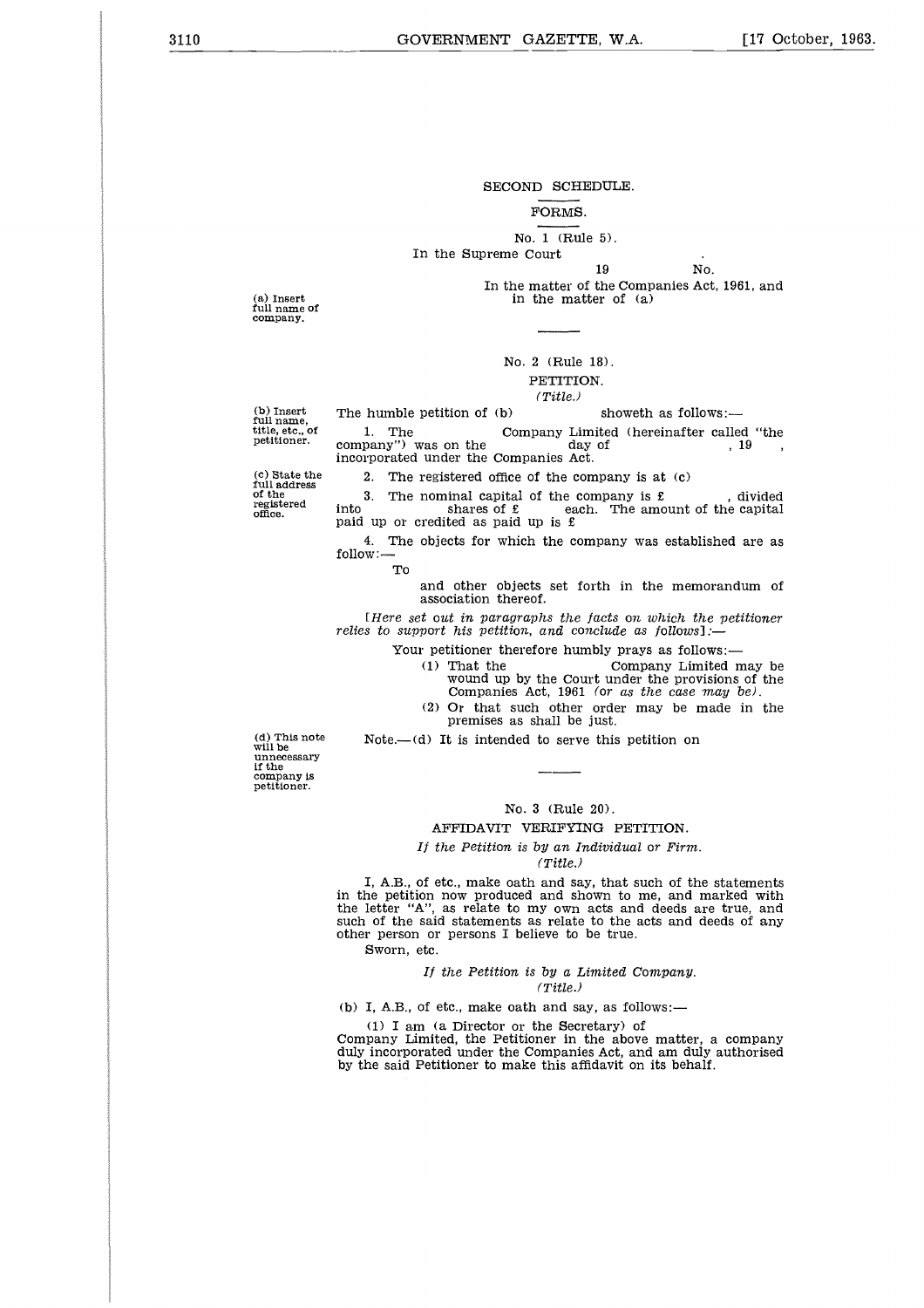(2) Such of the statements in the petition now produced and shown to me marked with the letter "A", as relate to the acts and deeds of the said petitioner are true and such of the statements as relate to the acts and deeds of any other person or persons I believe to be true. % statements in the petition now produced at<br>
it with the letter "A", as relate to the acts are<br>
etitioner are true and such of the statemer<br>
s and deeds of any other person or persons<br>  $\overline{\phantom{a}}$ <br>
No. 4 (Rule 22).<br>
SERV

Sworn, etc.

#### No. 4 (Rule 22).

#### AFFIDAVIT OF SERVICE OF PETITION ON COMPANY. *(Title.)*

#### In the matter of a petition dated

*1. [In, the case of service under the provisions of section 362.]* Mo. 4 (Rule 22).<br>
AFFIDAVIT OF SERVICE OF PETITION ON COMPAN<br>
Mo. 4 (Rule 22).<br>
AFFIDAVIT OF SERVICE OF PETITION ON COMPAN<br>
(Title.)<br>
In the matter of a petition dated<br>
I, of , make oath and say<br>
1. [In the case of service serve the abovenamed company with the abovenamed petition by leaving it at (or sending it by post to *as the case* may *be),* the registered office of the abovenamed company. **FFIDAVIT OF SERVICE OF PETITION ON COMPAN**<br>
(Title.)<br>
In the matter of a petition dated<br>
, of the provisions of section<br>
1. In the case of service under the provisions of section<br>
1 did on the day of the abovenamed compa

*2. [In, the case of service of petition on a member, officer, or servant, if no registered office at the principal or last known principal place of business of the company.]*

serve the abovenamed company with the abovementioned petition, by delivering to and leaving with *[name and description],* a member (or officer or servant) of the said company a copy of the above-mentioned petition, duly sealed with the seal of the Court at 1. In the case of service under the provisions of section 362.]<br> **That** I did on the day of  $\log n$ ,  $19$ <br>
is eaving it at (or sending it by post to as the case may be), the<br>
registered office of the abovenamed company.<br>
2. 1. In the case<br>That I did on the<br>serve the abovename<br>leaving it at (or ser<br>registered office of the<br>2. In the case<br>servant, if no registe<br>cipal place of busines<br>That I did on<br>the (or officer or server)<br>memointed petition, The state of the abovenanced company.<br>
That if no registered office at the principal or last known if place of business of the company.<br>
That I did on day, the day of the solution of the above are the above of business of

*3. [In, the case of no member, officer, or servant of the company being found at the place of business.]*

having failed to find any member, officer, or servant of the above-named company at *[here state place of business],* leave there a copy of the abovementioned petition, duly sealed with the seal of the Court, before the hour of in the noon *[add with whom such sealed copy was left, or where, e.g., affixed to door of offices, or placed in, letterbox, or otherwise].* Example 12. In the case of no member, officer, or servant of the non-<br>noon.<br>3. In the case of no member, officer, or servant of the  $\alpha$ <br>is the plane of the place of business.]<br>That I did on day, the day of the above the 3. Lin the case of no member, officer, or servant of the compary being found at the place of business.]<br>
That I did on day, the day of the above-<br>
That I did on day member, officer, or servant of the above-<br>
named company pany being jound at the place of business.]<br>
That I did on day, the day<br>
having failed to find any member, officer, or so<br>
named company at [here state place of busic<br>
copy of the abovementioned petition, duly s<br>
of the Co

*4. [In the case of directions by the Court as to the member* or *members of the company to be served.]*

serve *[name or names and description]* with a copy of the abovementioned petition, duly sealed with the seal of the Court, by

5. The said petition is now produced and shown to me, marked

Sworn at, etc.

#### No. 5 (Rule 24).

NOTICE OF INTENTION TO APPEAR ON PETITION.

#### *(Title.)*

The same personally to the said  $\alpha$ , at [place]<br>
the fore the hour of in the noon.<br>  ${}^{4}A$ ".<br>
Sworn at, etc.<br>  ${}^{4}A$ ".<br>
Sworn at, etc.<br>  ${}^{4}A$ ".<br>
Sworn at, etc.<br>  ${}^{4}A$ ".<br>
NOTICE OF INTENTION TO APPEAR ON PETITION.<br> of the above company intends to appear on the hearing of the petrol are heard of the heard on the three heards.<br>
"A".<br>
Sworn at, etc.<br>
Wo. 5 (Rule 24).<br>
NOTICE OF INTENTION TO APPEAR ON PE<br>
(Title.)<br>
Take notice that A.B. (a) (a creditor for  $\epsilon$  or a company intends to appear on t

(a) State full name, or if a firm, the name of the firm.

Signed (b) [A.B., or C.D., Solicitor for A.B.] [Address.] (b) To be signed by<br>the person or the person or his solicitor.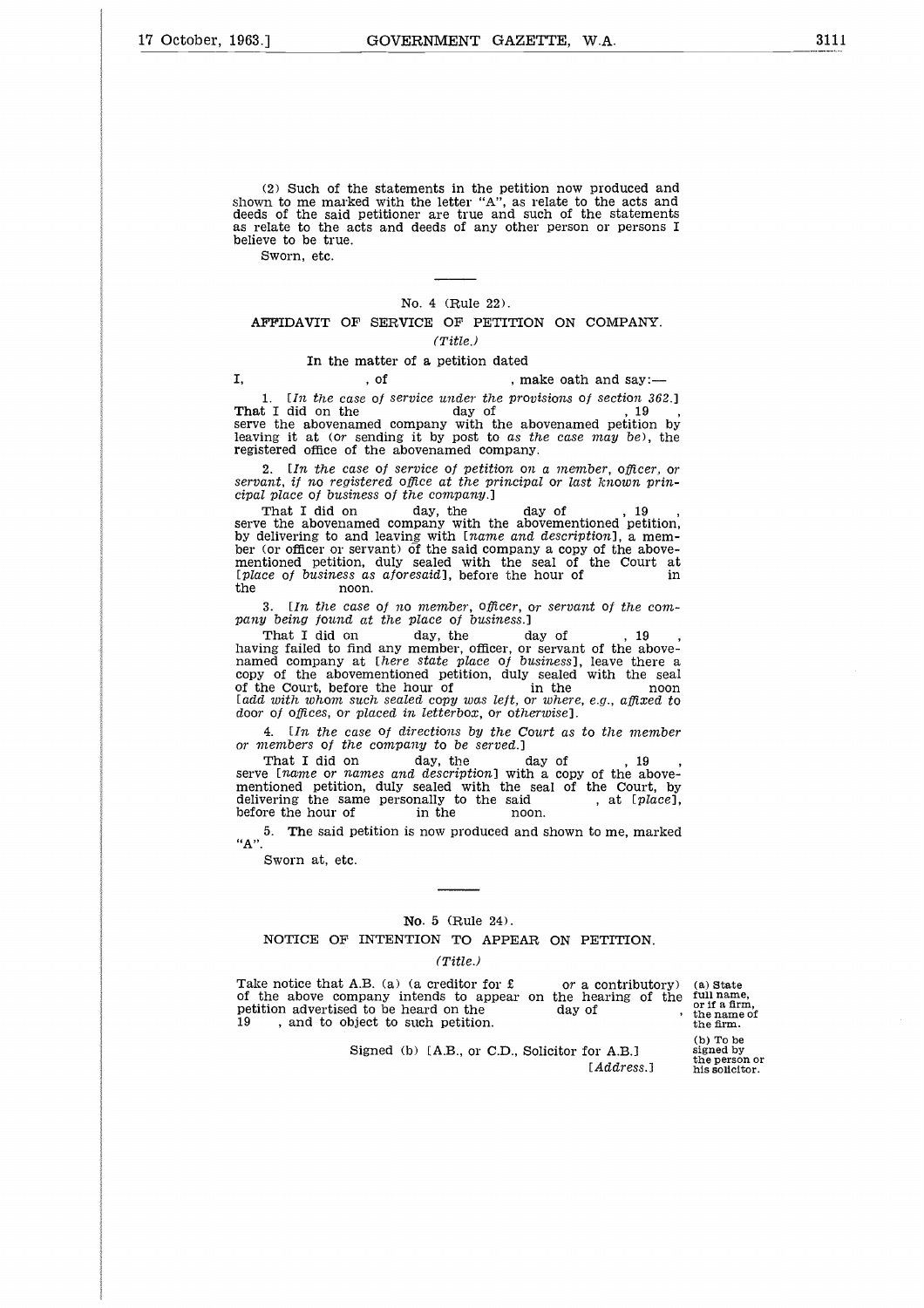# No. 6 (Rule 25). LIST OF PERSONS ATTENDING THE HEARING OF A PETITION. *(Title.)* Note that the matrices of the same of the same of the same of the same of the same of the same of the same of the same of the same of the same of the same of the same of the same of the same of the same of the same of the

The following are the names of those who have given notice of intention to attend the hearing of the petition herein, on the day of  $19$ .

| Name | Address | Name and Address of<br>Solicitor and<br>Perth Agent | Creditors<br>Amount<br>of Debt | Con-<br>tributors<br>Number<br>οf<br><b>Shares</b> | Opposing | Supporting |
|------|---------|-----------------------------------------------------|--------------------------------|----------------------------------------------------|----------|------------|
|      |         |                                                     |                                |                                                    |          |            |

Signed

Solicitor for the Petitioner.

#### No. 7 (Rule 29).

#### ORDER ON SUMMONS FOR DIRECTIONS IN RELATION TO A PETITION TO CONFIRM A REDUCTION OF CAPITAL.

#### In the Supreme Court.

In the matter of the Companies Act, 1961, and in the matter of (a)

(a) Insert full name of company.

Upon the application of the petitioner and upon hearing the solicitor for the petitioner, and on reading the petition presented to the Supreme Court, the affidavit of *(in support of the petition)*, the affidavit of *(service of notices convening meetings)*, and the exhibits thereon respectively referred to, and it appearing that the special resol company referred to in the said petition has been duly passed:

It is ordered that subsection (2) of section 64 shall not apply to *(here set out class of creditors to whom subsection, (2) of section 64 is not to apply)* and it is ordered that an enquiry be made what are the debts, claims, and liabilities of or affecting the said company on the debts, claims, and liabilities of or affecting the said company<br>on the day of the said company<br>than debts, claims or liabilities in respect of *(here set out any*<br>*debts, claims, or liabilities which have been exclu provisions of subsection (2) of section 64* by *the earlier part of the orderll* and that *(here set out* any *other orders or directions that may be made or given).* Final manual of the contract of montest conventing meetings), bits thereon respectively referred to, and it appearing is include pair in the said petition has been duly in ordered that subsection (2) of section 64 shall n debts, claims, or liabilities which have been excluded from<br>provisions of subsection (2) of section 64 by the earlier part of<br>onder  $\theta$  and that (here set out any other orders or directions<br>may be made or given).<br>Dated t

#### Master.

#### No. 8 (Rule 31).

AFFIDAVIT VERIFYING LIST OF CREDITORS.

#### *(Title.)*

1. I am the (Secretary, or *as the case* may *be,* of the petitioner).

2. The paper writing now produced and shown to me, and marked with the letter "A", contains a list of the creditors of and persons having claims upon the said company *(or* a list of the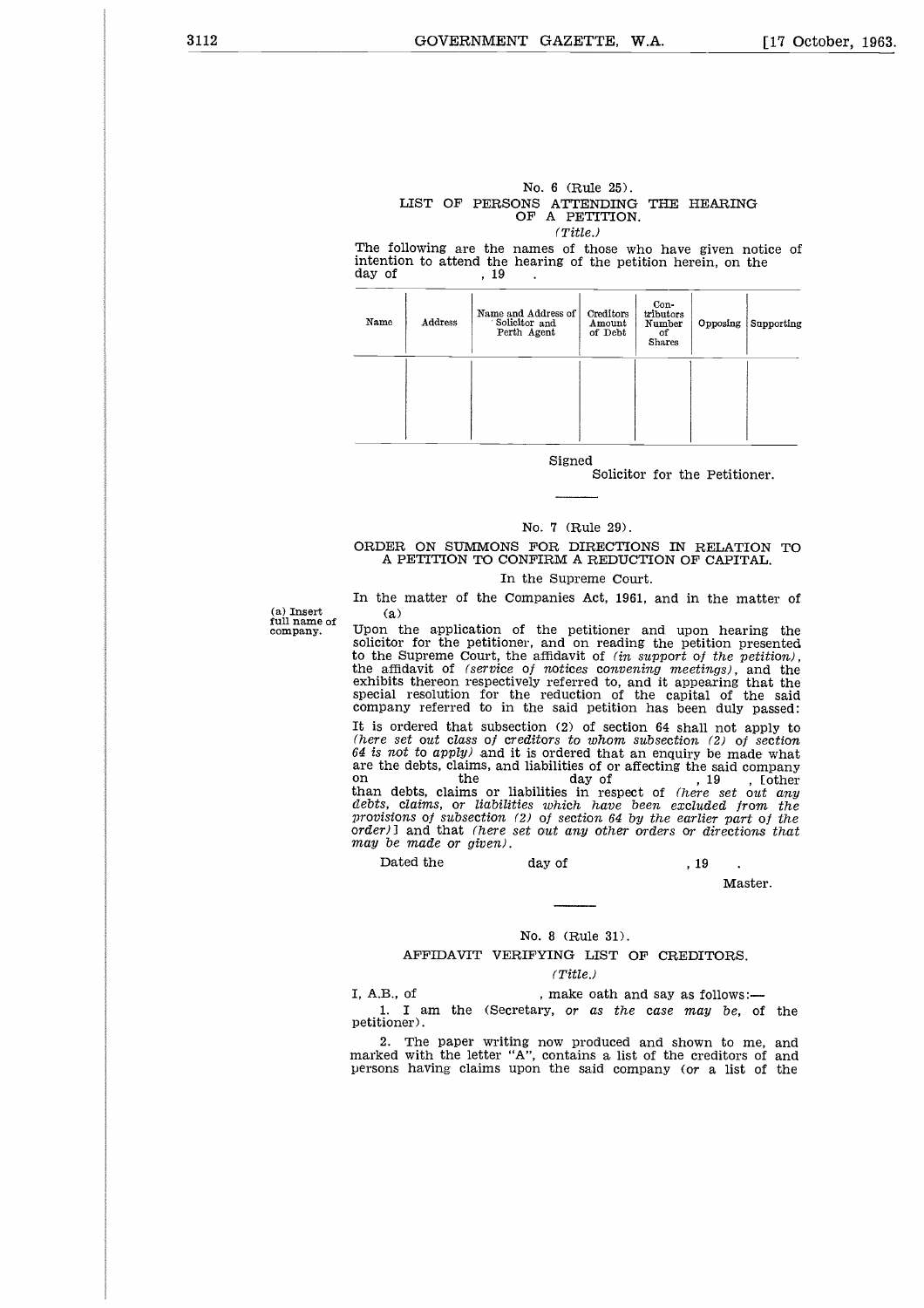creditors of and persons having claims upon the said company,<br>except those of the following class or classes *(set out class or*<br>*classes))* on the day of , 19 *(the date*<br>*classes)* fixed by the Court), together with their respective addresses, and the nature and amount of their respective debts or claims, and such list is, to the best of my knowledge, information, and belief, a true and accurate list of such creditors and persons having claims on the day aforesaid, and of the nature and amount or estimated value of their debts or claims.

3. To the best of my knowledge and belief there was not, at the date aforesaid, any such debt or claim which would, if such date were the commencement of the winding up of the said company, be admissible in proof against the said company other than and except the debts and claims set forth in the said list. I am enabled to make this statement from facts within my knowledge as the of the said company, and from information derived upon investigation of the affairs and the books, documents and papers 3. To the best of my knowledge and belief there was not<br>
the date aforesaid, any such debt or claim which would, if such<br>
were the commencement of the winding up of the said company<br>
be admissible in proof against the sai

of the said company.

Sworn, etc.

A.

This list of creditors marked "A" was produced and shown to A.B., and is the same list of creditors as is referred to in his

X.Y.,

Commissioner.

| Names, Addresses, and Descriptions<br>of the Creditors | Nature of Debt<br>or Claim | Amount of Estimated<br>Value of Debt or Claim |
|--------------------------------------------------------|----------------------------|-----------------------------------------------|
|                                                        |                            |                                               |
|                                                        |                            |                                               |
|                                                        |                            |                                               |
|                                                        |                            |                                               |

#### No. 9 (Rule 33).

#### ADVERTISEMENT OF PETITION AND LIST OF CREDITORS.

#### *(Title.)*

Notice is hereby given that a petition has been presented to the Supreme Court for confirming a resolution of the above company<br>for reducing its capital from £ to £. A list of the<br>persons admitted to have been creditors of the company on the No. 9 (Rule 33).<br>
ADVERTISEMENT OF PETITION AND LIST<br>
OF CREDITORS.<br>
(Title.)<br>
hereby given that a petition has been presented to the<br>
Court for confirming a resolution of the above company<br>
ing its capital from £ to £. A No. 9 (Rule 33).<br>
ADVERTISEMENT OF PETITION AND<br>
OF CREDITORS.<br>
(Title.)<br>
Notice is hereby given that a petition has been pre<br>
Supreme Court for confirming a resolution of the a<br>
for reducing its capital from £ to £<br>
perso at any time during usual business hours, on payment of the charge of two shillings.

Any person who claims to have been on the lastmentioned day and still to be a creditor of the company, except such as belong to the following class or classes *(set* out *class* or *classes)* and who is not entered on the said list and claims to be so entered, must,<br>on or before the day of , send in his name<br>and address, and the particulars of his claim, and the name and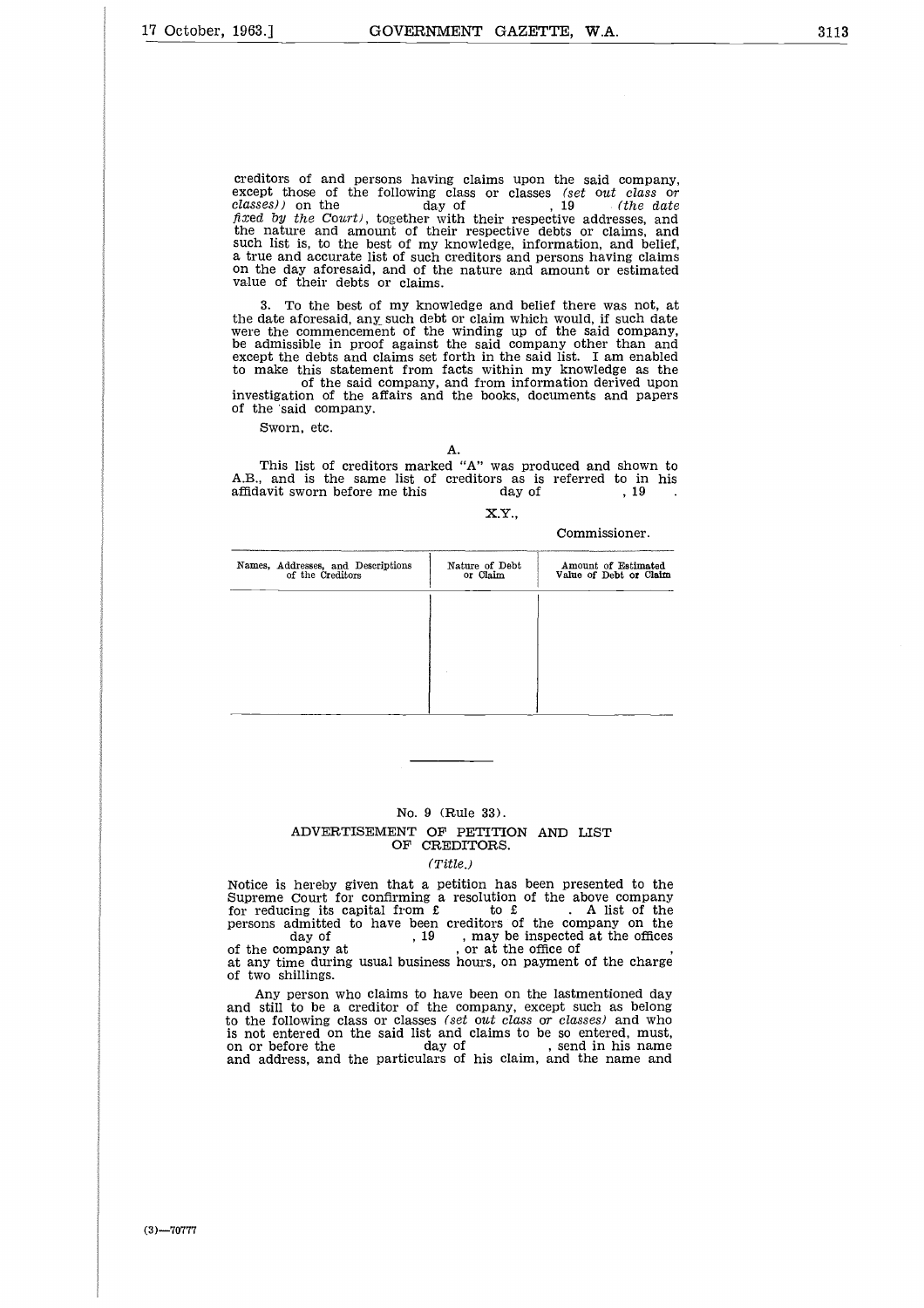address of his solicitor (if any) to the undersigned at or in default thereof he will be precluded from objecting to the proposed reduction of capital.

Every creditor who does not consent thereto shall be entitled to object.

Any creditor who has not received notice that his name is entered in the list of creditors must send to the solicitor of the company particulars of his name and address. an<br>ere<br>p (if any) to the undersigned at<br>
e will be precluded from obje<br>
apital.<br>
does not consent thereto shall<br>
has not received notice that<br>
reditors must send to the sol:<br>
his name and address.<br>
day of  $\begin{array}{c} 19 \\ 19 \\ \end{array}$ .

Dated

A.B.,

Solicitor for the Company.

#### No. 10 (Rule 33). NOTICE TO CREDITORS. *(Title.)*

To Mr.

You are requested to take notice that a petition has been presented to the Supreme Court, to confirm a special resolution of the above company, for reducing its capital from £ to £ and that in the list of persons admitted by the company to have been that in the list of persons admitted by the company to have been<br>on the day of , 19 , creditors of the<br>company *(here insert when necessary* other than, etc., *as may have been directed)* your name is entered as a creditor *(here state the nature and amount or estimated value of the debt or claim).*

If you claim to have been on the lastmentioned day a creditor to a larger amount than is stated above, you must, on or before the day of a larger amount than is stated above, you must, on or before<br>the day of , 19 , send the particulars of<br>your claim, your name and address, and the name and address of<br>your solicitor (if any) to the undersigned at will in all the proceedings under the above application to reduce the capital of the company be treated as correct. be in the list of persons admitted by the company to the interval of persons admitted by the company to he company to he day of the day of the company (here insert when necessary other than, etc., as n directed) your name

A.B.,

Solicitor for the Company.

#### No. 11 (Rule 35).

#### AFFIDAVIT AS TO CLAIMS.

#### *(Title.)*

We, C.D., of etc. (the secretary of the said company), E.F., of etc. (the solicitor for the said company), and A.B., of etc. (the managing director of the said company), do severally make oath and say as follows:

I, the said C.D., for myself say as follows:

No. 11 (Rule 35).<br>
AFFIDAVIT AS TO CLAIMS.<br>
(Title.)<br>
(Title.)<br>
(Title.)<br>
(Title.)<br>
(Title.)<br>
(Title.)<br>
(Title.)<br>
(Title.)<br>
(Title.)<br>
(Title.)<br>
(Title.)<br>
(Title.)<br>
(Title.)<br>
(Title.)<br>
(The said company), and A.B., of etc. in the manner hereinafter mentioned, serve a true copy of the notice now produced and shown to me and marked "B" upon each of the respective persons whose names, addresses and descriptions appear in the first column of the list of creditors marked "A", referred AFFIDAVIT AS TO CLAIMS.<br>
(Title.)<br>
etc. (the secretary of the said company), 1<br>
for the said company), and A.B., of etc. (the<br>
ne said company), do severally make oath<br>
id C.D., for myself say as follows:—<br>
I did, on the (Title.<br>
etc. (the secretary of<br>
for the said company)<br>
ne said company), do :<br>
id C.D., for myself say<br>
I did, on the<br>
in the manner hereinaf<br>
of the notice now pr<br>
marked "B" upon each<br>
names, addresses and<br>
column of t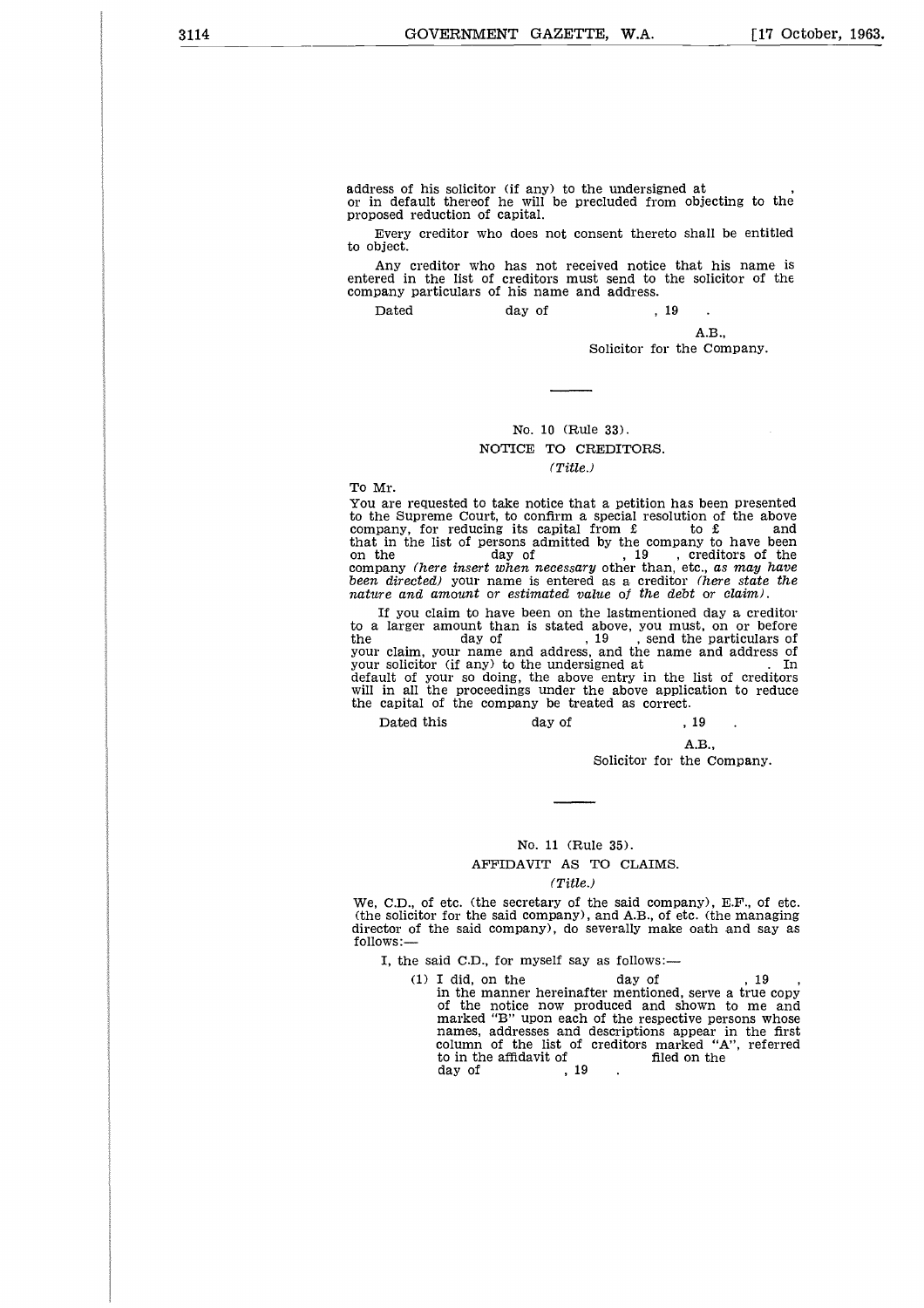(2) I served the said copies of the said notice by putting such copies, duly addressed to such persons according to their respective names and addresses appearing in the said list (being the last known addresses or places of abode of such persons), and with the proper postage stamps affixed thereto as prepaid letters, into the post I served the said copies of the said notice by putting<br>such copies, duly addressed to such persons according<br>to their respective names and addresses appearing in<br>the said list (being the last known addresses or places<br>of I served the said copies of the said<br>such copies, duly addressed to such<br>to their respective names and addr<br>the said list (being the last known<br>of abode of such persons), and with<br>stamps affixed thereto as prepaid le<br>offi I served the said copies of the said notice by putting<br>such copies, duly addressed to such persons according<br>to their respective names and addresses appearing in<br>the said list (being the last known addresses or places<br>of I served the said copies of the said notice by put<br>such copies, duly addressed to such persons accor-<br>to their respective names and addresses appearing<br>the said list (being the last known addresses or pl<br>of abode of such

And I, the said E.F., for myself say as follows:-

- (3) A true copy of the notice now produced and shown to<br>me, and marked "C", has appeared in the<br>the day of  $\frac{19}{10}$ , the
- (4) I have, in the paper writing now produced and shown to me, and marked "D", set forth a list of all claims, the particulars of which have been sent in to me pursuant to the said notice "B", (now produced and shown to me) by persons claiming to be creditors of the said company for larger amounts than are stated in the list of creditors, marked "A", referred to in the moon of the said day of  $\alpha$ .<br>
A true copy of the notice now produced and shown to the me, and marked "C", has appeared in the of  $\alpha$ , the  $\alpha$  of the  $\alpha$  of  $\alpha$ ,  $\alpha$  of the  $\alpha$  of  $\alpha$ ,  $\alpha$  of the  $\alpha$  of  $\alpha$ ,  $\alpha$ of , 19 , (or) no person has sent in to me pursuant to the said notice "B" a claim to be entered on the said list for a larger sum than in respect of which he is entered in the said list "A".
- (5) I have, in the paper writing now produced and shown to me, marked "E", set forth a list of all claims, the particulars of which have been sent in to me pursuant to the notice referred to in the third paragraph of this affidavit by persons claiming to be creditors of the pursuant to the said notice "B", (now p<br>shown to me) by persons claiming to be<br>the said company for larger amounts that<br>in the list of creditors, marked "A", refer<br>affidavit of  $19$ ,  $(or)$  no person has<br>me pursuant to the 19 , not appearing on the said list of creditors marked "A", and who claimed to be entered thereon  $($ or) no claims have been sent in to me pursuant to the notice referred to in paragraph  $(3)$  hereof by persons not entered on the said list "A" and claiming to be so entered.
- And we, C.D. and A.B., for ourselves say as follows:
	- (6) We have, in the first part of the said paper writing marked "D", (now produced and shown to us), and also in the first part of the said paper writing marked "E", (also produced and shown to us), respectively set forth such of the said debts and claims as are admitted by the said company to be due wholly or in part, and how much is admitted to be due in respect of such of the same debts and claims respectively as are not wholly admitted, and such of the same debts and claims as the company contends are wholly or as to any and what part thereof not included in the enquiry in this matter.
	- (7) We have, in the second part of each of the said paper writings, marked "D" and "E", set forth such of the said debts and claims as are wholly disputed by the said company and such of the same debts and claims as the company contends would even if admitted be wholly, and as to what part thereof not included in the enquiry in this matter. wholly admitted, and such of the same debts and claims<br>as the company contends are wholly or as to any and<br>what part thereof not included in the enquiry in this<br>matter.<br>We have, in the second part of each of the said paper

And I the said C.D., further say:

(8) All rents, rates, taxes, salaries and wages, other incidental expenses current on the said company.<br>
of the said company of the said company.<br>
been paid and discharged by the said company.

Sworn, etc.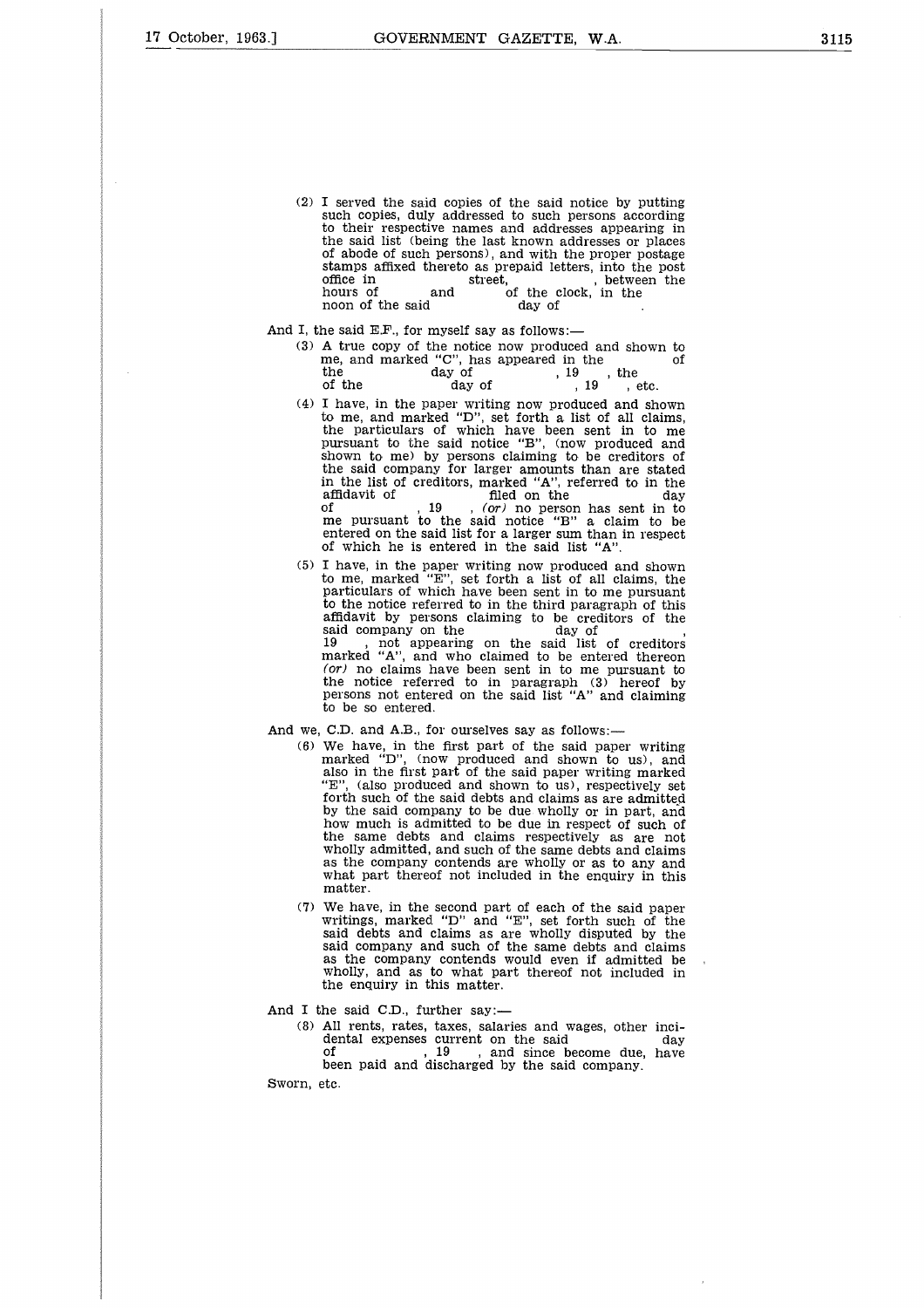#### Exhibit "D." **D.**

#### In the matter, etc.

List of Debts and Claims of which the Particulars have been Sent in to by Persons Claiming to be Creditors of the said Company for Larger Amounts than are Stated in the List of Creditors Made Out by the Company. Exhibit "D."<br>D.<br>In the matter, etc.<br>List of Debts and Claims of which the Particulars ha<br>in to<br>in the matter me this me this<br>said Company for Larger Amounts than are State<br>of Creditors Made Out by the Company.<br>This paper w  $\begin{array}{ccc} \text{List of} & \text{in} & \text{sai} \\ \text{so} & \text{of} \\ \text{Fhis pa} & \text{F.F.} & \text{ar} \\ \text{Heir} & \text{a} & \text{f} \\ \text{19} & & \text{f} \end{array}$ 

This paper writing, marked "D", was produced and shown to CD., E.F. and AE., respectively, and is the same as is referred to in

X.Y., Commissioner.

#### First Part.

*Debts and Claims Wholly* or *Partly Admitted* by *the* Company.

| Names and Addresses<br>and Descriptions<br>of Creditors | Particulars of<br>Debt or Claim | Amount<br>Claimed | Amount admitted<br>by the Company<br>to be owing to<br>Creditor | Amounts admitted<br>by the Company<br>to be owing but<br>which it is<br>contended are<br>not within the<br>enquiry |
|---------------------------------------------------------|---------------------------------|-------------------|-----------------------------------------------------------------|--------------------------------------------------------------------------------------------------------------------|
|                                                         |                                 |                   |                                                                 |                                                                                                                    |

#### Second Part.

*Debts and Claims Wholly Disputed by the Company.*

| Names, Addresses,<br>and Descriptions<br>of Claimants                         | Particulars of Claim     | Amount Claimed | Amounts which, even<br>if admitted, it is<br>contended would not<br>be within the enquiry            |
|-------------------------------------------------------------------------------|--------------------------|----------------|------------------------------------------------------------------------------------------------------|
|                                                                               |                          |                |                                                                                                      |
|                                                                               |                          |                |                                                                                                      |
|                                                                               |                          |                |                                                                                                      |
|                                                                               |                          |                |                                                                                                      |
|                                                                               |                          |                |                                                                                                      |
|                                                                               | Exhibit "E."             |                |                                                                                                      |
|                                                                               | Е.                       |                |                                                                                                      |
|                                                                               | In the matter, etc.      |                |                                                                                                      |
| List of Debts and Claims of which the Particulars have been Sent<br>in to Mr. | Made Out by the Company. |                | by Persons Claiming to be Creditors of<br>the Company and to be Entered on the List of the Creditors |
| This paper writing marked "E", was produced and shown to C.D.,                |                          |                |                                                                                                      |

#### Exhibit "E."

#### **E.**

#### In the matter, etc.

This paper writing marked "E", was produced and shown to C.D., E.F. and A.B., respectively, and is the same as is referred to in Exhibit "E."<br>
E.<br>
In the matter, etc.<br>
List of Debts and Claims of which the Particulars ha<br>
in to Mr.<br>
the Company and to be Entered on the List of t<br>
Made Out by the Company.<br>
This paper writing marked "E", was produced  $\begin{array}{ll} \text{List of} & \text{in} \\ \text{in} & \text{Maa} \\ \text{This pa} \\ \text{E.F.} & \text{ar} \\ \text{Inier} & \text{a1} \\ \text{19} & \text{...} \end{array}$ 

X.Y., Commissioner.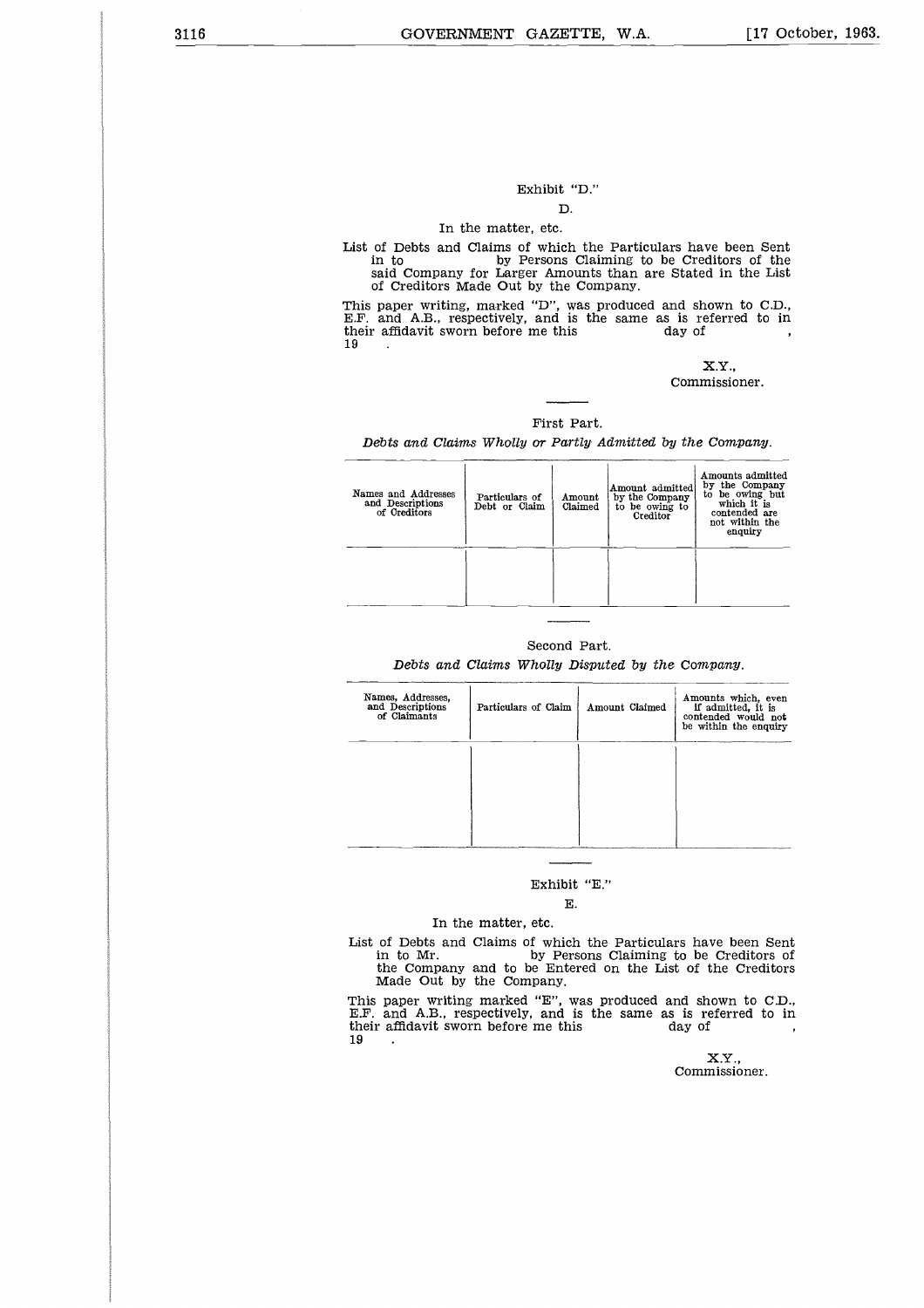First Part. *(Same as in Exhibit "D.")*

Second Part. *(Same as in Exhibit "D.")* Note.—The names are to be inserted alphabetically.

#### No. 12 (Rule 36).

#### NOTICE TO CREDITORS TO COME IN AND PROVE.

#### *(Title.)*

To Mr.

You are hereby required to come in and prove the debt claimed by you against the above company, by filing your affidavit and giving you against the above company, by filing your affidavit and giving Note.—The names are to be inserted alphabetically.<br>
No. 12 (Rule 36).<br>
NOTICE TO CREDITORS TO COME IN AND PROVE.<br>
(Title.)<br>
To Mr.<br>
You are hereby required to come in and prove the debt claimed by<br>
you against the above c No. 12 (Rule 36).<br>
No. 12 (Rule 36).<br>
No. 12 (Rule 36).<br>
No. 12 (Rule 36).<br>
(Title.)<br>
To Mr.<br>
To Mr.<br>
You are hereby required to come in and prove the debt claimed by<br>
you against the above company, by filing your affidav to attend personally or by your solicitor at the office of the Master No. 12 (Rule 36).<br>
NOTICE TO CREDITORS TO COME IN AND P<br>
(Title.)<br>
To Mr.<br>
You are hereby required to come in and prove the debt<br>
you against the above company, by filing your affidavit<br>
notice thereof to<br>
on or before the 19, at o'clock in the noon, being the time appointed for hearing and adjudicating upon the claim, and produce any securities or documents relating to your claim. against the above company, by filing your affidavit is<br>ce thereof to the solicitor for the solicitor for the<br>r before the day of the solicitor for the difference of the court Buildings, Perh, on the dime court Buildings, P

In default of your complying with the above directions, you will (be precluded from objecting to the proposed reduction of the company *or* in all proceedings relative to the proposed reduction of the capital of the company be treated as a creditor for such amount only as is set against your name in the list of creditors).

A.B.,

Solicitor for the Company.

#### No. 13 (Rule 42).

#### ADVERTISEMENT OF HEARING OF PETITION. *(Title.)*

Notice is hereby given that a petition presented to the Supreme Notice is hereby given that a petition presented to the Supreme<br>Court on the day of , for confirming a<br>resolution reducing the capital of the above named company from Solicitor for the Company.<br>
No. 13 (Rule 42).<br>
ADVERTISEMENT OF HEARING OF PETITION.<br>
(Title.)<br>
Notice is hereby given that a petition presented to the Supreme<br>
Court on the<br>
day of , for confirming a<br>
for the day of , fo

Any creditor appearing to be such on the Master's certificate filed with the Registrar of the Supreme Court, unless his debt or claim is shown therein as one, the full amount of which, the company is willing to appropriate, may, on giving two clear days' notice to the solicitor of the company of his intention so to do, appear at the hearing of the petition and oppose the application, if his debt or claim has not then been discharged or determined and he has not consented to the proposed reduction of capital.  $\begin{array}{r} 0 & \text{if } 19 \\ 0 & \text{if } 19 \\ 1 & \text{if } 19 \end{array}$ .<br>
Any creditor appearing to be such on the Main the Registrar of the Supreme Court, un<br>
with the Registrar of the Supreme Court, un<br>
nany is willing to appropriate, may, o

A.B., Solicitor for the Company.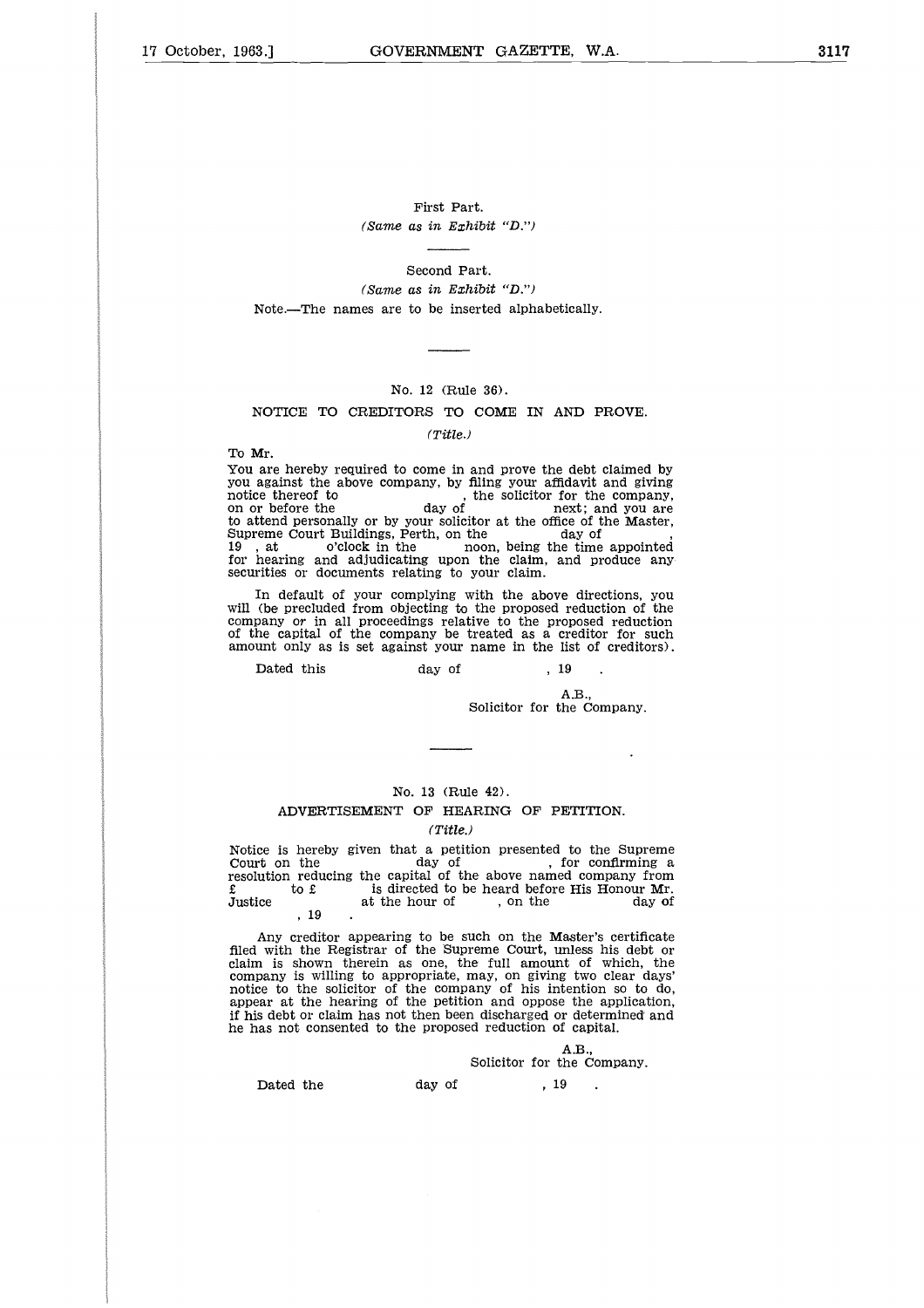#### No. 14 (Rule 47). ADVERTISEMENT OF PETITION.

*(Title.)*

Notice is hereby given that a petition for the winding up of the abovenamed company by the Supreme Court was, on the No. 14 (Rule 47).<br>
ADVERTISEMENT OF PETITION.<br>
(Title.)<br>
(Title.)<br>
abovenamed company by the Supreme Court was, on the<br>
day of the said company for *as*<br>
the case may bel, and that the said company is directed to be heard<br> *the case may be],* and that the said petition is directed to be heard No. 14 (Rule 47).<br>
Notice is hereby given that a petition for the winding<br>
abovenamed company by the Supreme Court was, on the<br>
day of the Supreme Court was, on the<br>
day of the case may bel, and that the said petition is d No. 14 (Rule 47).<br>
ADVERTISEMENT OF PETITION.<br>
(Title.)<br>
(Title.)<br>
Notice is hereby given that a petition for the winding up of the<br>
day of  $\log x$ , 19 the Supreme Court was, on the<br>
day of  $\log x$ , 19 , presented by the said or contributory of the said company desiring to support or oppose the making of an order on the said petition may appear at the time of hearing by himself or his counsel for that purpose; and a copy of the petition will be furnished to any creditor or contribu-tory of the said company requiring the same by the undersigned on payment of the regulated charge for the same. (Title.)<br>
ce is hereby given that a petition for the windin<br>
enamed company by the Supreme Court was, on the<br>
of the said company be sure the Court sitting at<br>
ce the Court sitting at the said petition is directed<br>
he day Notice is hereby given that a petition for<br>abovenamed company by the Supreme Court<br>day of  $19$ , presented by the<br>before the Court siting at a at the said petition<br>on the court siting at a at the said petition<br>on the day o

The petitioner's address is

 $\cdot$  $, of$ <br>(Signed) (a)

(a) To be signed by the solicitor to the plaintiff or by the petitioner if he has no solicitor. (b) Solicitor or petitioner *as* the case may be.

*Note.—Any person who intends to appear on the hearing of the said petition must serve on or send by post to the abovenamed (b) notice in writing of his intention so to do. The notice must state the name and address of the person,* or, *if a* firm, *the name and address of the firm, and must be signed* by *the person or firm, or his or their solicitor (if* any), and *must be served,* or, *if posted, must be sent* by *post in sufficient time to reach the abovenamed, not later than four o'clock in the afternoon of*<br>*the abovenamed, not later than four o'clock in the afternoon of*<br>*the day before the day*<br>*not the day of the day of the Friday preceding appointed for the hearing of the petition or the Friday preceding the* day *appointed for the hearing of the petition if such* day *is a Monday, or a Tuesday following a public holiday).* ress of the person, or,<br>rm, and must be signed<br>citor (if any), and must<br>st in sufficient time to r<br>o'clock in the afternoo<br>(the day before the<br>bion or the Friday prece<br>he petition if such day<br>lic holiday).<br>S0).<br>BY THE COU

#### No. 15 (Rule 50).

# ORDER FOR WINDING UP BY THE COURT.<br>day of . 19

#### *(Title.)*

Upon the petition of the abovenamed company (Ior A.B., of etc. (a creditor or contributory) of the abovenamed company), on the day of 19 contributory of the abovenamed company), on the day of 19 contributory of  $\frac{19}{10}$  areferred unto the Court the<br>
the<br>
of the hearing of the petition or the Friday preceding<br>
the day appointed for the hearing of the petition if such day is a<br>
Monday, or a Tuesday following a public holiday).<br>
<br>
No. 15 (Rule 50).<br>
CRDER FOR WINDI and upon the petition of the petition or the Frid<br>the day appointed for the hearing of the petition if s<br>
Monday, or a Tuesday following a public holiday).<br>
No. 15 (Rule 50).<br>
CRDER FOR WINDING UP BY THE COU<br>
day of<br>
(Tit For the day appointed for the hearing of the petition if such day is a<br>
Monday, or a Tuesday following a public holiday).<br>  $\begin{array}{c}\n\hline\n\text{No. 15 (Rule 50)} \\
\hline\n\end{array}\n\end{array}$ <br>
ORDER FOR WINDING UP BY THE COURT.<br>
day of , 19<br>
(Ti Monday, or a Tuesday following a public holiday).<br>
No. 15 (Rule 50).<br>
CRDER FOR WINDING UP BY THE COURT.<br>
day of  $\cdot$ , 19<br>
(Title.)<br>
Upon the petition of the abovenamed company (for A.B., of etc.<br>
(a creditor or contribut No. 15 (Rule 50).<br>
ORDER FOR WINDING UP BY THE COURT.<br>
day of , 19<br>
(Title.)<br>
Upon the petition of the abovenamed company (for A.B., of etc.<br>
(a creditor or contributory) of the abovenamed companyl, on<br>
the<br>
and upon hear *No.* 15 (Rule 50).<br> **GRDER FOR WINDING UP BY THE COURT.**<br>
day of , 19<br>
(Title.)<br>
(2) (a creditor or contributory) of the abovenamed companyl, on<br>
the<br>
day of , 19 , preferred unto the Court,<br>
the day of , 19 , preferred u No. 15 (Rule 50).<br>
ORDER FOR WINDING UP BY THE COURT.<br>
day of the abovenamed company (for A.B., of<br>
(a creditor or contributory) of the abovenamed company],<br>
the<br>
day of the abovenamed company],<br>
the<br>
day of the petitione *[enter* any *other papers],* each containing an advertisement of the said petition *[enter* any *other evidence],* this Court doth order

(1) that the said company be wound up by the Court under the provisions of the Companies Act, 1961;

(2) that A.B. be appointed Liquidator for the purposes of the said winding up;

(3) that the bank in which the liquidator is to open a trust account is

*Note.—It will be the duty of such of the persons as are liable to make put* or concur *in making out a statement of affairs as the liquidator* may *require to attend on him at such time and place as he* may *appoint and to give him all information he* may *require.*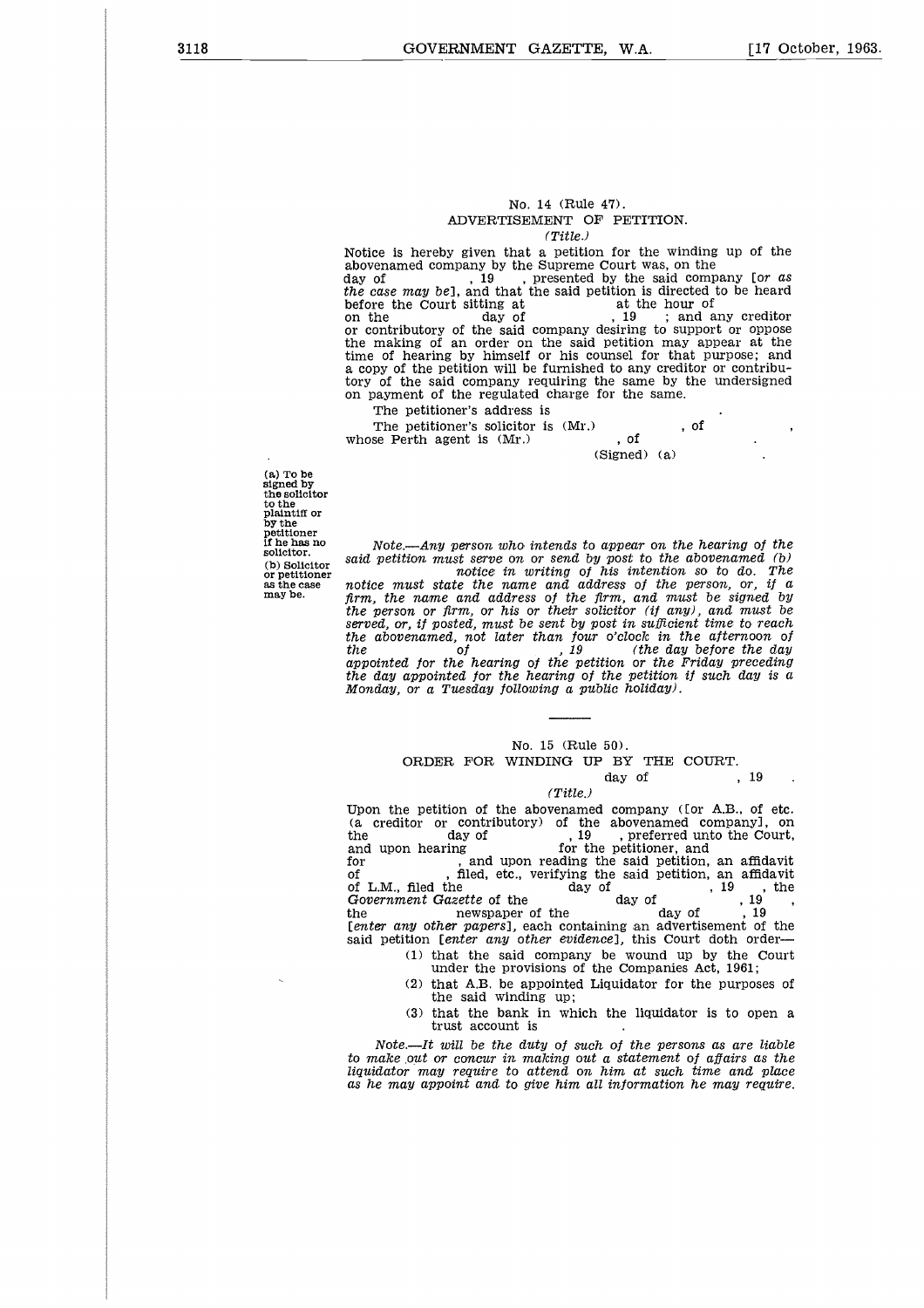# No. 16 (Rule 50). NOTICE OF WINDING UP ORDER. No. 16 (Rule 5)<br>
No. 16 (Rule 5)<br>
No. 16 (Rule 5)<br>
In the matter of Limited.<br>
Winding Up Order made<br>
Name and Address of Liquidator. No. 16 (Rule 50).<br>NOTICE OF WINDING UP (<br>he matter of Limited.<br>Winding Up Order made , 19<br>Name and Address of Liquidator. Name and Address of Liquidator.

Petitioner or his Solicitor.

#### No. 17 (Rule 51).

#### ORDER APPOINTING PROVISIONAL LIQUIDATOR AFTER PRESENTATION OF PETITION, AND BEFORE ORDER TO WIND UP.

#### *(Title.*

Upon the application, etc., and upon reading, etc., the Court doth hereby appoint A.B., an official liquidator, to be provisional liquidator of the abovenamed company until the making of a winding up order herein or until further order. The duties to be performed by the provisional liquidator are *as* follows:—

The nature and description of the property of which the provisional liquidator is to take possession is as follows:—

#### No. 18 (Rule 51).

NOTIFICATION TO PROVISIONAL LIQUIDATOR OF ORDER PRONOUNCED FOR HIS APPOINTMENT AS PROVISIONAL LIQUIDATOR PRIOR TO WINDING UP ORDER BEING MADE.

#### *(Title)*

To the Provisional Liquidator.

#### *(Address.)*

|                                                                                                                                                                                 |                                 | (Address.)                                                               |                                     |
|---------------------------------------------------------------------------------------------------------------------------------------------------------------------------------|---------------------------------|--------------------------------------------------------------------------|-------------------------------------|
| Order pronounced this day by the Honourable Mr. Justice<br>for the appointment of an official liquidator as provisional liquidator<br>prior to any winding up order being made. |                                 |                                                                          |                                     |
| Name of Company                                                                                                                                                                 | Registered Office<br>of Company | Petitioner's Solicitor                                                   | Date of Presentation<br>of Petition |
|                                                                                                                                                                                 |                                 |                                                                          |                                     |
|                                                                                                                                                                                 |                                 |                                                                          |                                     |
|                                                                                                                                                                                 |                                 |                                                                          |                                     |
|                                                                                                                                                                                 |                                 | No. 19 (Rule 51).<br>NOTICE OF APPOINTMENT OF PROVISIONAL<br>LIQUIDATOR. |                                     |
|                                                                                                                                                                                 |                                 | Companies Act, 1961.                                                     |                                     |
|                                                                                                                                                                                 | In the matter of                | . Limited.                                                               |                                     |
| Order for appointment of an official liquidator as provisional<br>liquidator made                                                                                               | . 19                            |                                                                          |                                     |
|                                                                                                                                                                                 |                                 | Name and address of provisional liquidator.                              |                                     |
|                                                                                                                                                                                 |                                 |                                                                          | Petitioner or his Solicitor.        |
|                                                                                                                                                                                 |                                 |                                                                          |                                     |

#### No. 19 (Rule 51). NOTICE OF APPOINTMENT OF PROVISIONAL LIQUIDATOR. Companies Act, 1961.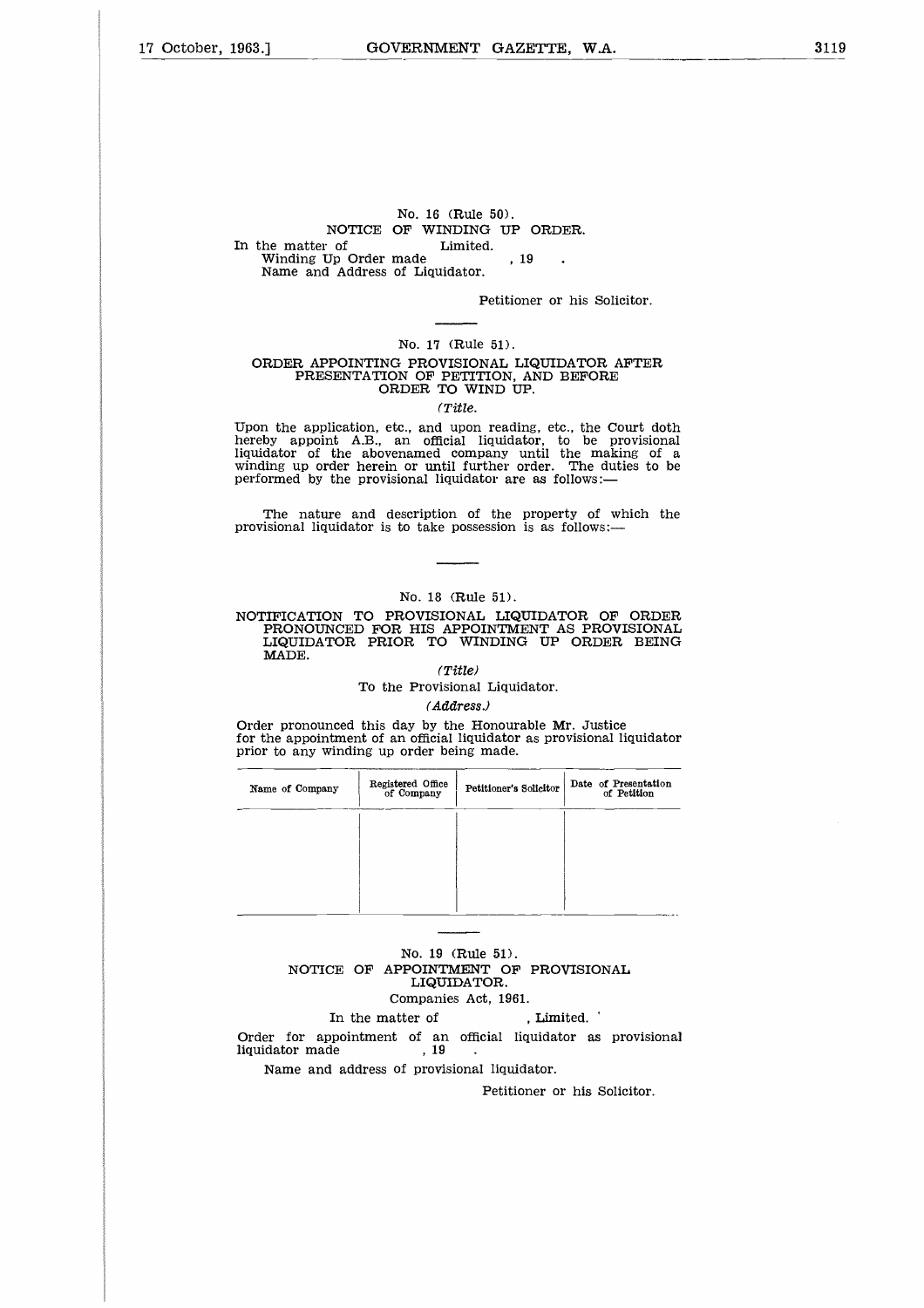#### No. 20 (Rule 54).

#### FORM OF SUMMONS (GENERAL).

#### *(Title.)*

|                                                                               |                                                                                  | No. 20 (Rule 54).<br>FORM OF SUMMONS (GENERAL).<br>(Title.) |                                                          |
|-------------------------------------------------------------------------------|----------------------------------------------------------------------------------|-------------------------------------------------------------|----------------------------------------------------------|
| (a) Name of<br>respondent.<br>(b) Name                                        | Let $(a)$<br>, the<br>on<br>o'clock in the<br>at<br>of (b) for an order that (c) | attend at<br>day of                                         | , 19<br>$\cdot$<br>noon on the hearing of an application |
| and<br>description<br>of applicant.<br>(c) State<br>object of<br>application. | Dated the<br>This summons was taken out by<br>of                                 | day of<br>, solicitors for                                  | , 19<br>٠<br>,                                           |
|                                                                               | To                                                                               |                                                             |                                                          |

#### To

*Note.—If* you *do not attend, either in person* or *by* your *solicitor, at the time and place abovementioned, such order will be made, and proceedings taken, as the Judge* or *Master* may *think lust and expedient.*

#### No. 21 (Rule 65).

#### ORDER DIRECTING A PUBLIC EXAMINATION.

#### *(Title.)*

No. 21 (Rule 65).<br>
ORDER DIRECTING A PUBLIC EXAMINATION.<br>
(Title.)<br>
Upon reading the reports of the liquidator in the above ma<br>
dated respectively the<br>
day of the day of the liquidator in the above ma<br>
the day of the sever No. 21 (Rule 65).<br>
ORDER DIRECTING A PUBLIC EXAMIT<br>
(Title.)<br>
Upon reading the reports of the liquidator in the<br>
dated respectively the day of<br>
the day of , 19, and<br>
It is ordered that the several persons whe<br>
addresses ar Upon reading the reports of the liquidator in the above matter,<br>dated respectively the  $\hbox{\small\it day of\quad}$ , 19, and .  $\overline{\phantom{a}}$ 

It is ordered that the several persons whose names and addresses are set forth in the schedule hereto do attend before the Court on a day and at a place to be named for the purpose, and be publicly examined as to the promotion or formation of the company, and as to the conduct of the business of the company, and as to their conduct and dealings as directors or officers of the company. is on<br>es ar<br>m a<br>licly<br>y, ar<br>to the pany<br>mame e sever<br>hace to<br>lace to<br>nduct<br>medule<br>nedule<br>address

#### The Schedule Referred To.

| Name   | Address | Connection with the Company |
|--------|---------|-----------------------------|
|        |         |                             |
| ÷.     |         |                             |
| $\sim$ |         |                             |

Judge.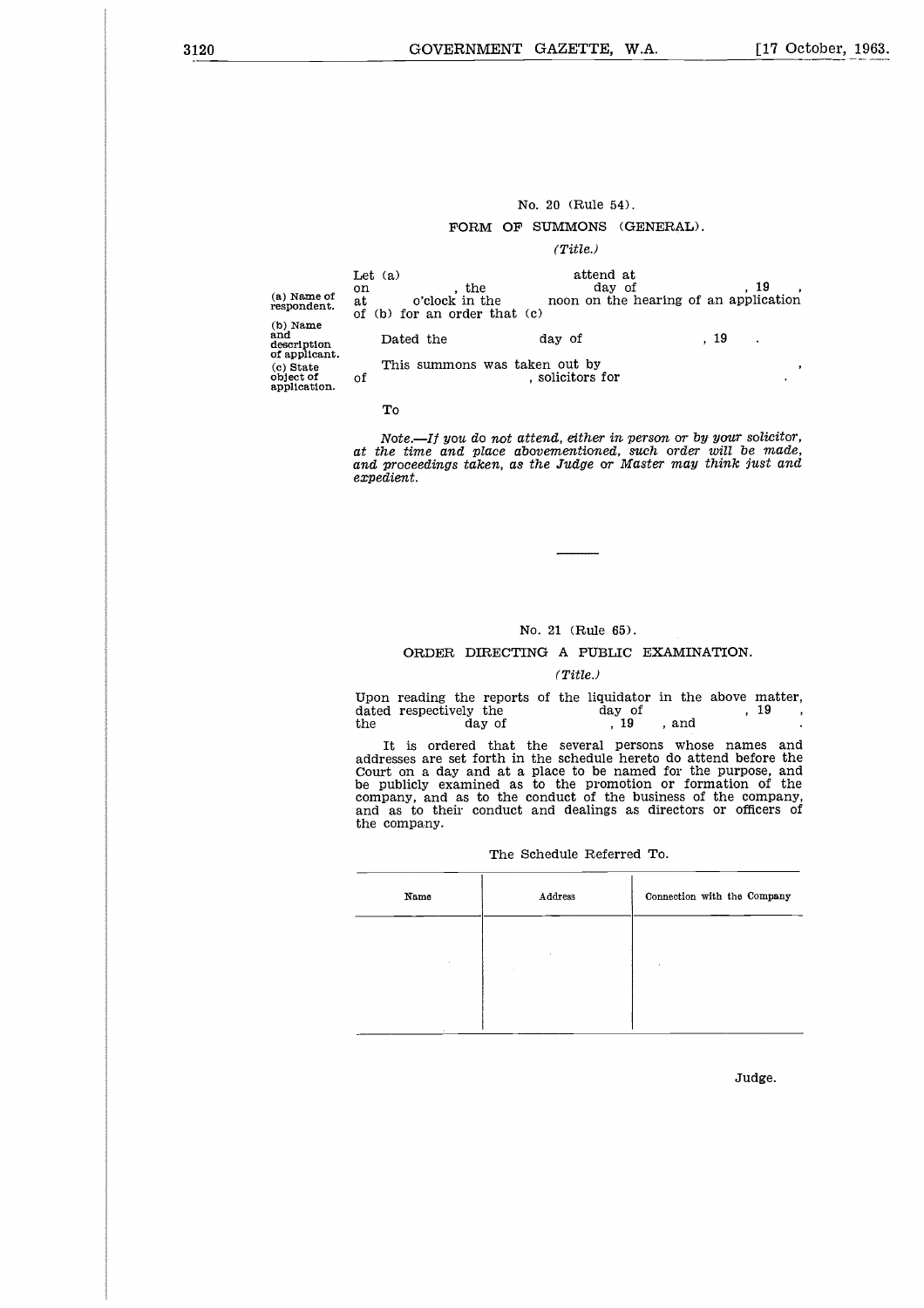#### No. 22 (Rule 65). ORDER APPOINTING A TIME FOR PUBLIC EXAMINATION. *(Title.)*

Upon the application of the liquidator in the above matter, it is ordered that the public examination of No. 22 (Rule 65).<br>
ORDER APPOINTING A TIME FOR PUBLIC<br>
EXAMINATION.<br>
(Title.)<br>
Upon the application of the liquidator in the above matter, it is<br>
ordered that the public examination of<br>
to be publicly examined<br>
of<br>
to be No. 22 (Rule 65).<br>
ORDER APPOINTING A TIME FOR PUBL<br>
EXAMINATION.<br>
(Title.)<br>
Upon the application of the liquidator in the above mordered that the public examination of<br>
ordered that the public examination of<br>
of the Cour No. 22 (Rule 65).<br>
ORDER APPOINTING A TIME FOR P<br>
EXAMINATION.<br>
(Title.)<br>
Upon the application of the liquidator in the abordered that the public examination of<br>
who, by the order of the Court, dated the<br>
of to be publicl on the day of , 19 , at o'clock No. 22 (Rule 65).<br>
ORDER APPOINTING A TIME FOR PUBLIC<br>
EXAMINATION.<br>
(Title.)<br>
Upon the application of the liquidator in the above matter, it is<br>
ordered that the public examination of<br>
who, by the order of the Court, dat  $\begin{tabular}{l|l|l|l|} \hline & & & \multicolumn{1}{l}{\textbf{No. 22 (Rule 65).}} \\ \hline & & & \multicolumn{1}{l}{\textbf{EXAMINATION}}. \\ & & & \multicolumn{1}{l}{\textbf{(Title.)}} \\ \hline & & & \multicolumn{1}{l}{\textbf{EXAMINATION}}. \\ \hline & & & \multicolumn{1}{l}{\textbf{(Title.)}} \\ \hline & & & \multicolumn{1}{l}{\textbf{(F Cour)} and the} \\ \hline & & & \multicolumn{1}{l}{\textbf{(F Cour)} and the} \\ \hline & & & \multicolumn{1}{l}{\textbf{(F C our)} and$ No. 22 (Rule 65).<br>
ORDER APPOINTING A TIME<br>
EXAMINATION.<br>
(Title.)<br>
Upon the application of the liquidator in<br>
ordered that the public examination of<br>
who, by the order of the Court, dated the<br>
to be publicly examined<br>
to  $\begin{tabular}{ll} No. 22 (R) \multicolumn{2}{l}{{\small \bf{R}}} & No. 22 (R) \multicolumn{2}{l}{\small \bf{R}} & No. 22 (R) \multicolumn{2}{l}{\small \bf{EXAMIN}} \multicolumn{2}{l}{\small \bf{EXAMIN}} \multicolumn{2}{l}{\small \bf{TXAMIN}} \multicolumn{2}{l}{\small \bf{TXAMIN}} \multicolumn{2}{l}{\small \bf{TXAMIN}} \multicolumn{2}{l}{\small \bf{TXAMIN}} \multicolumn{2}{l}{\small \bf{TXAMIN}} \multicolumn{2}{l}{\small \bf{TXAMIN}} \multicolumn{2}{l}{$ 

, <sup>19</sup>

Master.

#### No. 23 (Rule 66). NOTICE TO ATTEND PUBLIC EXAMINATION. *(Title.)*

 $\footnotesize{\begin{tabular}{l} \text{Mn} the & noon. \end{tabular} \begin{tabular}{ll} \text{And it is ordered that the abovenamed & do  
bold at the place and time abovenamed. \end{tabular} \end{tabular} } \begin{tabular}{ll} \text{Mn} & \text{Master.} \end{tabular} \end{tabular} \begin{tabular}{ll} \text{Mn} & \text{Master.} \end{tabular} \end{tabular} \begin{tabular}{ll} \text{N0. 23 (Rule 66),} \end{tabular} \end{tabular} \begin{tabular}{ll} \text{Mn} & \text{Master.} \end{tabular} \end{tabular} \begin{tabular}{$ And it is ordered that the abovenamed<br>
attend at the place and time abovenamed.<br>  $\begin{array}{c} \text{Date 66} \\ \text{Date 67} \end{array}$  Master.<br>  $\begin{array}{c} \text{Moster.} \\ \text{Master.} \end{array}$ <br>
No. 23 (Rule 66).<br>
NOTICE TO ATTEND PUBLIC EXAMINATION.<br>
(Title.)<br>
W of  $\begin{bmatrix} . & . & . & . \\ . & . & . & . \\ . & . & . & . \end{bmatrix}$  it was ordered that you, the undermen-<br>tioned should attend before the Court on a day and at a place to be named for the purpose, and be publicly examined as to the promotion or formation of the company and as to the conduct of the business of the company, and as to your conduct and dealings as (a) No. 23 (Rule 66).<br>
NOTICE TO ATTEND PUBLIC EXAMINATION.<br>
(Title.)<br>
reas by an order of this Court, made on the<br>
, 19 , it was ordered that you, the undermen-<br>
, should attend before the<br>
court<br>
a day and at a place to be No. 23 (Rule 66).<br>
Morrice TO ATTEND PUBLIC EXAMINATION.<br>
(Title.)<br>
(Title.)<br>
Whereas by an order of this Court, made on the<br>
of  $\begin{array}{cc} 19 & ,\text{ it was ordered that you, the underneath-  
tioned and a place to be named for the purpose, and be  
publicly examined as to the promotion or formation of the company  
and as to the condition or formation of the company  
and we conduct off the business of the company, and as to  
now our conduct and dealing$ 

at holding of the said examination.

Notice is hereby given that you are required to attend at the said time and place, and at any adjournments of the examination which may be ordered, and to bring with you and produce all books, papers and writings and other documents in your custody or power in any wise relating to the abovenamed company. And whereas the day of o'clock in the has been appointed as the time has been appointed as the time ing of the said examination.<br>Notice is hereby given that you are required to time and place, and at any adjournments of th

And take notice that if you fail, without reasonable excuse, to attend at such time and place, and at any adjournment of the said public examination which may be ordered, you will be liable to be committed to prison without further notice.

To

Liquidator.

#### No. 24 (Rule 67). ORDER ON PERSONS TO ATTEND AT CHAMBERS TO BE EXAMINED.

#### *(Title.)*

A.B., of etc., and E.F., of etc., are hereby severally ordered to attend at (a) on the day Dated the day of , 19<br>
To Liquidator.<br>
To Liquidator.<br>
To BE EXAMINED.<br>
A.B., of etc., and E.F., of etc., are hereby severally ordered to<br>
attend at (a)<br>
, at of the clock in the noon, to be<br>
examined on the part of the li attend at (a) at on the clock in the noon, to be<br>of the clock in the noon, to be<br>examined on the part of the liquidator for the purpose of proproduce, at the time and place aforesaid, the documents mentioned

(a) State place of examination.

the place

examination.

(a) Insert director or officer [as the case may be.]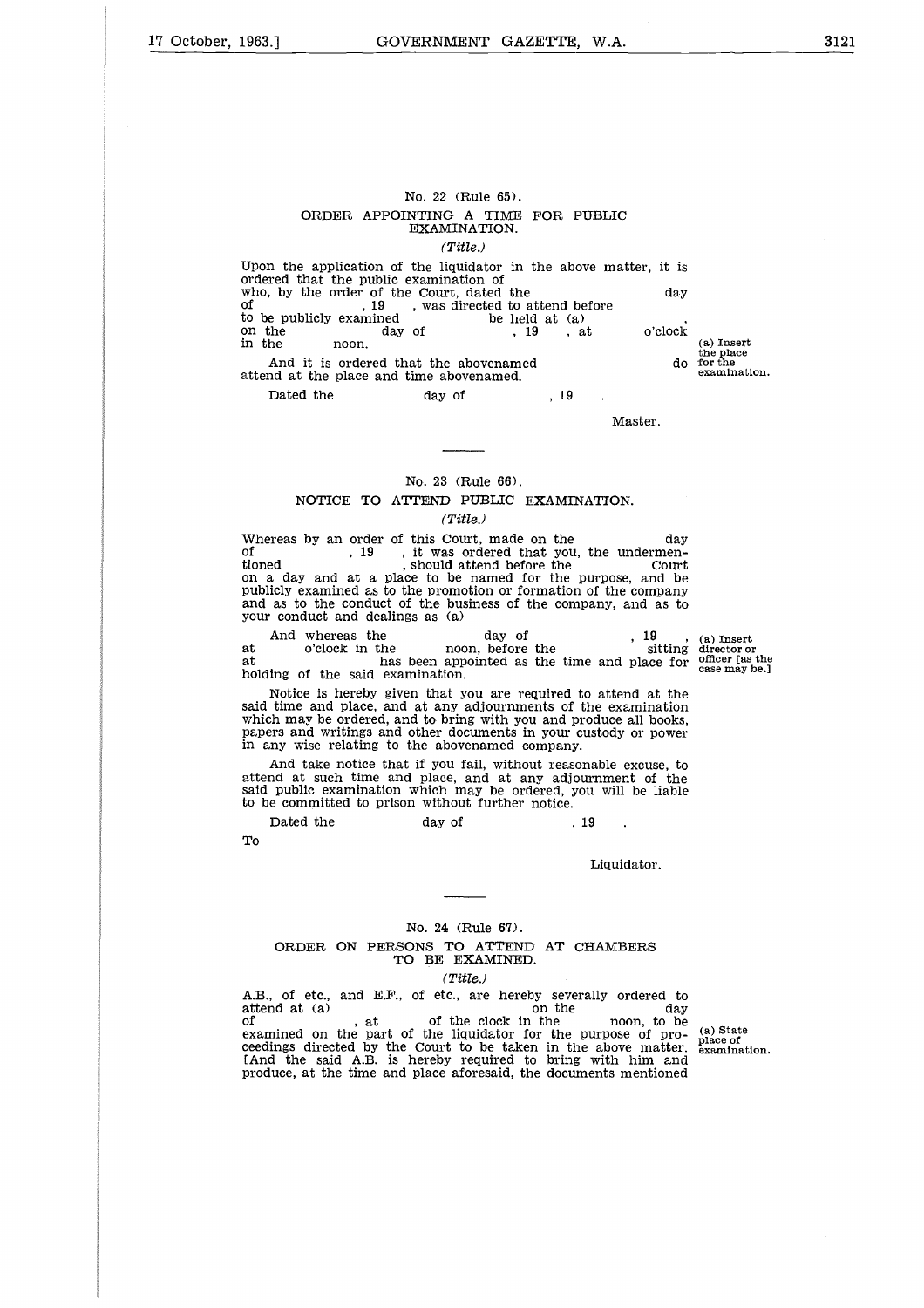3122 **GOVERNMENT GAZETTE, W.A.** [17 October, 1963.

in the schedule hereto, and all other books, papers, deeds, writings, and other documents in his custody or power in any wise relating to the abovenamed company.] GOVERNMENT GAZETTE, W.A.<br>
he schedule hereto, and all other books, papers, deed<br>
other documents in his custody or power in any wi<br>
he abovenamed company.]<br>
Dated this day of , 19.<br>
This order was made on the application o in the schedule hereto, and all other booth other documents in his custody or problem to the abovenamed company.<br>
Oated this and of This order was made on the application<br>
of This order was made on the applica<br>
of The Sche

This order was made on the application of Messrs. C. and D.,

The Schedule Above Referred To.

Master.

#### No. 25 (Rule 68).

#### APPLICATION FOR APPOINTMENT OF SHORTHAND WRITER TO TAKE DOWN NOTES OF PUBLIC EXAMINATION AND ORDER THEREON.

#### *(Title.)*

the liquidator herein, do hereby apply to the Court for an order for the appointment of of  $\footnotesize$  , solicitors for  $\footnotesize$  . Master .<br>
No. 25 (Rule 68).<br>
APPLICATION FOR APPOINTMENT OF SHORTHAND WRITER<br>
TO TAKE DOWN NOTES OF PUBLIC EXAMINATION AND<br>
ORDER THEREON.<br>  $\footnotesize$  , the liquidator herein, do hereby app Mast<br>
Mast<br>
Dated This Reproduced this are of the liquidator of the liquidator<br>
Dated this<br>
Dated this<br>
Dated this<br>
Upon the application of the liquidator the Court<br>
Dated this<br>
Upon the application of the liquidator the C

by mechanical means the notes of examination of at their public examination.

Liquidator.

Upon the application of the liquidator the Court hereby Liquidator.<br>
Upon the application of the liquidator the Court hereby<br>
appoints , of , to take<br>
down in shorthand or record by mechanical means the notes of examination of the persons mentioned in the above application at their public examination, or at any adjournment thereof.  $(1 \text{ line.})$ <br>  $(1 \text{ line.})$ <br>
he Court for an order for the lappointment of<br>  $(1 \text{ line.})$ <br>
to take down in shorthand of<br>
nechanical means the notes of examination of<br>
heir public examination.<br>
Dated this day of , 19<br>
liquida<br>
Upo *,* of , the person appointed

#### No. 26 (Rule 68).

DECLARATION BY SHORTHAND WRITER.

#### *(Title.)*

(a) Delete whichever is inapplicable. I, cof this Court to take down (a) in shorthand or by mechanical by this Court to take down (a) in shorthand or by mechanical by this Court to take down (a) in shorthand or by inechanced<br>means the examination of , do solemnly and<br>sincerely declare that I will truly and faithfully (take down *or* record) the questions and answers put to and given by the said in this matter, and will deliver true and faithful Dated this<br>
ay of<br>
Wo. 26 (Rule 68).<br>
DECLARATION BY SHORTHAND WRI<br>
(Title.)<br>
, of<br>
, the performance of this Court to take down (a) in shorthand or<br>
ns the examination of the examination of<br>
rely declare that I will truly

transcripts thereof as the Court may direct.

[Declared before me at the time and place abovementioned.]

#### No. 27 (Rule 69).

#### NOTES OF PUBLIC EXAMINATION TAKEN IN SHORTHAND OR RECORDED BY MECHANICAL MEANS.

#### (Title.)

#### Public Examination of (a).

(a) Mr. an officer *[or as the case mat* be] of the abovenamed company.

(a) the questions and answers put to and give<br>
in this matter, and will deliver tru<br>
ceripts thereof as the Court may direct.<br>
Dated this day of , 19<br>
Declared before me at the time and place ab<br>
.......................... this matter, and will do<br>
as the Court may direct<br>
day of<br>
e me at the time and<br>
Mo. 27 (Rule 69).<br>
EXAMINATION TAKE<br>
RDED BY MECHANICA<br>
(Title.)<br>
Public Examination of<br>
at the Court<br>
day of , 19<br>
, being swo<br>
ovementioned The abovenamed , being sworn and examined at the time and place abovementioned, upon the several questions following being put and propounded to him, gave the several answers thereto respectively following each question, that is to say:— NOTES OF PUBLIC EXAMINATION TAKEN IN SHORTHAND OR RECORDED BY MECHANICAL MEANS.<br>
(Title.)<br>
Public Examination of (a).<br>
Before at the Court this<br>
day of , 19<br>
The above<br>named , being worn and examined at the time and place RECORDED BY MECHANICAL MEAN<br>
(Title.)<br>
Public Examination of (a).<br>
Before at the Court this<br>
day of , 19 .<br>
The abovenamed , being sworn and e<br>
lime and place abovementioned, upon the several<br>
lowing being put and propound

A.

These are the notes of the public examination referred to in the memorandum of public examination of  $\hfill$  , taken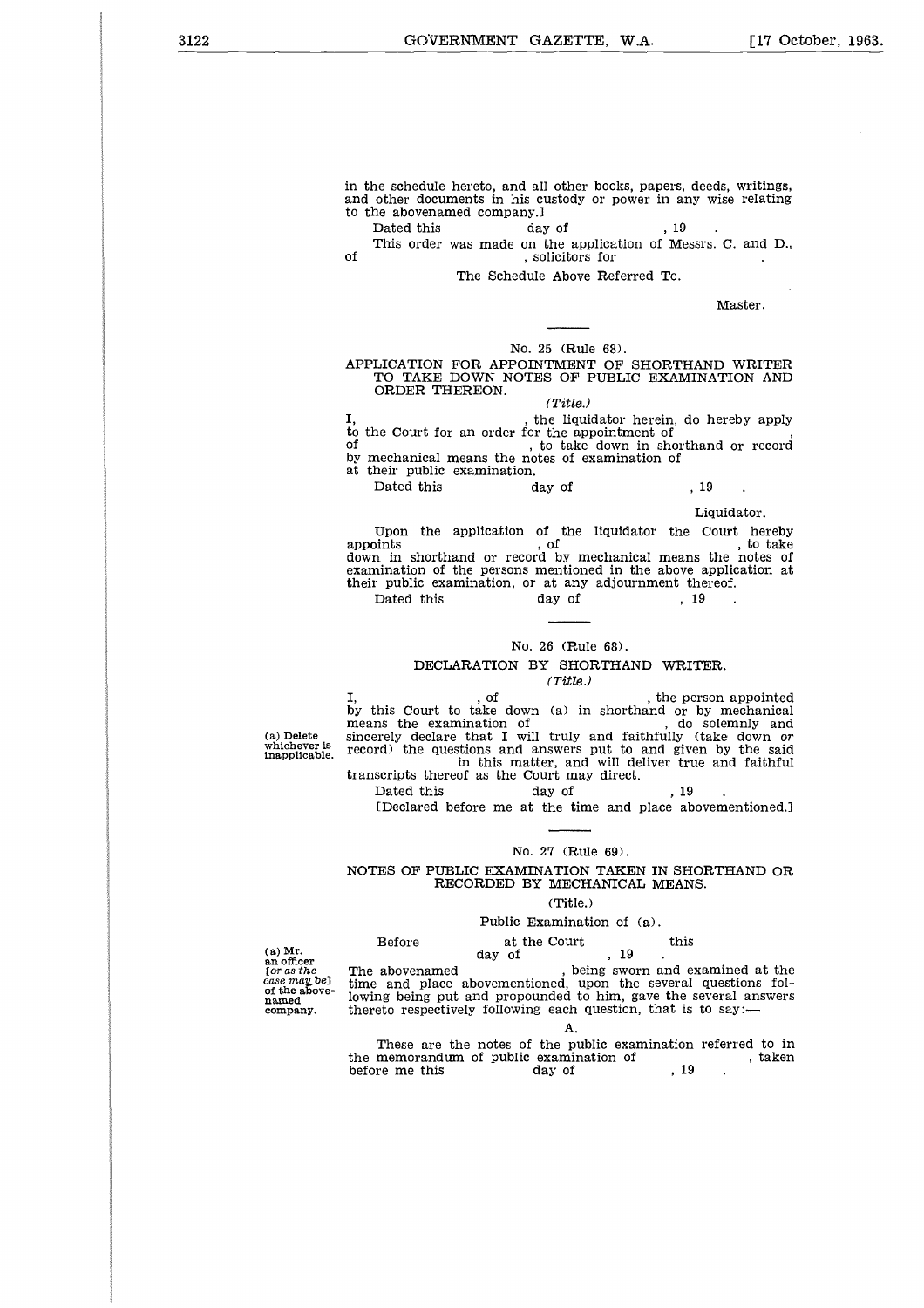# No. 28 (Rule 69). NOTES OF PUBLIC EXAMINATION NOT TAKEN IN SHORTHAND OR RECORDED BY MECHANICAL MEANS. *(Title.)* No. 28 (Rule 69).<br>
NOTES OF PUBLIC EXAMINATION NOT T.<br>
SHORTHAND OR RECORDED BY<br>
MECHANICAL MEANS.<br>
(Title.)<br>
Public Examination of (a).<br>
Before at the Court this<br>
abovenamed , being sworn a<br>
wes:... No. 28 (Rule 69).<br>
PUBLIC EXAMINATION<br>
RTHAND OR RECORDI<br>
MECHANICAL MEAN.<br>
(Title.)<br>
Public Examination of<br>
at the Court<br>
day of , 19<br>
ace abovementioned, up

#### Public Examination of (a).

day of  $\frac{19}{1}$ ,  $\frac{19}{1}$ , heing sworn and examined at the time and place abovementioned, upon his oath saith as follows:— NOTES OF PUBLIC EXAMINATION NOT TAKEN IN<br>
SHORTHAND OR RECORDED BY<br>
MECHANICAL MEANS.<br>
(Title.)<br>
Public Examination of (a).<br>
Before at the Court<br>
day of , 19<br>
.<br>
The abovenamed , being sworn and examined at<br>
the time and SHORTHAND OR RECORDED BY<br>
MECHANICAL MEANS.<br>
(Title.)<br>
Public Examination of (a).<br>
Before at the Court this<br>
day of , 19<br>
. being sworn and<br>
the time and place abovementioned, upon his c<br>
follows:—<br>
A.<br>
These are the note

(a) Mr. an officer [or *as the ease* may *be]* of the abovenamed company.

A. These are the notes of the public examination referred to in

#### No. 29 (Rule 70). WARRANT AGAINST PERSON WHO FAILS TO ATTEND EXAMINATION.

#### (Title.)

To X.Y., the officer of this Court, and all police officers within the jurisdiction of the said Court, and to the governor or keeper of the *[here insert the prison].*

Whereas by evidence taken by oath, it has been made to appear to the satisfaction of the Court that by order of the Court, before me this<br> **EXAMPLE 1999**<br>
Mo. 29 (Rule 70).<br>
WARRANT AGAINST PERSON WHO FAILS TO<br>
ATTEND EXAMINATION.<br>
To X.Y., the officer of this Court, and all police officers within the<br>
jurisdiction of the said Court, and to th No. 29 (Rule 70).<br>
WARRANT AGAINST PERSON WHO FAILS TO<br>
ATTEND EXAMINATION.<br>
(Title.)<br>
To X.Y., the officer of this Court, and all police officers within the<br>
jurisdiction of the said Court, and to the governor or keeper No. 29 (Rule 70).<br>
WARRANT AGAINST PERSON WHO FAIL ATTEND EXAMINATION.<br>
(Title.)<br>
To X.Y., the officer of this Court, and all police office<br>
iurisdiction of the said Court, and to the governor or<br>
[here insert the prison] which order was afterwards, as hath been duly proved on oath, duly served upon the said (a) [or, that there is probable reason to suspect and believe that the said (a) has absconded and gone abroad or quitted his place of residence, or is about to go abroad or quit his place of residence] with a view of avoiding examination under the Companies Act, 1961. X.Y., the office of this Court, and all police officers within the did court *i* and to the governor or keeper of the *e* insert the prison].<br>Whereas by evidence taken by oath, it has been made to are to the satisfaction jurisdiction of the said Court, and to the governor or<br>
[here insert the prison].<br>
Whereas by evidence taken by oath, it has b<br>
appear to the satisfaction of the Court that by order<br>
to day of<br>
to a) he was directed to at There insert the prison].<br>
Whereas by evidence taken by oath, it has been made to<br>
appear to the satisfaction of the Court that by order of the Court,<br>
dated the  $(8)$  day of  $(19)$ , and directed<br>
to  $(2)$  he was directed Whereas by evidence taken by oath, it has been made to<br>appear to the satisfaction of the Court that by order of the Court,<br>dated the day of the Wast directed to attend personally at<br>the to (a) and the was directed to atte appear to the satisfaction of the Court that by order<br>dated the day of to (a) he was directed to atten<br>the (b) and be examined before which order was afterwards, as hath been duly pointed with duly berved upon the said (a) d the are the vast of the was directed to attend personally at the was directed to attend personally at the vast afterwards, as hath been duly proved on oath, served upon the said (a) for, that there is probable reason as (a) Name of person required to attend. (b) Place of examination. (c) Name of title of com-missioner before whom examination is directed

to be held.

bailiffs, and others] to take the said (a) and deliver him to the governor or keeper of the abovenamed prison, and you the said governor or keeper to receive the said (a) and him safely to keep in the said prison until such time as this Court may order. broad or quit his place of residence] with a hination under the Companies Act, 1961.<br>And whereas the said (a) e fail to attend on the said day of the said of the said of this Court made on the  $\,$ , 19  $\,$ , directing him

# No. 30 (Rule 84). STATUTORY DECLARATION BY SPECIAL MANAGER VERIFYING ACCOUNT. of the above<br>halo prison, the said (a) ep in the said prison until such time as this<br>day of the said prison until such time as this<br>day of the said prison until such time as this<br>day of the said prison until such time as

#### *Title.)*

sincerely declare:-(1) The account hereunto annexed marked with the letter

"A", produced and shown to me at the time of swearing this my affidavit, and purporting to be my account as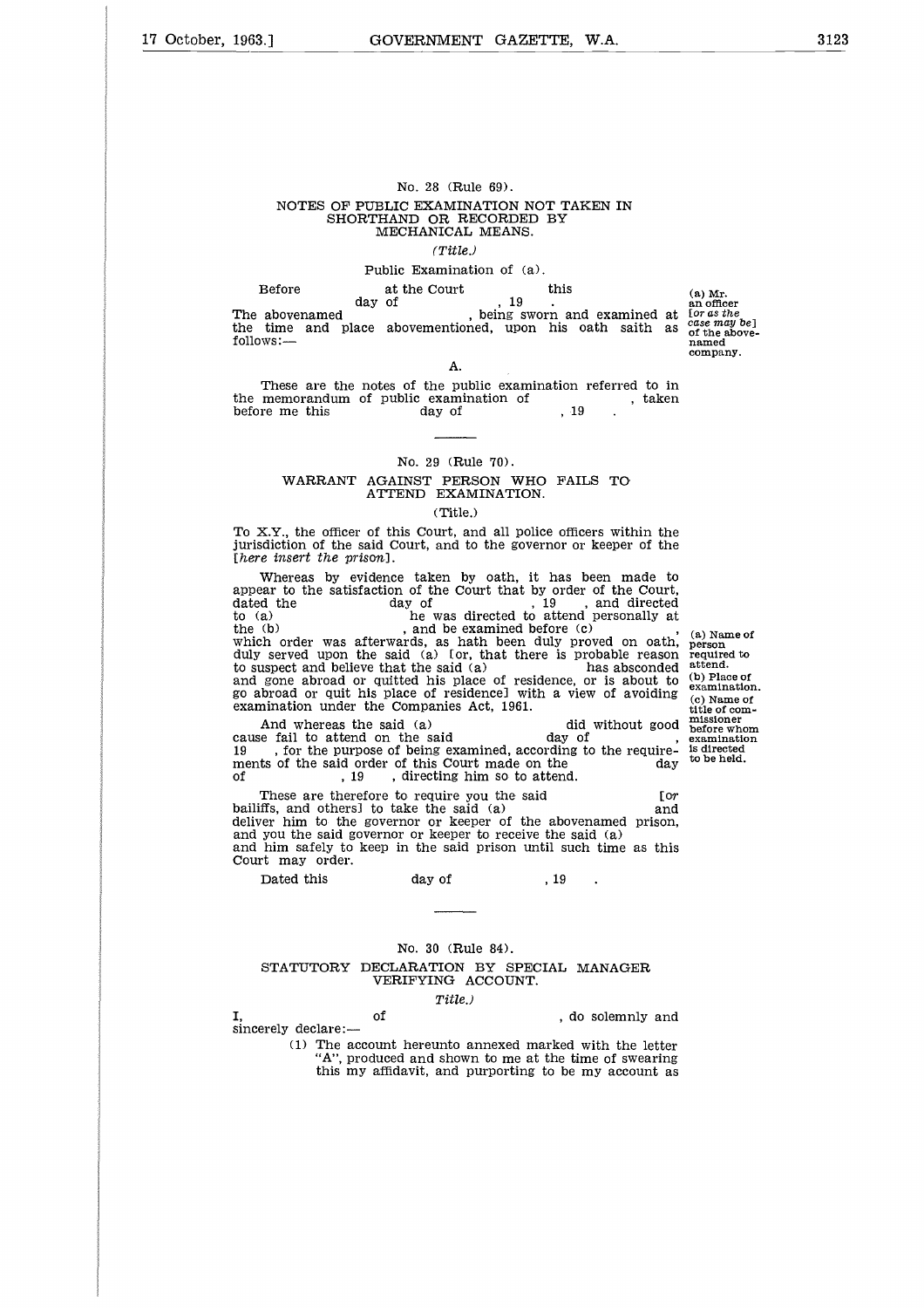special manager of the estate or business of the abovenamed company, contains a true account of all and every sums and sum of money received by me or by any other person or persons by my order or to my knowledge or belief for my use on account or in respect of the said estate or business.

- (2) The several sums of money mentioned in the said account hereby verified to have been paid or allowed have been actually and truly so paid and allowed for the several purposes in the said account mentioned.
- (3) The said account is just and true in all and every the items and particulars therein contained, according to the best of my knowledge and belief.

And I make this solemn declaration conscientiously believing the same to be true and by virtue of section 106 of the Evidence Act, 1906.

Declared at, etc.

#### No. 31 (Rule 85). CERTIFICATE THAT SPECIAL MANAGER HAS

GIVEN SECURITY.

*(Title.)*

(3) The said account is just and true in all and every<br>
the items and particulars therein contained, according<br>
to the best of my knowledge and belief.<br>
And I make this solemn declaration conscientiously believing<br>
the sa This is to certify that A.B., of  $\begin{array}{c} \text{day of} \\ \text{day of} \end{array}$ , 19, appointed special manager of the abovenamed company, has duly given security to my satisfaction. Exame to be true and by virtue of section 106 of<br>1906.<br>Declared at, etc.<br>
No. 31 (Rule 85).<br>
CERTIFICATE THAT SPECIAL MANAGER<br>
GIVEN SECURITY.<br>
(Title.)<br>
is to certify that A.B., of<br>
day of , 19, appointed st<br>
phe abovenam

|  | Dated this | day of |  | . 19 |  |
|--|------------|--------|--|------|--|
|  |            |        |  |      |  |

(Signed)

Master.

#### No. 32 (Rule 87).

#### PROVISIONAL LIST OF CONTRIBUTORIES TO BE MADE OUT BY LIQUIDATOR.

#### *(Title.)*

The following is a list of members of the company liable to be placed on the list of contributories of the said company, made out by me from the books and papers of the said company, together with the respective address and the number of shares [or extent of interest] to be attributed to each and the amount called up and the amount paid up in respect of such shares [or interest] so far as I have been able to make out or ascertain the same.

In the first part of the list, the persons who are contributories in their own right are distinguished.

In the second part of the said list, the persons who are contributories as being representatives of, or being liable to the debts of others, are distinguished.

First Part.—Contributories in their Own Right.

| Serial<br>Num-<br>ber | Name | Address | Description | Number of<br>Shares for<br>Extent of<br>Interest] | Amount<br>Called up<br>at Date of<br>Commence-<br>ment of<br>Winding up | Amount<br>Paid up at<br>Date of<br>Commence-<br>ment of<br>Winding up |
|-----------------------|------|---------|-------------|---------------------------------------------------|-------------------------------------------------------------------------|-----------------------------------------------------------------------|
|                       |      |         |             |                                                   |                                                                         |                                                                       |
|                       |      |         |             |                                                   |                                                                         |                                                                       |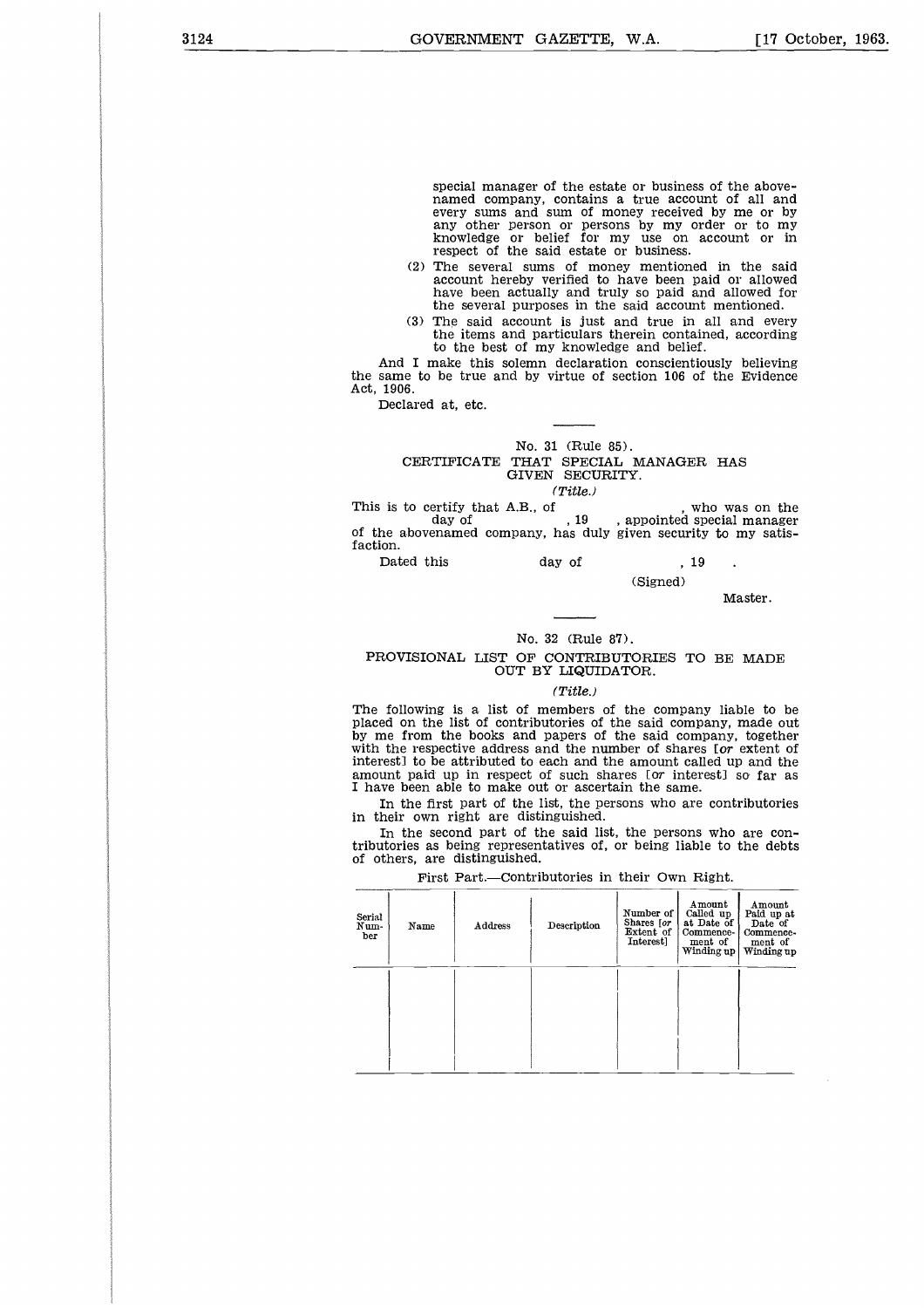$\sim$  " Tunas.<br>Ngjarje

Second Part.—Contributories as being Representatives of, or Liable to the Debts of Others.

| Serial<br>Number | Name | Address | Description | In what<br>Character<br>Included | Number of Called up<br>Shares $[or]$<br>Interest] | Amount<br>at Date of<br>Extent of Commence-Commence-<br>ment of | Amount<br>Paid up<br>at Date of<br>ment of<br>Winding up Winding up |
|------------------|------|---------|-------------|----------------------------------|---------------------------------------------------|-----------------------------------------------------------------|---------------------------------------------------------------------|
|                  |      |         |             |                                  |                                                   |                                                                 |                                                                     |
|                  |      |         |             |                                  |                                                   |                                                                 |                                                                     |

#### No. 33 (Rule 88).

#### NOTICE TO CONTRIBUTORIES OF APPOINTMENT TO SETTLE LIST OF CONTRIBUTORIES.

#### *(Title.)*

No. 33 (Rule 88).<br>
NOTICE TO CONTRIBUTORIES OF APPOINTMENT TO<br>
SETTLE LIST OF CONTRIBUTORIES.<br>
(Title.)<br>
Take notice that I,<br>
abovenamed company, have appointed the day<br>
of the clock in the noon,<br>
the abovenamed company ma No. 33 (Rule 88).<br>
No. 33 (Rule 88).<br>
NOTICE TO CONTRIBUTORIES OF APPOINTMENT TO<br>
SETTLE LIST OF CONTRIBUTORIES.<br>
(Title.)<br>
Take notice that I,<br>
abovenamed company, have appointed the , the liquidator of the<br>
of , is extil NOTICE TO CONTRIBUTORIES OF APPOINTMENT TO<br>
SETTLE LIST OF CONTRIBUTORIES.<br>
(Title...)<br>
Take notice that I,<br>
the liquidator of the<br>
of the clock in the noon,<br>
the liquidator of the<br>
of the clock in the noon,<br>
at (a)<br>
to se of the clock in the clock in the list of at (a)<br>the abovenamed company, made out by me, pursuant to the Com-<br>panies Act, 1961, and the rules thereunder, and that you are<br>included in such list in the character and for the n shown by you to the contrary at the time and place aforesaid, the list will be settled, including you therein. FIGURE TO CONTRIBUTORIES OF APPOINTMEN<br>
SETTLE LIST OF CONTRIBUTORIES.<br>
(Title.)<br>
a notice that I, the liquidate<br>
enamed company, have appointed the<br>
, 19 . at of the clock in the<br>
, 19 . at of the clock in the<br>
a) , to s

Liquidator.

| No.<br>on<br>List | Name | Address | Description | In what<br>Character<br>Included | Number of<br>Shares [or<br>Extent of<br>Interest] | Amount<br>Called up<br>on Shares<br>[or Interest] | Amount<br>Paid up on<br><b>Shares</b><br>[or Interest] |
|-------------------|------|---------|-------------|----------------------------------|---------------------------------------------------|---------------------------------------------------|--------------------------------------------------------|
|                   |      |         |             |                                  |                                                   | £<br>s. d.                                        | £<br>s. d.                                             |
|                   |      |         |             |                                  |                                                   |                                                   |                                                        |
|                   |      |         |             |                                  |                                                   |                                                   |                                                        |
|                   |      |         |             |                                  |                                                   |                                                   |                                                        |
|                   |      |         |             |                                  |                                                   |                                                   |                                                        |
|                   |      |         |             |                                  |                                                   |                                                   |                                                        |
|                   |      |         |             |                                  |                                                   |                                                   |                                                        |

To Mr. A.B. [and to Mr. C.D., his solicitor.]

(a) Insert place of appointment.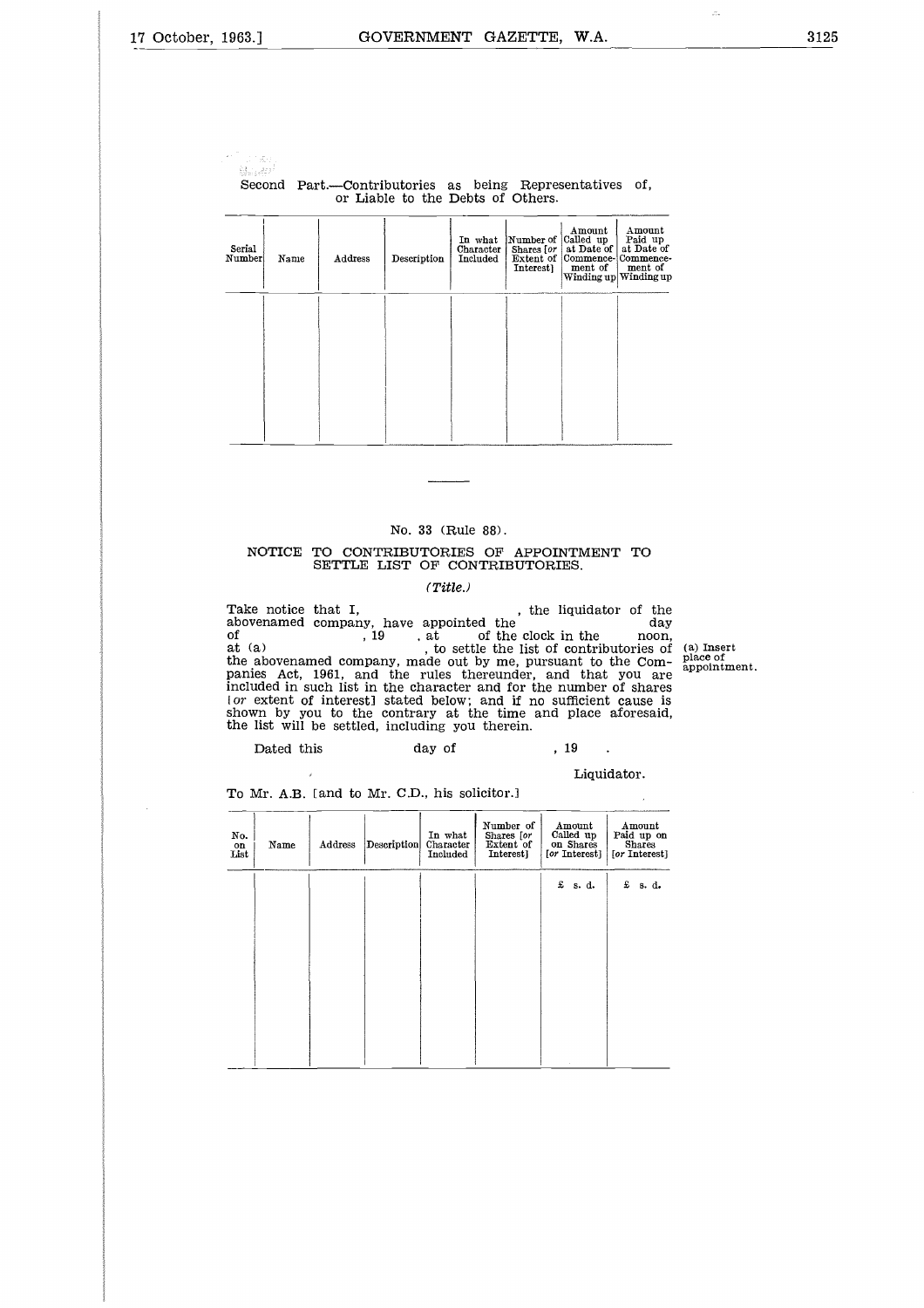#### No. 34 (Rule 88).

# AFFIDAVIT OF POSTAGE OF NOTICES OF APPOINTMENT TO SETTLE LIST OF CONTRIBUTORIES. (a) State full I, , a (a) , make oath and say

#### *(Title.)*

description<br>description<br>description<br>description<br>of the as follows:—<br>deponent. (1)

(a) state function<br>description<br>of the<br>deponent.<br>(b) "Number<br>of shares," or<br>"extent of"<br>interest."

No. 34 (Rule 88).<br>
Mo. 34 (Rule 88).<br>
TO SETTLE LIST OF NOTICES OF APPOINTMENT<br>
TO SETTLE LIST OF CONTRIBUTORIES.<br>
(1) That I did on the day of<br>
description as follows:—<br>
(1) That I did on the day of<br>
19, send to each cont list of contributories made out by the liquidator on No. 34 (Rule 88).<br>
T OF POSTAGE OF NOTICES OF APPOINTMENT<br>
TO SETTLE LIST OF CONTRIBUTORIES.<br>
(Title.)<br>
, a (a) a cancel on the day of<br>
...<br>
That I did on the day of<br>
...<br>
...<br>
...<br>
That I did on the day of<br>
...<br>
...<br>
... on the file of proceedings of the abovenamed company, at the address appearing in such list, a notice of the time and place of the appointment to settle the list of contributories in the form hereunto annexed, marked "A", except that in the tabular form at the foot of such copies respectively I inserted the number, name, address, description, in what character included, and<br>(b) of the person on whom such (a) State full I,  $(2)$  as follows:  $(3)$  as follows:  $(4)$  as follows:  $(1)$  That I did on the day of the deponent. (1) That I did on the distributions made out by the lundator on the file of proceedings of the abovename From the same of the same of the same of the same the same of the same of the same procedures appearing in such its the same of contributories and on the file of procedures of the abovenamed company at the address appeari

copy of the said notice was served.<br>That I sent the said notices by putting the same preday.

Sworn, etc.

#### No. 35 (Rule 89).

#### CERTIFICATE OF LIQUIDATOR OF SETTLEMENT OF THE LIST OF CONTRIBUTORIES.

#### *(Title.)*

Pursuant to the Companies Act, 1961, and to the rules, I, the undersigned, being the liquidator of the abovenamed company, hereby certify that the result of the settlement of the list of contributories of the abovenamed company is as follows:

> (1) The several persons whose names are set forth in the second column of the First Schedule hereto have been included in the said list of contributories as contri-

butories of the said company in respect of the (a) set opposite the names of such contributories respectively in the said Schedule. I have, in the first part of the schedule, distinguished such of the said several persons included in the said list as are con-tributories in their own right.

I have, in the second part of the said schedule, distinguished such of the said several persons included in the said list as are contributories as being representatives of or being liable to the debts of others.

- (2) The several persons whose names are set forth in the second column of the Second Schedule hereto, and whose names were included in the provisional list of contributories, have been excluded from the said list of contributories..
- (3) I have, in the sixth column of the first part of the First Schedule, and in the seventh column of the second part of the First Schedule, and in the same column of the Second Schedule, set forth opposite the name of each of the several persons respectively the date when such person was included in or excluded from the said list of contributories.
- (4) I have, in the seventh column of the first part of the First Schedule, and in the eighth column of the second part of the First Schedule, and in the same column of

(a) "Number of shares," or "extent of interest."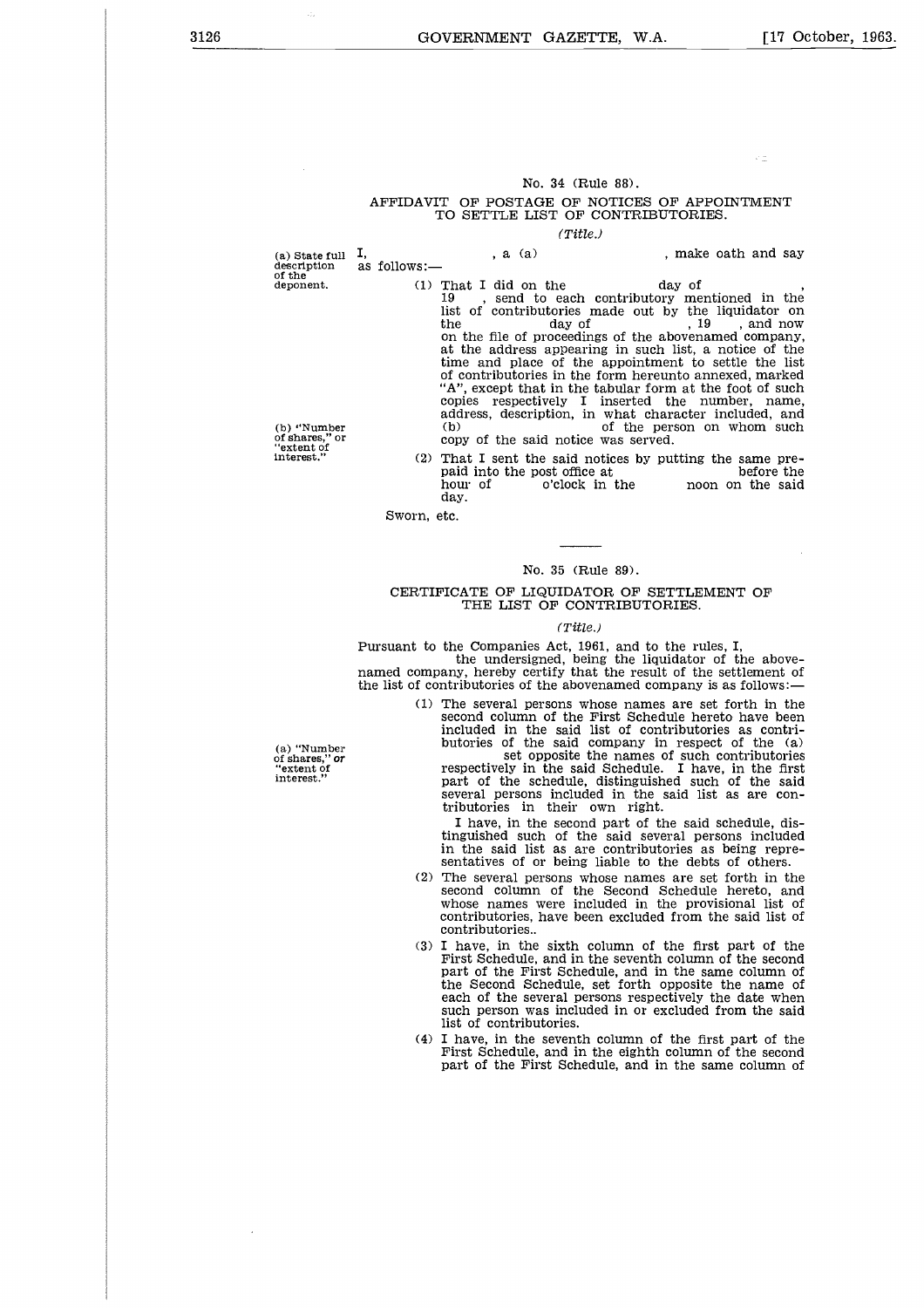the Second Schedule, set forth opposite the names of the several persons respectively the amount called up on his shares or interest.

- (5) I have, in the eighth column of the first part of the First Schedule, and in the ninth column of the second part of the First Schedule, and in the same column of the Second Schedule set forth opposite the names of the several persons respectively the amount paid up on his shares or interest. the Second Schedule, set forth oppote<br>the several persons respectively the<br>on his shares or interest.<br>I have, in the eighth column of the<br>First Schedule, and in the ninth col<br>part of the First Schedule set forth oppot<br>the
- (6) Before settling the said list, I was satisfied by the duly filed with the proceedings herein, that notice was duly sent by post to each of the persons mentioned in the said list, informing him that he was included in such list in the character and for the (a) % of the first part<br>th column of the same complete the number of the same complete<br>ely the amount<br> $\mathbf{I}$ . I was satisfied<br>lerk to<br> $\mathbf{I}$ . I was satisfied<br>the persons ment<br>that he was incompleted for the (a)<br>(Signed) A

stated therein, and of the day appointed for finally settling the said list.

#### Liquidator.

| Serial<br>Number<br>in List | Name | Address                                                    |                                | Description Shares [or ]<br>Extent of  <br>Interest] | Number of   Date when<br>Included<br>in the List | Amount<br>Called up<br>on Shares<br>or Interest | Amount<br>Paid up<br>on Shares<br>or Interest |
|-----------------------------|------|------------------------------------------------------------|--------------------------------|------------------------------------------------------|--------------------------------------------------|-------------------------------------------------|-----------------------------------------------|
|                             |      |                                                            |                                |                                                      |                                                  |                                                 |                                               |
|                             |      |                                                            |                                |                                                      |                                                  |                                                 |                                               |
|                             |      | In the matter of                                           |                                |                                                      |                                                  | Limited.                                        |                                               |
|                             |      | Second Part.—Contributories as being Representatives of or | Liable to the Debts of Others. |                                                      |                                                  |                                                 |                                               |

#### The First Schedule above Referred To. First Part.—Contributories in Their Own Right.

#### Second Part.—Contributories as being Representatives of or Liable to the Debts of Others.

|                             |      |                  |                  |         | Liable to the Depts of Others.                                                 |                 |                                                                        |                                          |
|-----------------------------|------|------------------|------------------|---------|--------------------------------------------------------------------------------|-----------------|------------------------------------------------------------------------|------------------------------------------|
| Serial<br>Number<br>in List | Name | Address          | Des-<br>cription |         | In what Number of<br>Character Shares [or  <br>Included   Extent of   Included | Date<br>when    | Amount<br>Called up  <br>Interest] in the List or Interest or Interest | Amount<br>Paid up<br>on Shares on Shares |
|                             |      |                  |                  |         |                                                                                |                 |                                                                        |                                          |
|                             |      |                  |                  |         |                                                                                |                 |                                                                        |                                          |
|                             |      |                  |                  |         |                                                                                |                 |                                                                        |                                          |
|                             |      | In the matter of |                  |         | The Second Schedule Above Referred To.                                         |                 | Limited.                                                               |                                          |
| $C_{\text{multi}}$          |      |                  | <b>Service</b>   | In what | Number<br>Character of Shares                                                  | Date<br>$m$ han | $A$ mount<br>$C0U0$ $\cdots$ i                                         | Amount<br>Daid un                        |

## The Second Schedule Above Referred To.

| Serial<br>Number<br>in List | Name | Address | Des-<br>cription | In what<br>to be<br>Included | Number<br>Character of Shares<br>Proposed [[or Extent] Excluded  <br>of<br>Interest] | Date<br>when<br>from the<br>List | Amount<br>Called up<br>on Shares<br>or<br>Interest | Amount<br>Paid up<br>on<br>Shares or<br>Interest |
|-----------------------------|------|---------|------------------|------------------------------|--------------------------------------------------------------------------------------|----------------------------------|----------------------------------------------------|--------------------------------------------------|
|                             |      |         |                  |                              |                                                                                      |                                  |                                                    |                                                  |
|                             |      |         |                  |                              |                                                                                      |                                  |                                                    | <b>CONTRACTOR IN A STATE</b>                     |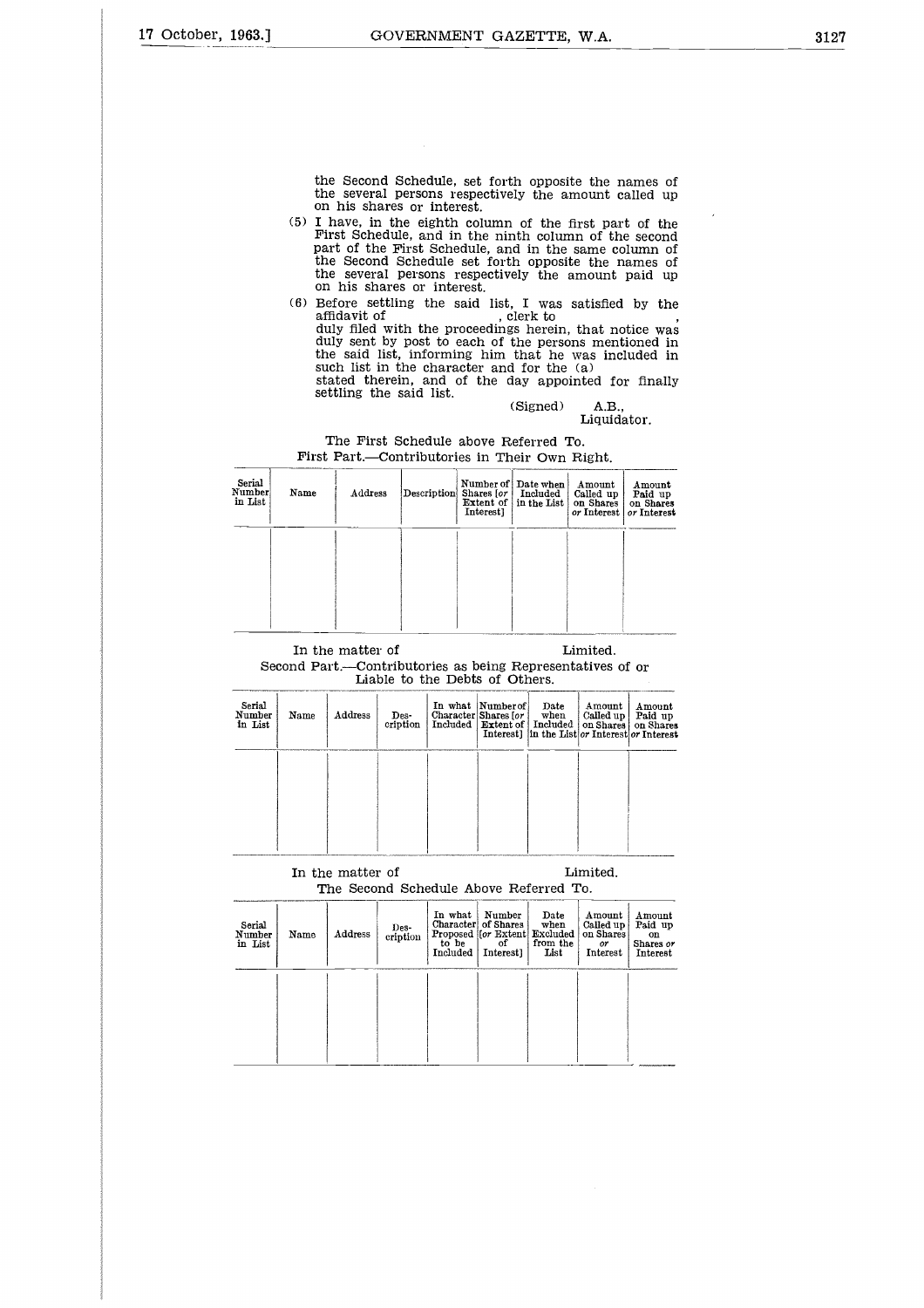#### No. 36 (Rule 90).

#### NOTICE TO CONTRIBUTORY OF FINAL SETTLEMENT OF LIST OF CONTRIBUTORIES AND OF THE INCLUSION OF HIS NAME.

#### *(Title.)*

No. 36 (Rule 90).<br>NOTICE TO CONTRIBUTORY OF FINAL SETTLEMENT OF LIST<br>OF CONTRIBUTORIES AND OF THE INCLUSION OF HIS<br>NAME.<br>Take notice that I, the liquidator of the above-<br>named company, have, by certificate, dated the day<br>o NOTICE TO CONTRIBUTORY OF FINAL SETTLEMENT OF LIST<br>OF CONTRIBUTORIES AND OF THE INCLUSION OF HIS<br>NAME.<br>Take notice that I, the liquidator of the above-<br>named company, have, by certificate, dated the<br>of the same of the said of , 19 , under my hand, finally settled the list of contributories of the said company, and that you are included in such list. The character and the number of shares *[or* extent of interest] in and for which you are included and the amount called up and the amount paid up in respect of such shares [or interest] is stated below. Take notice that I,  $\mu$ , the liquidator of the above-<br>named company, have, by certificate, dated the dist<br>of contributories of the said company, and that you are included<br>in such list. The character and the number of sha mamed company, hended company, hended company, hended in and four interest in and four and four amount is stated below.<br>Any application and four amount is stated below.<br>Any application or that your name you to the Court w contributories of the said company, and that youch list. The character and the number of share<br>restl in and for which you are included and the restl in and for which you are included and the<br>restl in and for which you are

Any application by you to vary the said list of contributories, or that your name may be excluded therefrom, must be made by you to the Court within twenty-one days from the service on you of this notice, or the same will not be entertained.

The said list may be inspected by you at the office of the liquidator at (a) on any day between the hours

(Signed)

#### Liquidator.

To Mr. [or to Mr. , his solicitor].

| No.<br>in<br>List | Name | Address | Description | In what<br>Character<br>Included | Number of<br>Shares [or<br>Extent of<br>Interest] | Amount<br>Called up<br>on Shares<br>[or<br>Interest] | Amount<br>Paid up<br>on Shares<br>[or<br>Interest] |
|-------------------|------|---------|-------------|----------------------------------|---------------------------------------------------|------------------------------------------------------|----------------------------------------------------|
|                   |      |         |             |                                  |                                                   |                                                      |                                                    |
|                   |      |         |             |                                  |                                                   |                                                      |                                                    |

#### No. 37 (Rule 90).

#### CERTIFICATE OF LIQUIDATOR OF SETTLEMENT OF SUPPLEMENTAL LIST OF CONTRIBUTORIES.

#### *(Title.)*

Pursuant to the Companies Act, 1961, and to the rules, I the undersigned, being the liquidator of the abovementioned company, hereby certify that the result of the settlement of the provisional supplemental list of contributories of the abovenamed com-No. 37 (Rule 90).<br>
CERTIFICATE OF LIQUIDATOR OF SETTLEMENT OF<br>
SUPPLEMENTAL LIST OF CONTRIBUTORIES.<br>
(Title.)<br>
Pursuant to the Companies Act, 1961, and to the rules, I<br>
the undersigned, being the liquidator of the abovemen as follows:

[Here continue the Certificate and Schedules as in Form No. 35.]

(a) State address.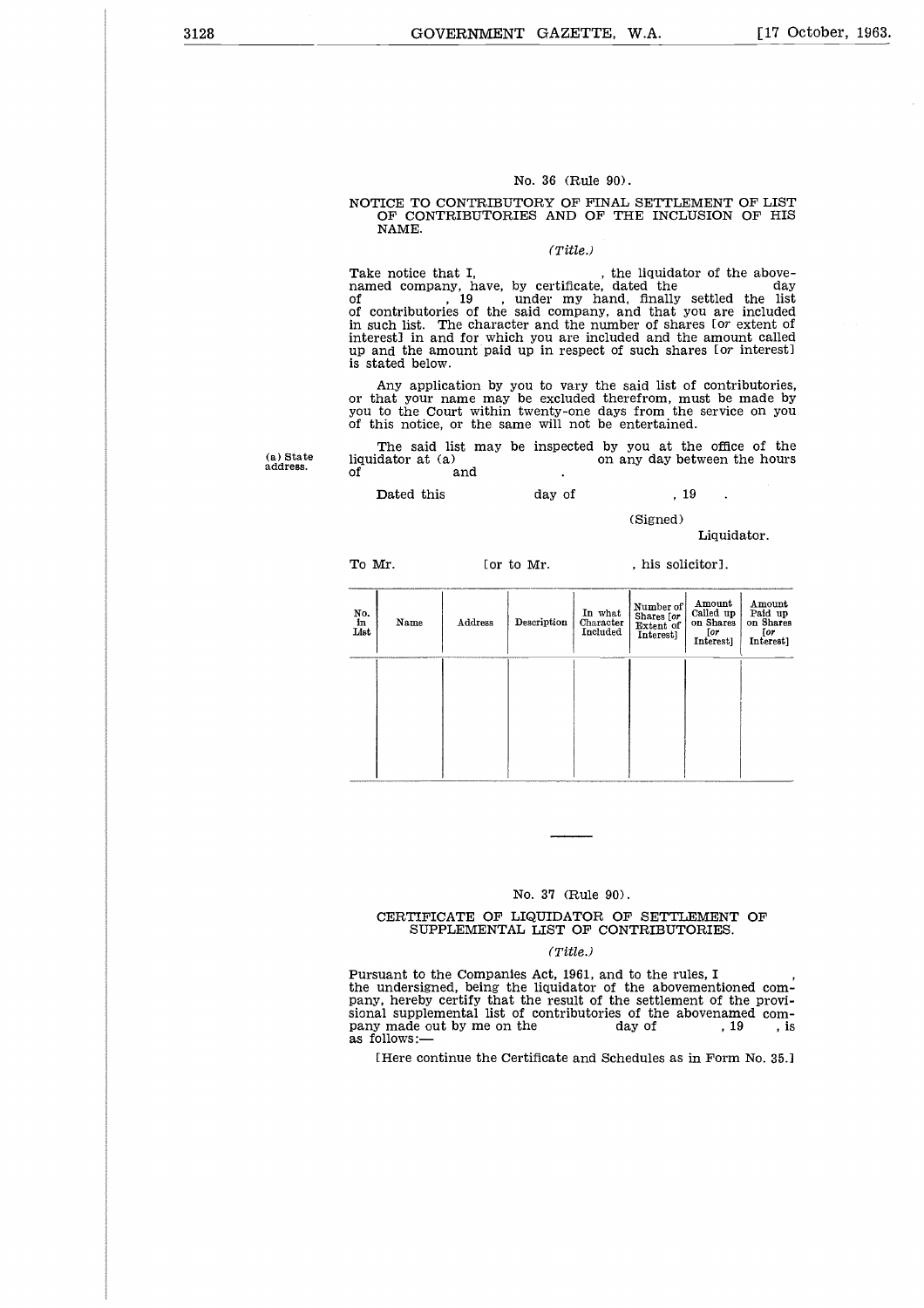#### No. 38. (Rule 91).

#### PROVISIONAL SUPPLEMENTAL LIST OF CONTRIBUTORIES.

#### *(Title.)*

1. The following is a list of persons who, since making out the No. 38. (Rule 91).<br>
PROVISIONAL SUPPLEMENTAL LIST OF CONTRIE<br>
(Title.)<br>
1. The following is a list of persons who, since mal<br>
list of contributories herein dated the<br>
19 , I have ascertained are, or have been, holders (<br>
o 19 , I have ascertained are, or have been, holders of shares in [or members of] the abovenamed company, and to the best of my judgment are contributories of the said company.

2. The said supplemental list contains the names of such persons, together with their respective addresses and the number of shares [or extent of interest] and the amount called up and the amount paid up in respect of such shares *[or* interest] to be attributed to each.

3. In the first part of the said list such of the said persons as are contributories in their own right are distinguished.

4. In the second part of the said list such of the said persons as are contributories as being representatives of, or being liable to the debts of others, are distinguished.

*[The supplemental list is to be made out in the same form as the original list.* (Form No. 32.)]

#### No. 39 (Rule 91).

#### NOTICE TO CONTRIBUTORY OF VARIATION OR ADDITION TO THE LIST OF CONTRIBUTORIES.

#### *(Title.)*

Take notice that I,<br>named company, have made the following variations or additions to the list of contributories as finally settled by me by certificate [The supplemental list is to be made out in the<br>
the original list. (Form No. 32.)]<br>
NOTICE TO CONTRIBUTORY OF VARIATION<br>
TO THE LIST OF CONTRIBUTORII<br>
(Title.)<br>
Take notice that I, the liquidato<br>
to the list of contribut

Any application by you to vary the said list of contributories as so varied or added to, or that your name may be excluded therefrom, because of any variation or addition made by the liquidator, must be made by you to the Court within twenty-one days from the service on you of this notice, or the same will not be entertained. Take notice that I,  $(Title.)$ <br>
(Title.)<br>
Take notice that I, the liquidator of the above-<br>
named company, have made the following variations or additions<br>
to the list of contributories as finally settled by me by certificate<br> Take notice that I<br>named company, h<br>to the list of contradated the<br>Any application<br>as so varied or a<br>therefrom, because<br>ilquidator, must be<br>days from the servember entertained.<br>The said list<br>liquidator at (a)<br>of bated thi Example and it is the inquidator of the tompany, have made the following variation<br>
del company, have made the following variation<br>
del ist of contributories as finally settled by me<br>
day of the day of the said list of<br>
da

The said list may be inspected by you at the office of the liquidator at  $(a)$  on any day between the hours

address.

 $\chi \sim 3000$ 

 $\sim 200$ 

(Signed)

Liquidator.

To Mr. [or to Mr. | , his solicitor.]

| No. in<br>List | Name | Address | Description | In what<br>Character<br>Included | Number of<br>Shares [or<br>Extent of<br>Interest] | Amount<br>Called up<br>on Shares | Amount<br>Paid up<br>on Shares<br>[or Interest][or Interest] |
|----------------|------|---------|-------------|----------------------------------|---------------------------------------------------|----------------------------------|--------------------------------------------------------------|
|                |      |         |             |                                  |                                                   |                                  |                                                              |
|                |      |         |             |                                  |                                                   |                                  |                                                              |
|                |      |         |             |                                  |                                                   |                                  |                                                              |

 $(4) - 70777$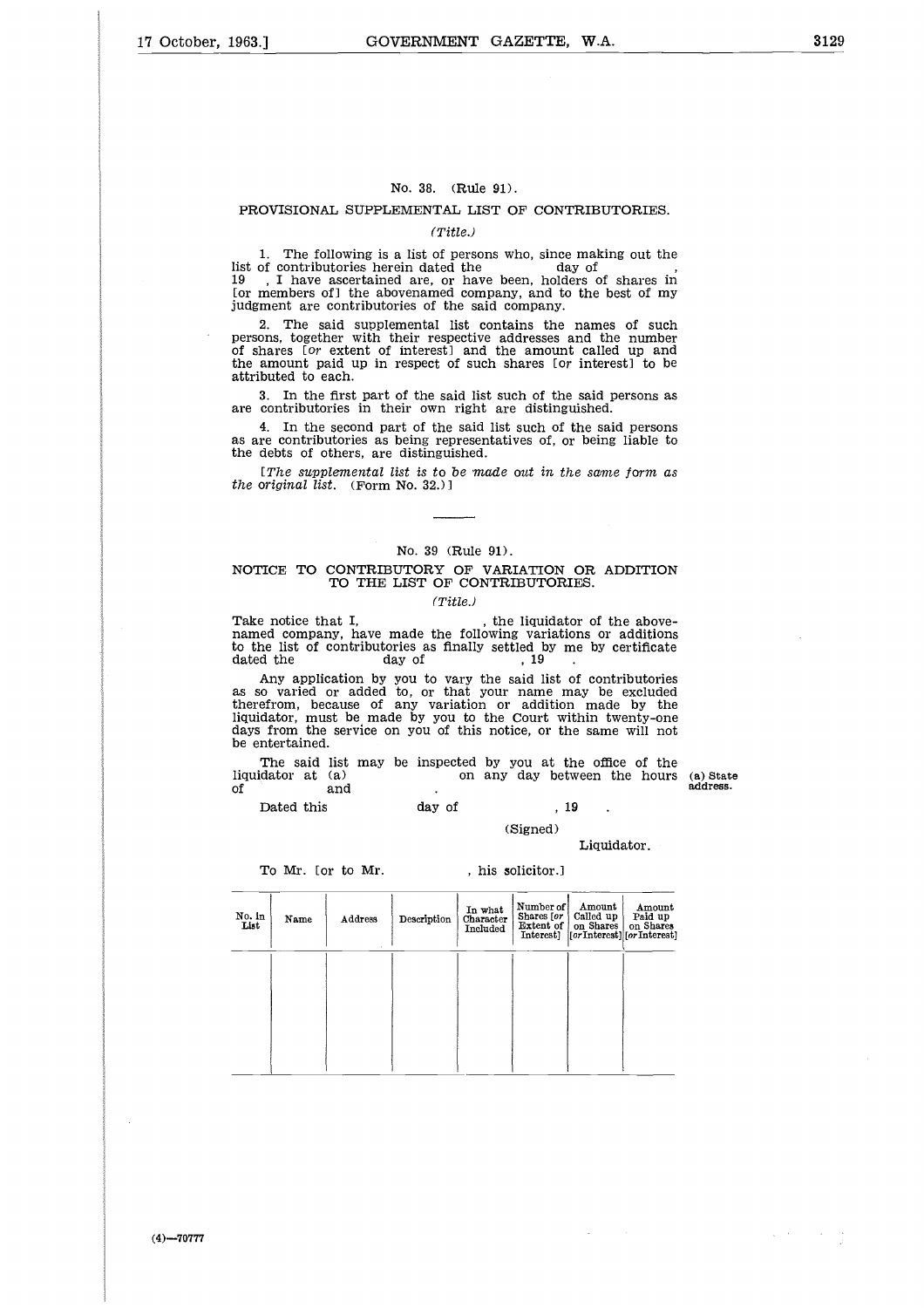#### No. 40 (Rule 91).

#### AFFIDAVIT OF SERVICE OF NOTICE TO CONTRIBUTORY.

*(Title.)*

**(a) State full description of the deponent.**

I,  $(2)$ ,  $(3)$ <br>make oath and say as follows:

*No.* 40 (Rule 91).<br>
ERVICE OF NOTICE TO<br>
(*Title.)*<br>
, (a) , of<br>
as follows:—<br>
, the day of<br>
manner hereinafter men No. 40 (Rule 91).<br>
AVIT OF SERVICE OF NOTICE TO CONTRIBUTOF<br>
(Title.)<br>
, (a) (Title.)<br>
, of<br>
th and say as follows:—<br>
(1) I did on the day of the network of the manner hereinafter mentioned, serve a<br>
copy of the notice no in the manner hereinafter mentioned, serve a true copy of the notice now produced and shown to me and marked "A" upon each of the respective persons whose names, addresses and descriptions appear in the second, third and fourth columns of the First Schedule to the list of contributories of the said company made out by the liquidator of the company on the day of , 19 , and now on the file of proceedings of the said company. In the tabular form at the foot of such copies respectively I inserted the number on list, name, address, description, in what character included, and (b) and the amount called up and the amount paid up in respect of the shares [0r interest] of the person on whom such copy of the said notice was served, in the same words and figures as the same particulars are set forth in the said schedule. proceedings of the said company. In the tabular<br>form at the foot of such copies respectively I inserted<br>the number on list, name, address, description, in what<br>character included, and (b)<br>and the<br>amount called up and the

(2) I served the said copies of the said notice, by putting such copies respectively in an envelope, duly addressed to such persons according to their respective names and addresses appearing in the said schedule, and by placing the same prepaid in the post office at<br>before the hour of o'clock in the

Sworn, etc.

#### No. 41 (Rule 92).

#### ORDER ON APPLICATION TO VARY LIST OF CONTRIBUTORIES.

#### (Title.)

Upon the application of W.N., by summons dated day of , 19 , for an order that the list of contri-butories of the company and the liquidator's certificate finally settling the same [or the list of contributories of the company as added to or varied by the liquidator in his certificate dated added to or varied by the induction in instrecting the name of<br>19 , *as the case may be*] be varied by excluding the name of<br>the applicant therefrom [or *as the case may be*], and upon hearing,<br>etc., and upon reading, etc. tories of the company and the liquidator's certificate finally settling the same be varied by excluding the name of the said W.N. from the said list of contributories, or by including the name of the said W.N. as a contributory in the said list for shares [or *as the case may be or* the Court doth not think fit to make any order on the said application, except that the said W.N. do pay to the liquidator of the said company his costs of this application, to be taxed in case the parties differ.]

Judge.

**(b) "Number of shares," or "extent of interest."**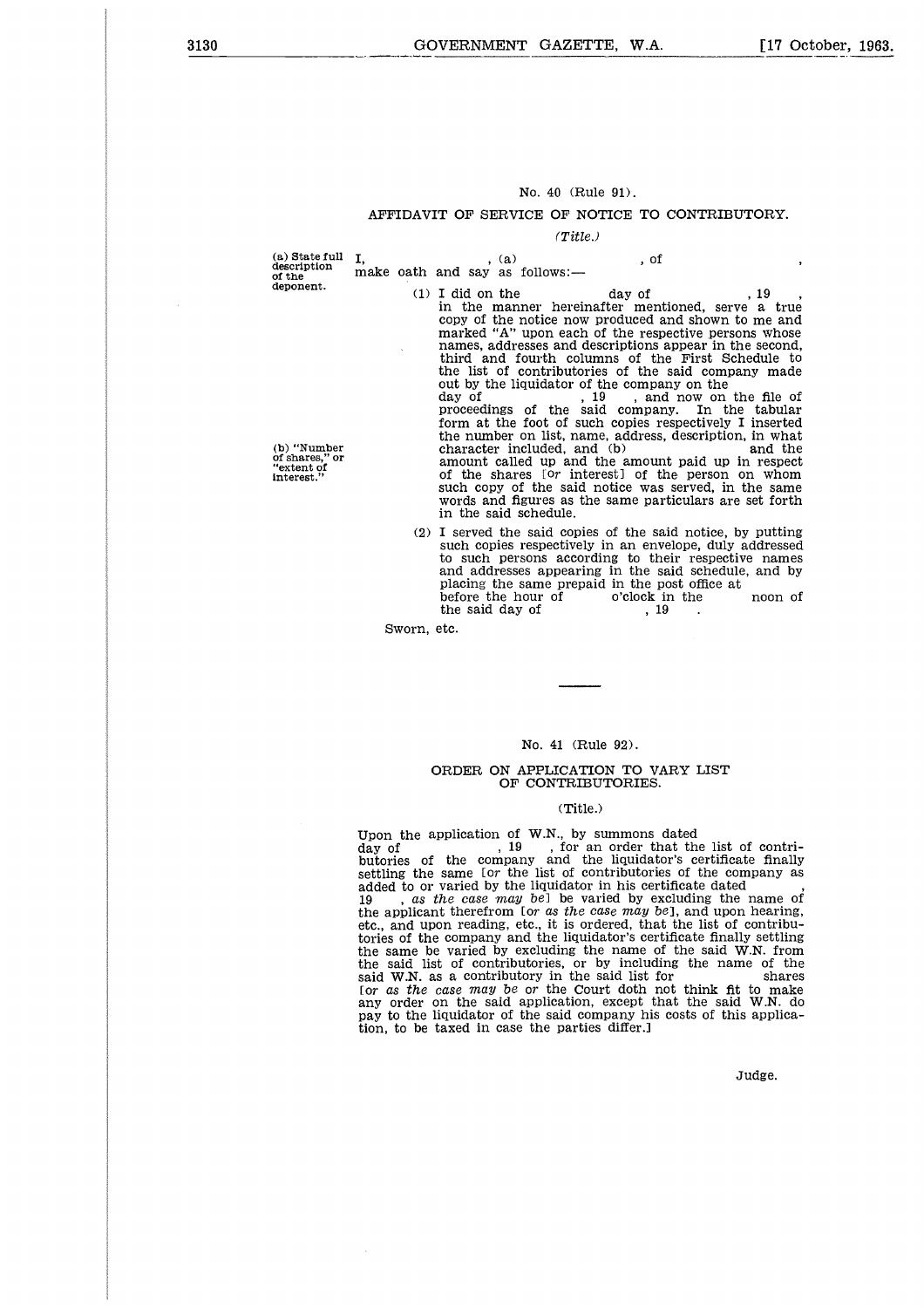#### No. 42 (Rule 94).

#### NOTICE BY LIQUIDATOR REQUIRING PAYMENT OF MONEY OR DELIVERY OF BOOKS, ETC., TO LIQUIDATOR.

#### *(Title.)*

No. 42 (Rule 94).<br>
NOTICE BY LIQUIDATOR REQUIRING PAYMENT OF MONEY<br>
OR DELIVERY OF BOOKS, ETC., TO LIQUIDATOR.<br>
(Title.)<br>
Take notice that I, the undersigned (a) , have<br>
been appointed liquidator of the abovenamed company, Take notice that I, the undersigned (a) , have (a) Name of the abovenamed company, and that liquidator.<br>been appointed liquidator of the abovenamed company, and that liquidator. No. 42 (Rule 94).<br>
NOTICE BY LIQUIDATOR REQUIRING PAYMENT OF MONEY<br>
OR DELIVERY OF BOOKS, ETC., TO LIQUIDATOR.<br>
(*Title.)*<br>
Take notice that I, the undersigned (a) a have<br>
been appointed liquidator of the abovenamed compa convey, surrender, or transfer to or into my hands] as liquidator No. 42 (Rule 94).<br>
NOTICE BY LIQUIDATOR REQUIRING PAYMENT OF MONEY<br>
OR DELIVERY OF BOOKS, ETC., TO LIQUIDATOR.<br>
(Title.)<br>
Take notice that I, the undersigned (a)<br>
the said company, and that<br>
you, the undermentioned (b)<br>
y the sum of  $\epsilon$ , being the amount of debt appearing to be due from you on your account with the said company [or any sum<br>or balance, books, papers, estate or effects, or *specifically describe*<br>*the property*] now being in your hands, and to which the said<br>company is entitled [or OR DELIVERY OF BOOKS, ETC., TO LIQUIT<br>
(Title.)<br>
a notice that I, the undersigned (a)<br>
appointed liquidator of the abovenamed comp<br>
the undermentioned (b)<br>
in days after service hereof, to pay to<br>
rey, surrender, or trans

Liquidator.

To (b)

(Address)

#### No. 43 (Rule 95).

#### NOTICE TO EACH MEMBER OF COMMITTEE OF INSPECTION OF MEETING FOR SANCTION TO PROPOSED CALL.

#### *(Title.)*

Take notice that a meeting of the Committee of Inspection of the above much compared company will be held at<br>
above held at  $\sigma$  the function of the function of the committee of the Company will be held at<br>  $\sigma$  abovenamed company will be held at  $\sigma$  the (a) To be a abovenamed company than seven for the purpose of considering and obtaining the sanction of the days from No. 43 (Rule 95).<br>
NOTICE TO EACH MEMBER OF COMMITTEE OF INSPECTION<br>
OF MEETING FOR SANCTION TO PROPOSED CALL.<br>
(Title.)<br>
Take notice that a meeting of the Committee of Inspection of the<br>
day of<br>
day of<br>
the purpose of co No. 43 (Rule 95<br>
NOTICE TO EACH MEMBER OF COMI<br>
OF MEETING FOR SANCTION TO<br>
(Title.)<br>
Take notice that a meeting of the Comm<br>
abovenamed company will be held at<br>
day of<br>
tor the purpose of considering and obtace<br>
committee No. 43 (Rule 95).<br>
NOTICE TO EACH MEMBER OF COMMITTEE OF INSPECTION<br>
OF MEETING FOR SANCTION TO PROPOSED CALL.<br>
(Title.)<br>
Take notice that a meeting of the Committee of Inspection of the<br>
abovenamed company will be held a TICE TO EACH MEMBER OF COMMITTEE OF INSPECTION<br>
OF MEETING FOR SANCTION TO PROPOSED CALL.<br>
(Title..)<br>
e notice that a meeting of the Committee of Inspection of the<br>
enamed company will be held at on the (a) (a) To be a<br>
o

Annexed hereto is a statement showing the necessity for the proposed call and the amount required.

(Signed)

Liquidator.

To (b)

(Address)

(b) Name of person to whom notice is addressed.

#### STATEMENT.

1. The amount due in respect of proofs admitted against the company, and the estimated amount of the costs, charges and expenses of the winding up, form in the aggregate the sum of or thereabouts.

2. The assets of the company are estimated to realise the sum of  $\pounds$  . There are no other assets, except the amounts due from certain of the contributories to the company, and in my opinion it will not be possible to realise in respect of the said amounts more than £ 1. The amount d'<br>
company, and the est<br>
expenses of the windi<br>  $\hat{x}$  or thereab<br>
2. The assets of<br>
sum of  $\hat{x}$ <br>
opinion it will not be<br>
opinion it will not be<br>
amounts more than<br>
3. The list of con<br>
persons have been s

3. The list of contributories has been duly settled, and persons have been settled on the list in respect of the total number

(b) Name of person to whom notice is addressed. (c) Address of liqui-dator's office.

(a) To be a<br>date not less<br>than seven<br>days from<br>the date when the notice will post reach to whom it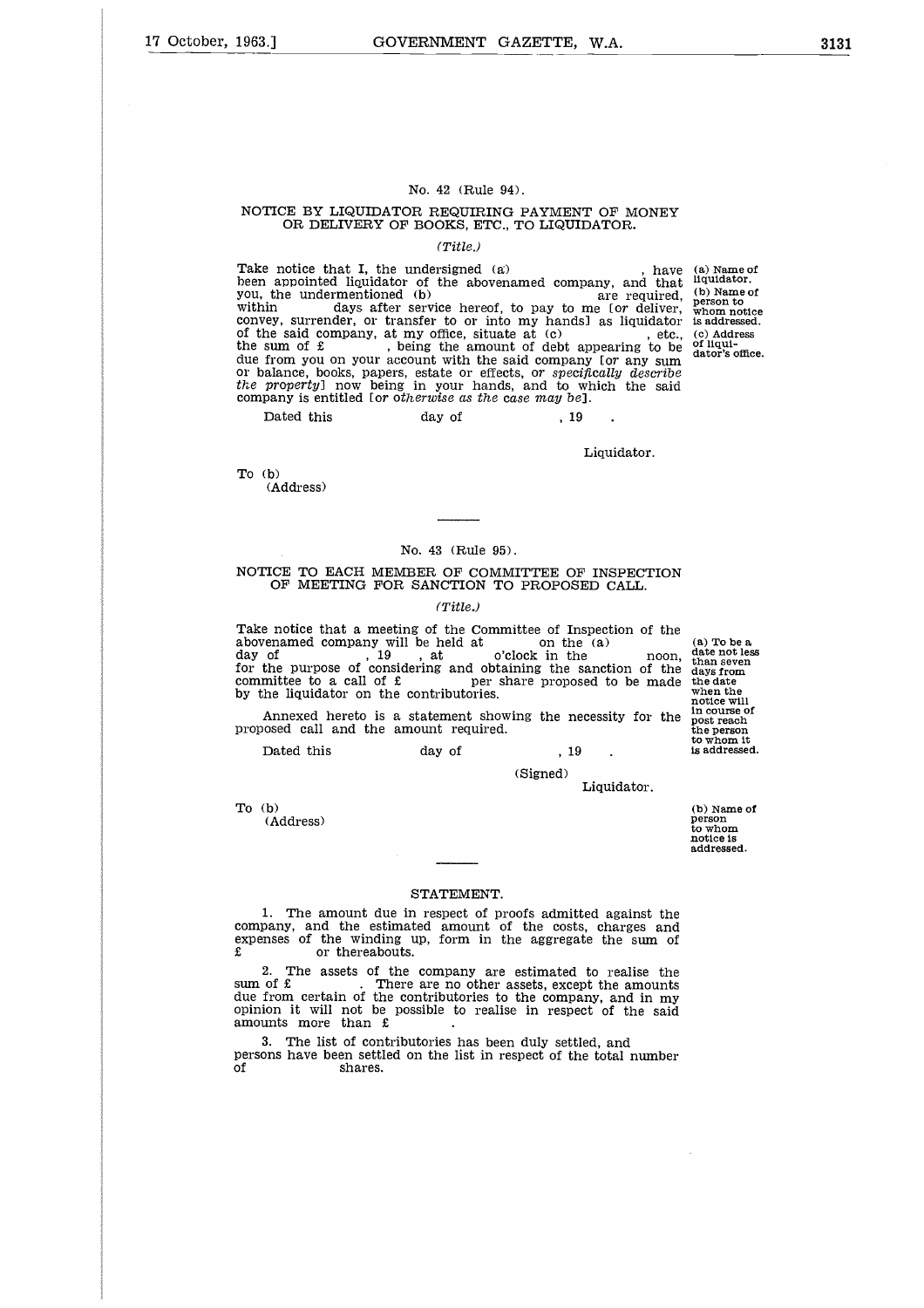4. For the purpose of satisfying the several debts and liabilities of the company, and of paying the costs, charges and expenses of the winding up, I estimate that a sum of  $\pounds$  will be required in addition to the amount of the company's assets hereinbefore mentioned. 4. For the purpose of satisfying the several debts and liabilities<br>he company, and of paying the costs, charges and expenses of<br>winding up, I estimate that a sum of £ will be required<br>didition to the amount of the company

sary to make a call on the contributories, and having regard to the probability that some of them will partly or wholly fail to pay the amount of the call, I estimate that for the purpose of realising the amount required it is necessary that a call of  $\mathfrak k$ per share should be made.

*(Annex tabular statement showing amounts of debts, costs, etc., and of assets.)*

#### No. 44 (Rule 95).

#### ADVERTISEMENT OF MEETING OF COMMITTEE OF INSPECTION TO SANCTION PROPOSED CALL.

#### *(Title.)*

Notice is hereby given that the undersigned liquidator of the abovenamed company proposes that a call should be made on all the contributories of the said company (or *as the case* may be), of per share, and that he has summoned a meeting of the Committee of Inspection of the company, to be held at No. 44 (Rule 95).<br>
MOVERTISEMENT OF MEETING OF COMMITTEE OF<br>
INSPECTION TO SANCTION PROPOSED CALL.<br>
(Title.)<br>
Notice is hereby given that the undersigned liquidator of the<br>
abovenamed company proposes that a call should b enamed company proposes that a call should be<br>contributories of the said company (or as the caper share, and that he has summoned<br>Committee of Inspection of the company, to be left<br>ne moon, to obtain their sanction to the

Each contributory may attend the meeting, and be heard or make any communication in writing to the liquidator or the members of the Committee of Inspection in reference to the intended call.

A statement showing the necessity of the proposed call and the purpose for which it is intended may be obtained on application to the liquidator at his office at (a)

**(a) Insert address.**

Liquidator.

#### No. 45 (Rule 95).

#### RESOLUTION OF COMMITTEE OF INSPECTION SANCTIONING CALL.

No. 45 (Rule 95).<br>
RESOLUTION OF COMMITTEE OF INSPECTION<br>
SANCTIONING CALL.<br>
Resolved, that a call of £ per share be made by the liquidator<br>
on all the contributories of the company [or, as the case may be].<br>
(Signed) Resolved, that a call of £ per share be made by the liquidator on all the contributories of the company [or, *as the case may be*]. 45 (Rule 95).<br>COMMITTEE OF INSPECTIC<br>TIONING CALL.<br>per share be made by the<br>the company [or, as the case<br>(Signed)<br>ers of the Committee of Insp.<br>day of , 19

(Signed)

Members of the Committee of Inspection.

Dated this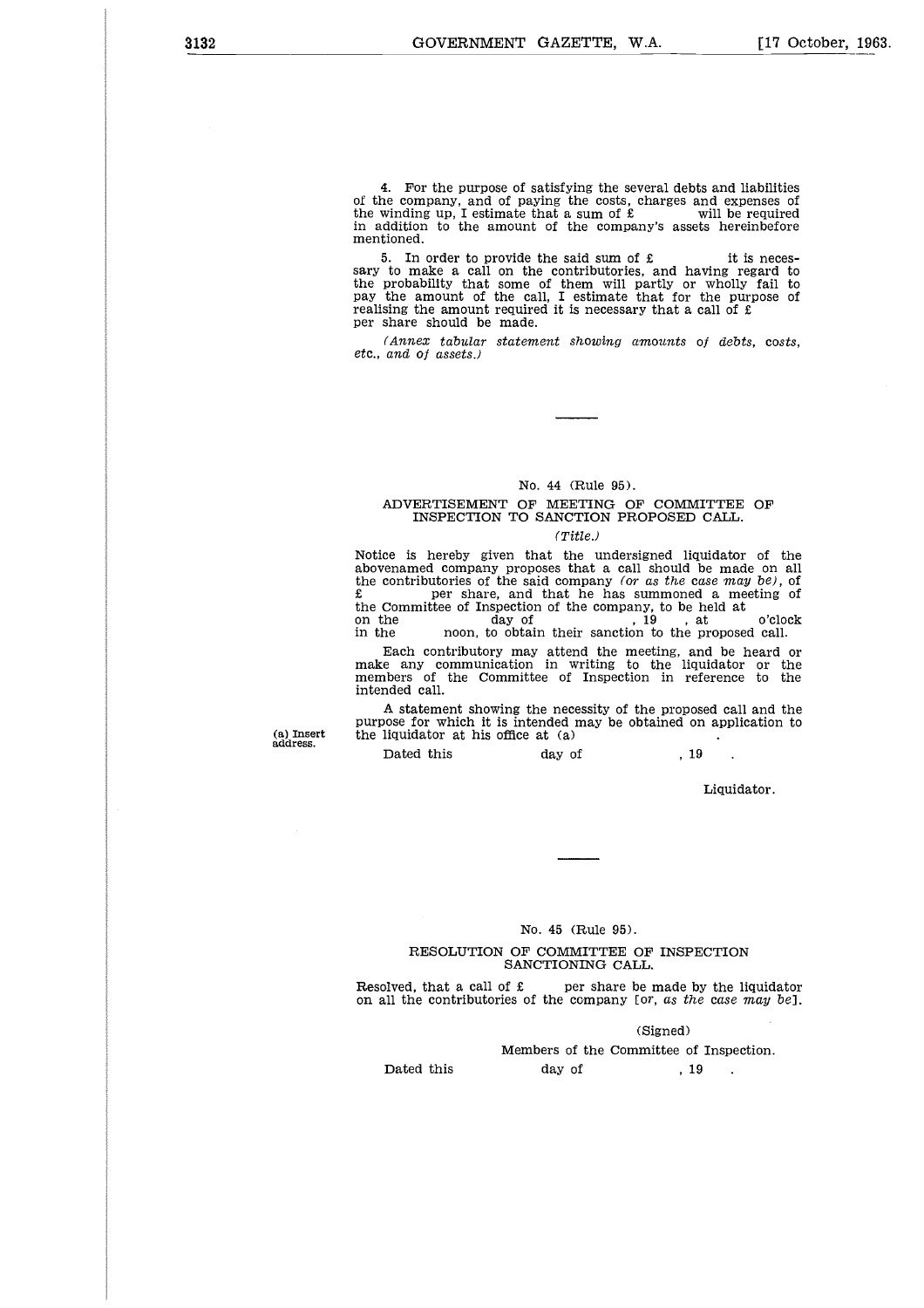#### No. 46 (Rule 96). SUMMONS FOR LEAVE TO MAKE A CALL.

*(Title.)*

Let the several persons whose names and addresses are set forth in the second column of the schedule hereto, being contributories of the abovenamed company, as shown in the third column of the No. 46 (Rule 96).<br>
SUMMONS FOR LEAVE TO MAKE<br>  $(Title.)$ <br>
Let the several persons whose names and add<br>
in the second column of the schedule hereto, of<br>
of the abovenamed company, as shown in the test<br>
said schedule, attend at<br> No. 46 (Rule 96).<br>
SUMMONS FOR LEAVE TO MAKE A CALL.<br>
(Title.)<br>
Let the several persons whose names and addresses are set forth<br>
in the second column of the schedule hereto, being contributories<br>
of the abovenaned company the liquidator of the company for an order that he may be at No. 46 (Rule 96).<br>
SUMMONS FOR LEAVE TO MAKE A CALL.<br>
(Title.)<br>
Let the several persons whose names and addresses are set forth<br>
in the second column of the schedule hereto, being contributories<br>
of the abovenamed company the contributories [or *as the case* may be] of the said company. No. 46 (Rule 96).<br>
SUMMONS FOR LEAVE TO MAKE A CALL.<br>
(*Title.)*<br>
the several persons whose names and addresses are<br>
ne second column of the schedule hereto, being con<br>
ne abovenamed company, as shown in the third colu<br>
s SUMMONS FOR LEAVE TO MAKE A CALL.<br>
(Title.)<br>
(Title.)<br>
several persons whose names and addresses are set forth<br>
second column of the schedule hereto, being contributories<br>
boovenamed company, as shown in the third column

# This summons was taken out by<br>, solicitors for the liquidator.

| Dated the      | day of                                                            | . 19                                                                                                                                                                                                  |      |
|----------------|-------------------------------------------------------------------|-------------------------------------------------------------------------------------------------------------------------------------------------------------------------------------------------------|------|
|                | This summons was taken out by<br>, solicitors for the liquidator. |                                                                                                                                                                                                       | - 01 |
|                | Schedule.                                                         | Note.—If you do not attend either in person or by your solicitor.<br>at the time and place abovementioned, such order will be made<br>and proceedings taken as the Judge may think just and expedient |      |
| Number on List | Name and Address                                                  | In what Character Included                                                                                                                                                                            |      |
|                |                                                                   |                                                                                                                                                                                                       |      |
|                |                                                                   |                                                                                                                                                                                                       |      |
|                |                                                                   |                                                                                                                                                                                                       |      |
|                |                                                                   |                                                                                                                                                                                                       |      |

#### No. 47 (Rule 96).

#### AFFIDAVIT OF LIQUIDATOR IN SUPPORT OF PROPOSAL FOR CALL.

#### *(Title.)*

of, etc., the liquidator of the above-I. named company, make oath and say as follows:

- (1) I have in the schedule now produced and shown to me and marked with the letter "A" set forth a statement showing the amount due in respect of the debts proved and admitted against the said company, and the estimated amount of the costs, charges and expenses of and incidental to winding up the affairs thereof, and which several amounts form in the aggregate the sum of  $\epsilon$  or thereabouts. No. 47 (Kule 96).<br>
TDAVIT OF LIQUIDATOR IN SU<br>
PROPOSAL FOR CALL.<br>
(Title.)<br>
, of, etc., the liquidany, make oath and say as follow<br>
I have in the schedule now produce and marked with the letter "A" showing the amount due
- (2) I have also in the said schedule set forth a statement of the assets in hand belonging to the said company, amounting to the sum of £ and no more. There are no other assets belonging to the said com-pany, except the amounts due from certain of the contributories of the said company, and to the best of my information and belief, it will be impossible to realise in respect of the said amounts more than showing the amount due in respect of<br>and admitted against the said co<br>estimated amount of the costs, char<br>of and incidental to winding up the<br>and which several amounts form in<br>sum of £ or thereabouts.<br>I have also in the s or and incluental to winding up<br>and which several amounts form in<br>sum of £ or thereabouts.<br>I have also in the said schedule set<br>of the assets in hand belonging to<br>amounting to the sum of £<br>There are no other assets belong
- (3) persons have been settled by me on the list of contributories of the said company in respect of the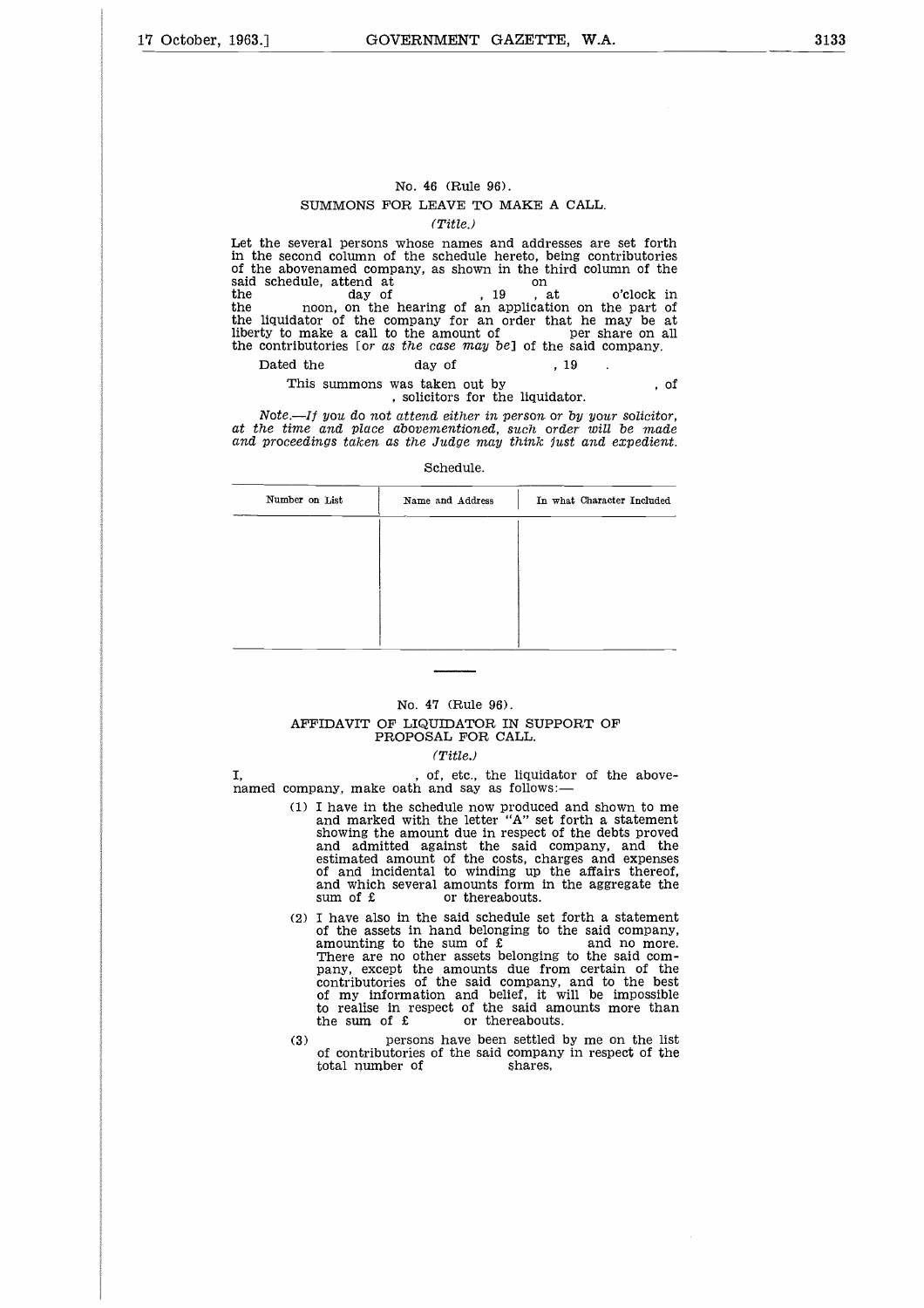- (4) For the purpose of satisfying the several debts and liabilities of the said company and of paying the costs, charges and expenses of and incidental to winding up the affairs thereof, I believe the sum of  $\mathbf f$  will be required in addition to the amount of the assets of the said company mentioned in the said Schedule A, and the said sum of £
- (5) In order to provide the said sum of  $\mathbf f$ , it is necessary to make a call upon the several persons who have been settled on the list of contributories as before-mentioned, and, having regard to the probability that some of such contributories will partly or wholly fail to pay the amount of such call, I believe that, for the purpose of realising the amount required as before-<br>mentioned, it is necessary that a call of £ per share should be made.

Sworn, etc.

#### No. 48 (Rule 96).

#### ADVERTISEMENT OF INTENDED CALL.

In the matter of

Notice is hereby given that the Supreme Court has appointed<br>the day of  $\begin{array}{c} 19 \\ 30 \\ 19 \\ 10 \end{array}$ , to No. 48 (Rule 96).<br>
WERTISEMENT OF INTENDED CALL.<br>
the matter of court has appointed and the Supreme Court has appointed and the company<br>
the company of the said company<br>
on all the contributories of the said company<br>  $y \text$ No. 48 (Rule 96).<br>
MOVERTISEMENT OF INTENDED CALL.<br>
In the matter of<br>
Notice is hereby given that the Supreme Court has appointed<br>
the day of the said of the sphere of anction a call on all the contributories of the said place of sanction a call on all the contributories of the said company for appointment. *as the case* may *be]* and that the liquidator of the said company proposes that such call shall be for  $\pounds$ interested are entitled to attend at such day, hour and place to offer objections to such call. No. 48 (Rule 96).<br>
ADVERTISEMENT OF INTENDED CALI<br>
In the matter of<br>
ce is hereby given that the Supreme Court h<br>
the day of<br>
o'clock in the noon, at (b)<br>
tion a call on all the contributories of the said<br>
the case may be

 $\ddot{\phantom{a}}$ 

Liquidator.

#### No. 49 (Rule 96).

#### ORDER GIVING LEAVE TO MAKE A CALL.

#### *(Title.)*

ORD<br>The<br>Upon the applic<br>and upon read<br>day day (Rule 96).<br>
LEAVE TO MAKE A C<br>
(Title.)<br>
day of , 19<br>
liquidator of the abover<br>
davit of the said liquid<br>
, 19, and the Upon the application of the liquidator of the abovenamed company, and upon reading the affidavit of the said liquidator, filed the No. 49 (Rule 96).<br>
ORDER GIVING LEAVE TO MAKE A CALL.<br>
(Title.)<br>
The day of , 19<br>
Upon the application of the liquidator of the said liquidator, filed the<br>
"A" therein referred to, and an affidavit of<br>
"A" therein referre No. 49 (Rule 96).<br>
ORDER GIVING LEAVE TO MAKE<br>
(Title.)<br>
The day of<br>
Upon the application of the liquidator of the a<br>
and upon reading the affidavit of the said<br>
day of<br>
"A" therein referred to, and an affidavit of<br>
the d No. 49 (Rule 96).<br>
ORDER GIVING LEAVE TO MAKE A CALL.<br>
(Title.)<br>
The day of , 19<br>
Upon the application of the liquidator of the abovenamed company<br>
and upon reading the affidavit of the said liquidator, filed the<br>
day of Figure 10 MALE A CALL (Title.)<br>
The day of , 19<br>
Upon the application of the liquidator of the abovenamed company,<br>
and upon reading the affidavit of the said liquidator, filed the<br>
day of , 19<br>
"A" therein referred to, a  $\begin{array}{lcl} & & (Title.) & & \\ & & \text{19} & . \\ \end{array}$  Upon the application of the liquidator of the abovenamed company, and upon reading the affidavit of the said liquidator, filed the day of the said iquidator, filed the day of the day of

It is ordered that leave be given to the liquidator to make a call of  $\hat{\epsilon}$  per share on all the contributories of the said (a) *Or as the* company (a).

*case may be.*

(b) State<br>place of<br>appointment.

And it is ordered that each such contributory do so on or before the day of  $\frac{19}{19}$ , pay to the liquidator of the company, the amount which will<br>be due from him or her in respect of such call.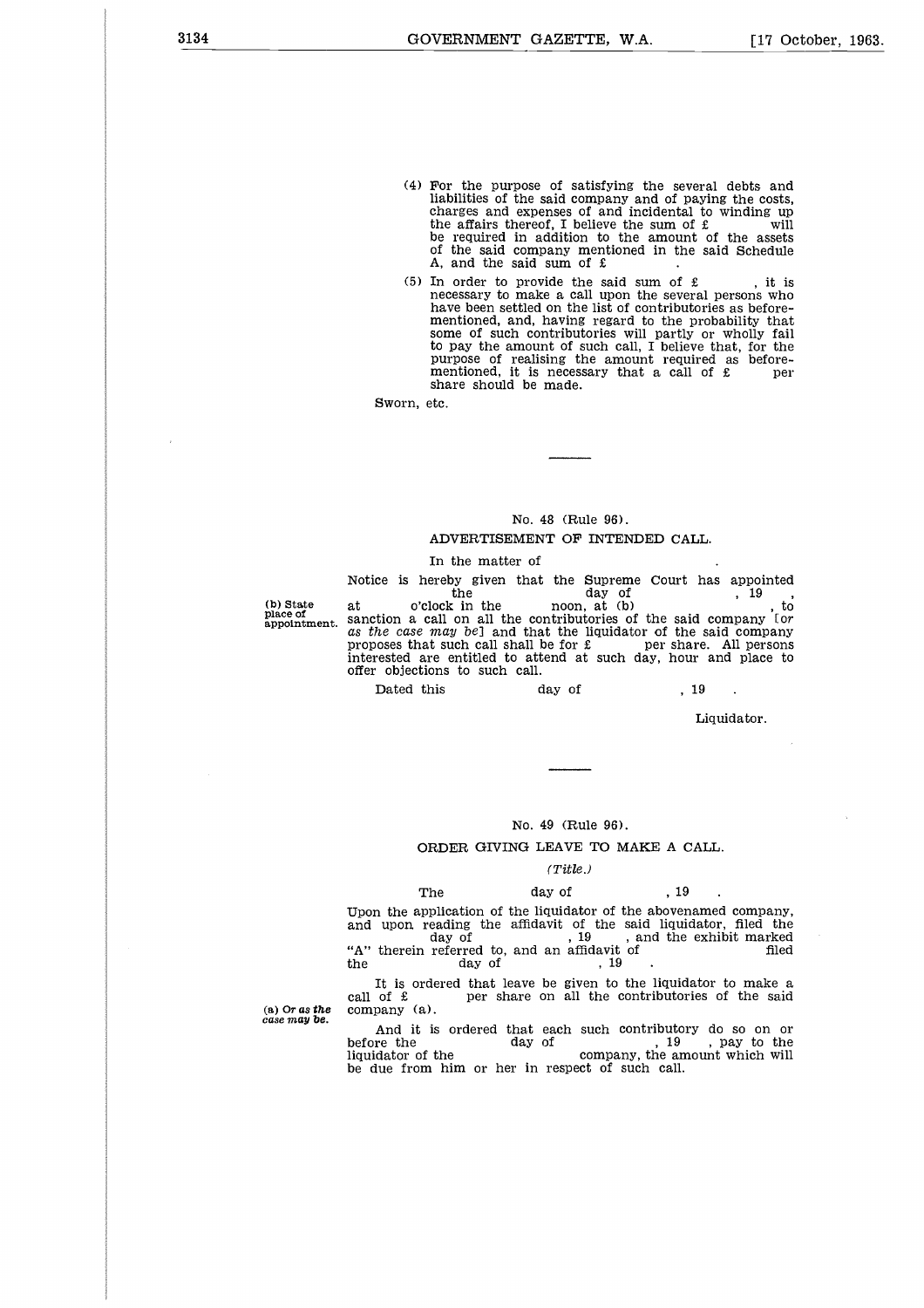#### No. 50 (Rule 97).

#### DOCUMENT MAKING A CALL.

#### *(Title.)*

|                                          | No. 50 (Rule 97).                                            |                                                                                                                    |                                                |                                                                                              |
|------------------------------------------|--------------------------------------------------------------|--------------------------------------------------------------------------------------------------------------------|------------------------------------------------|----------------------------------------------------------------------------------------------|
|                                          | DOCUMENT MAKING A CALL.                                      |                                                                                                                    |                                                |                                                                                              |
|                                          | (Title.)                                                     |                                                                                                                    |                                                |                                                                                              |
| in pursuance of (a)<br>this<br>of<br>the | day of<br>which sum is to be paid at my office (b)<br>day of | , the liquidator of the abovenamed company,<br>. 19<br>per share on all the contributories of the company,<br>. 19 | made (or passed)<br>, hereby make a call<br>on | (a) An order<br>of the Court,<br>or resolution<br>of the<br>Committee<br>of Inspec-<br>tion. |
| Dated this                               | day of                                                       | . 19                                                                                                               |                                                | (b) Insert<br>address.                                                                       |
|                                          |                                                              |                                                                                                                    |                                                |                                                                                              |

#### No. 51 (Rule 97).

#### NOTICE OF CALL SANCTIONED BY COMMITTEE OF INSPECTION TO BE SENT TO CONTRIBUTORY.

#### *(Title.)*

(a) Set out resolution.

| No. 51 (Rule 97).                                                                                                                                                                      |                              |
|----------------------------------------------------------------------------------------------------------------------------------------------------------------------------------------|------------------------------|
| NOTICE OF CALL SANCTIONED BY COMMITTEE<br>INSPECTION TO BE SENT TO CONTRIBUTORY.                                                                                                       | OF                           |
| (Title.)                                                                                                                                                                               |                              |
| Take notice that the Committee of Inspection in the winding up<br>of the abovenamed company has passed a resolution as follows<br>$(a) :=$                                             | (a) Set ot<br>resolution     |
| The amount due from you in respect of the call is the sum<br>. This sum should be paid by you direct to me at<br>of $\mathbf f$<br>on or before the<br>$my$ office $(b)$<br>.19.<br>Ωf | (b) State<br>day<br>address. |
| Dated this<br>day of<br>. 19                                                                                                                                                           |                              |
| To Mr.                                                                                                                                                                                 |                              |
|                                                                                                                                                                                        |                              |

#### Liquidator.

*Note.—If* you *do not* pay *the sum due from* you by *the date mentioned, interest will be claimed on such sum at the rate of four per cent. per annum from the said date until payment.*

#### No. 52 (Rule 97).

#### NOTICE TO BE SERVED WITH THE ORDER SANCTIONING A CALL.

#### *(Title.)*

The amount due from you, A.B., in pursuant to leave given by the above sum of £ , which sum is to be liquidator of the said company at my Perth. respect of the call made [or within] order is the paid by you to me as the of<br>
The CRDER<br>
CALL.<br>
The CALL.<br>
The CALL CONTER STREET AND THE Paid by you to me as the<br>
paid by you to me as the<br>
Street,<br>
5treet,<br>
5treet,<br>
5treet,<br>
5treet, No. 52 (Rule 97).<br>
NOTICE TO BE SERVED WITH THE OR<br>
SANCTIONING A CALL.<br>
(Title.)<br>
amount due from you, A.B., in respect of<br>
unant to leave given by the above for within<br>
of £ , which sum is to be paid by you<br>
dator of the

To Mr. A.B.,

#### Liquidator.

*Note.—If you do not* pay *the sum due from you* by *the date mentioned, interest will be claimed on such sum at the rate of four per cent. per annum from the said date until payment.*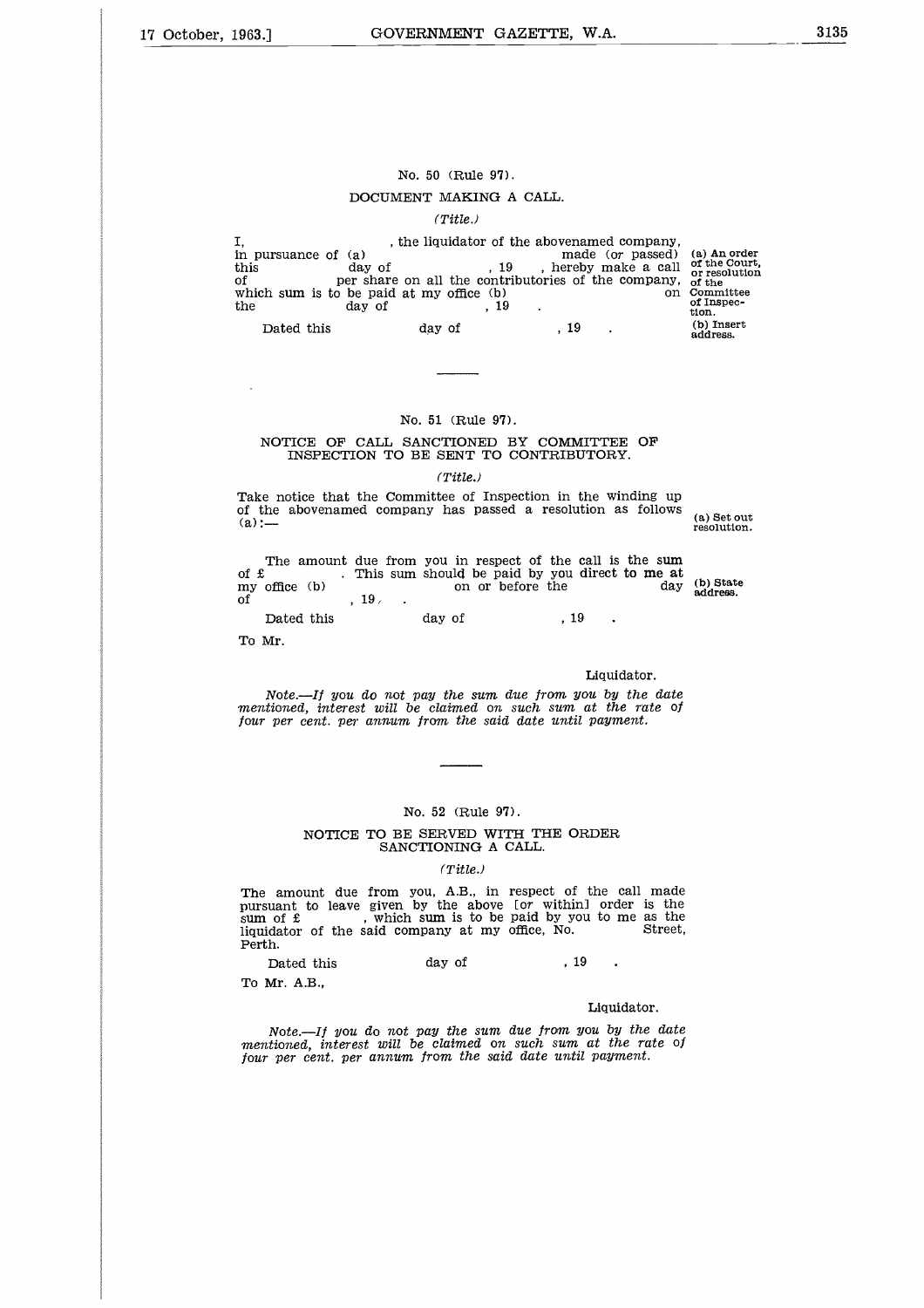#### No. 53 (Rule 98). AFFIDAVIT IN SUPPORT OF APPLICATION FOR ORDER FOR PAYMENT OF CALL.

#### *(Title.)*

I, **n**, of, etc., the liquidator of the above-<br>named company, make oath and say as follows:— I,

- (1) None of the contributories of the said company, whose names are set forth in the schedule hereto annexed, marked, "A", have paid or caused to be paid the sums set opposite their respective names in the said schedule, which sums are the amounts now due from them<br>respectively under the call of per share,<br>duly made under the Companies Act, 1961, dated No. 53 (Rule 98).<br>
T IN SUPPORT OF APPLICATION F(FOR PAYMENT OF CALL.<br>
(Title.)<br>
(Title.)<br>
(Title.)<br>
(Title.)<br>
(Title.)<br>
(Title.)<br>
(Title.)<br>
(Title.)<br>
(Title.)<br>
(Title.)<br>
(Title.)<br>
None of the contributories of the said c the day of  $(2)$  The respective amounts or sums set opposite the names
- of such contributories in such schedule are the true amounts due and owing by such contributories respectively in respect of the said call.

#### A.

#### The Schedule Above Referred To.

| Number<br>on List | Name | Address | Description | In what Character<br>Included | Amount<br>Due |
|-------------------|------|---------|-------------|-------------------------------|---------------|
|                   |      |         |             |                               | f. s. d.      |
|                   |      |         |             |                               |               |
|                   |      |         |             |                               |               |
|                   |      |         |             |                               |               |
|                   |      |         |             |                               |               |
|                   |      |         |             |                               |               |
|                   |      |         |             |                               |               |
|                   |      |         |             |                               |               |
|                   |      |         |             |                               |               |

Sworn, etc.

*Note. In addition to the above affidavit, an. affidavit of the service of the application for the call will be required in. cases in which the Committee of Inspection or the Court has authorised a call to be made.*

#### No. 54 (Rule 98).

#### AFFIDAVIT OF SERVICE OF ORDER FOR PAYMENT OF CALL.

#### *(Title.)*

- I, J.B., of, etc., make oath and say as follows:
- (a) Committee of Inspection or the Court has authoris<br>
2) made.<br>
No. 54 (Rule 98).<br>
Mo. 54 (Rule 98).<br>
AFFIDAVIT OF SERVICE OF ORDER FOR<br>
PAYMENT OF CALL.<br>
(Title.)<br>
(Title.)<br>
(Title.)<br>
(1) I did on the day of the personal nde.<br>
No. 54 (Rule 98).<br>
PETDAVIT OF SERVICE OF ORDER FOR<br>
PAYMENT OF CALL.<br>
(Title.)<br>
tc., make oath and say as follows:—<br>
I did on the day of the personally serve G.F., of the day of the dec.,<br>
with an order made in this with an order made in this matter by this Court, dated No. 54 (Rule 98).<br>
FFIDAVIT OF SERVICE OF ORDER FOR<br>
PAYMENT OF CALL.<br>
(Title.)<br>
tc., make oath and say as follows:—<br>
I did on the day of , 19, etc.,<br>
with an order made in this matter by this Court, dated<br>
the day of , 19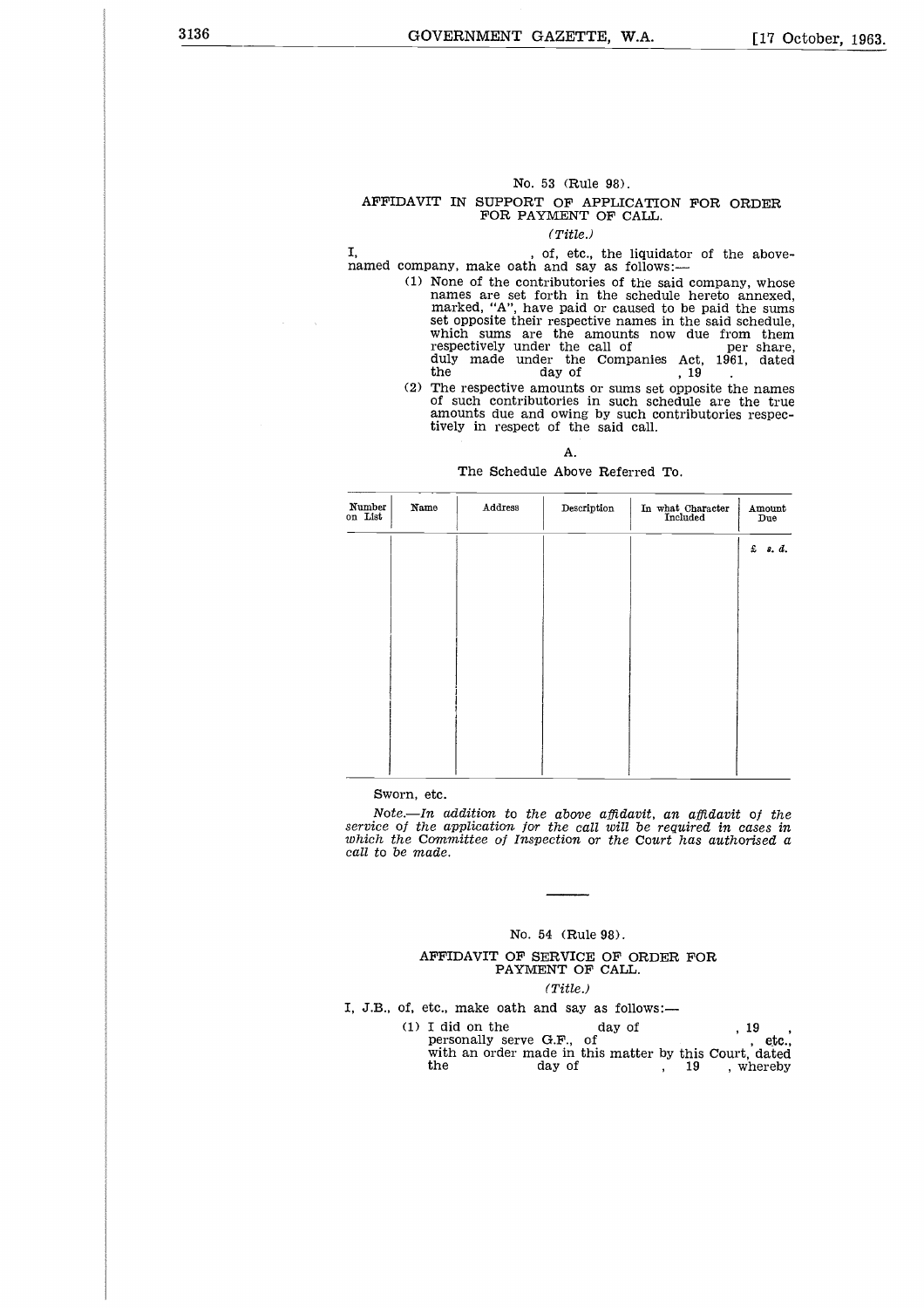it was ordered *[set* out *the* order] by delivering to and leaving with, the said G.F., at a true copy of the said order, and at the same time producing and showing unto him, the said G.F., the said original order.

(2) There was endorsed on the said copy when so served the following words, that is to say, "If you, the undermentioned G.F., neglect to obey this order by the time mentioned therein, you will be liable to process of execution for the purpose of compelling you to obey the same."

Sworn, etc.

No. 55 (Rule 98).

#### ORDER FOR PAYMENT OF CALL DUE FROM A CONTRIBUTORY.

#### *(Title.)*

No. 55 (Rule 98).<br>
RDER FOR PAYMENT OF CALL DUE<br>
A CONTRIBUTORY.<br>
(Title.)<br>
The day of , 19<br>
pplication of the liquidator of the abover<br>
reading an affidavit of day of , 19 , and an Upon the application of the liquidator of the abovenamed company, and upon reading an affidavit of  $\frac{19}{19}$ , and an affidavit of the liquidator, filed the  $\frac{19}{19}$ , it is No. 55 (Rule 98).<br>
ORDER FOR PAYMENT OF CALL DUE FROM<br>
A CONTRIBUTORY.<br>
(Title.)<br>
The day of , 19<br>
Upon the application of the liquidator of the abovenamed company,<br>
and upon reading an affidavit of<br>
day of , 19 , and an No. 55 (Rule 98).<br>
DER FOR PAYMENT OF CALL DUE FROM<br>
A CONTRIBUTORY.<br>
(Title.)<br>
the day of , 19<br>
olication of the liquidator of the abovenamed company,<br>
aading an affidavit of the abovenamed company,<br>
aading an affidavit day of , 19 , and an affidavit of the<br>liquidator, filed the day of , 19 , it is<br>ordered that C.D., of, etc. [or E.F., of, etc., the legal personal representative of L.M., late of, etc., deceased], one of the contributories of the said company [or, *if against several contributories,* the several persons named in the second column of the schedule to this order, being respectively contributories of the said company], don the application of the interact of the assets of the set of the set of the set of the set of the set of the set of the set of the set of the set of the said company and incure the said company for, if against several within four days after service of this order, pay to the liquidator (Title.)<br>
The day of , 19<br>
Upon the application of the liquidator of the abovenan<br>
and upon reading an affidavit of<br>
day of<br>
iquidator, filed the day of<br>
ordered that C.D., of, etc. for E.F., of, etc., the legal pe<br>
senta of the said company at ms omce, No.<br>Perth, the sum of £ *[if against a legal personal repre-*<br>*sentative add*, out of the assets of the said L.M., deceased, in his hands as such legal personal representative as aforesaid, to be administered, in due course of administration, if the said E.F. has in his hands so much to be administered, *or, if against several contributories,* the several sums of money set opposite to the respective names in the sixth column of the said schedule hereto], such sum [or sums] being the amount *[or* amounts] due from the said C.D. [or L.M. or the said several persons respectively], in of the Sald company  $1 or, y$  against several persons named in the second column of the schedule to<br>this order, being respectively contributories of the said company],<br>do, on or before the day of the side company at his offi several persons named in the second column<br>this order, being respectively contributories of<br>do, on or before the day of<br>within four days after service of this order, is<br>of the said company at his office, No.<br>Perth, the su sentative add, out of the assets of the said L.<br>hands as such legal personal representative<br>administered, in due course of administration,<br>in his hands so much to be administered, or<br>contributories, the several sums of mo

And it is ordered that the said several persons do within the like period and at the place aforesaid pay to the said liquidator interest at the rate of four pounds per centum per annum on the amounts specified in the sixth column of the said schedule from

And it is ordered that the said several persons do within the like period and at the place aforesaid pay to the liquidator the several sums set opposite their respective names in the seventh column of the said schedule, such sum being the proportion of the applicant's costs of the said application payable by such several persons respectively.

*[Add appropriate paragraphs as to amounts payable* by *legal personal representatives (if* any).]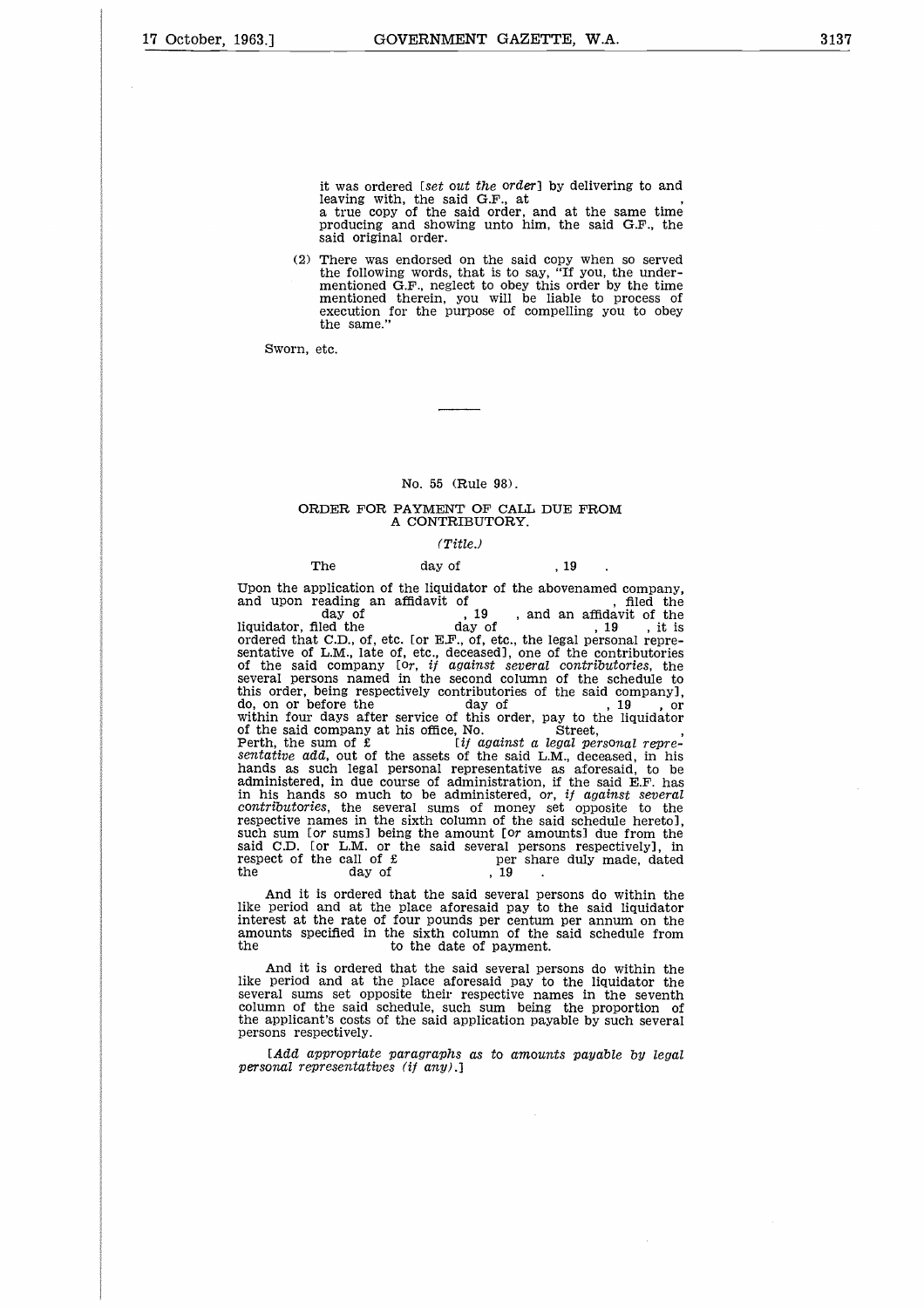| Number<br>on<br>List | Name | Address | Des-<br>cription | In what<br>Character<br>Included | Amount<br>Due | $\begin{array}{c}\textbf{Pro-} \\ \textbf{portion of} \\ \textbf{Costs}\end{array}$ | Total<br>Amount<br>Payable<br>Exclusive<br>of Interest |
|----------------------|------|---------|------------------|----------------------------------|---------------|-------------------------------------------------------------------------------------|--------------------------------------------------------|
|                      |      |         |                  |                                  | £<br>s. d.    |                                                                                     |                                                        |
|                      |      |         |                  |                                  |               |                                                                                     |                                                        |
|                      |      |         |                  |                                  |               |                                                                                     |                                                        |
|                      |      |         |                  |                                  |               |                                                                                     |                                                        |
|                      |      |         |                  |                                  |               |                                                                                     |                                                        |
|                      |      |         |                  |                                  |               |                                                                                     |                                                        |
|                      |      |         |                  |                                  |               |                                                                                     |                                                        |

The Schedule Referred to in the Foregoing Order.

*Note.—The* copy *for service of the above order must be endorsed as follows:*

> *If* you, the undermentioned A.B., neglect to obey this order within the time mentioned therein, you will be liable to process of execution for the purpose of compelling you to obey the same.

# No. 56 (Rule 104). LIST OF PROOFS TO BE FILED UNDER RULE 104. *(Title.)* order within the time mentioned therein, you will<br>to process of execution for the purpose of comp<br>to obey the same.<br>No. 56 (Rule 104).<br>No. 56 (Rule 104).<br>THE 104.<br>Tritle.)<br>The process of execution of the purpose of comp<br>RU

I hereby certify that the following is a correct list of all proofs tendered to me in the above matter during the past month.

#### Liquidator.

|                  |   | Proofs Tendered    |    |                                                                                |                        |    |    |  |  |  |
|------------------|---|--------------------|----|--------------------------------------------------------------------------------|------------------------|----|----|--|--|--|
| Name of Creditor |   | Amount of<br>Proof |    | Whether Admitted,<br>Rejected or Standing<br>Over for Further<br>Consideration | If Admitted,<br>Amount |    |    |  |  |  |
|                  | £ | s.                 | d. |                                                                                | £                      | s. | d. |  |  |  |
|                  |   |                    |    |                                                                                |                        |    |    |  |  |  |
|                  |   |                    |    |                                                                                |                        |    |    |  |  |  |
|                  |   |                    |    |                                                                                |                        |    |    |  |  |  |
|                  |   |                    |    |                                                                                |                        |    |    |  |  |  |
|                  |   |                    |    |                                                                                |                        |    |    |  |  |  |
|                  |   |                    |    |                                                                                |                        |    |    |  |  |  |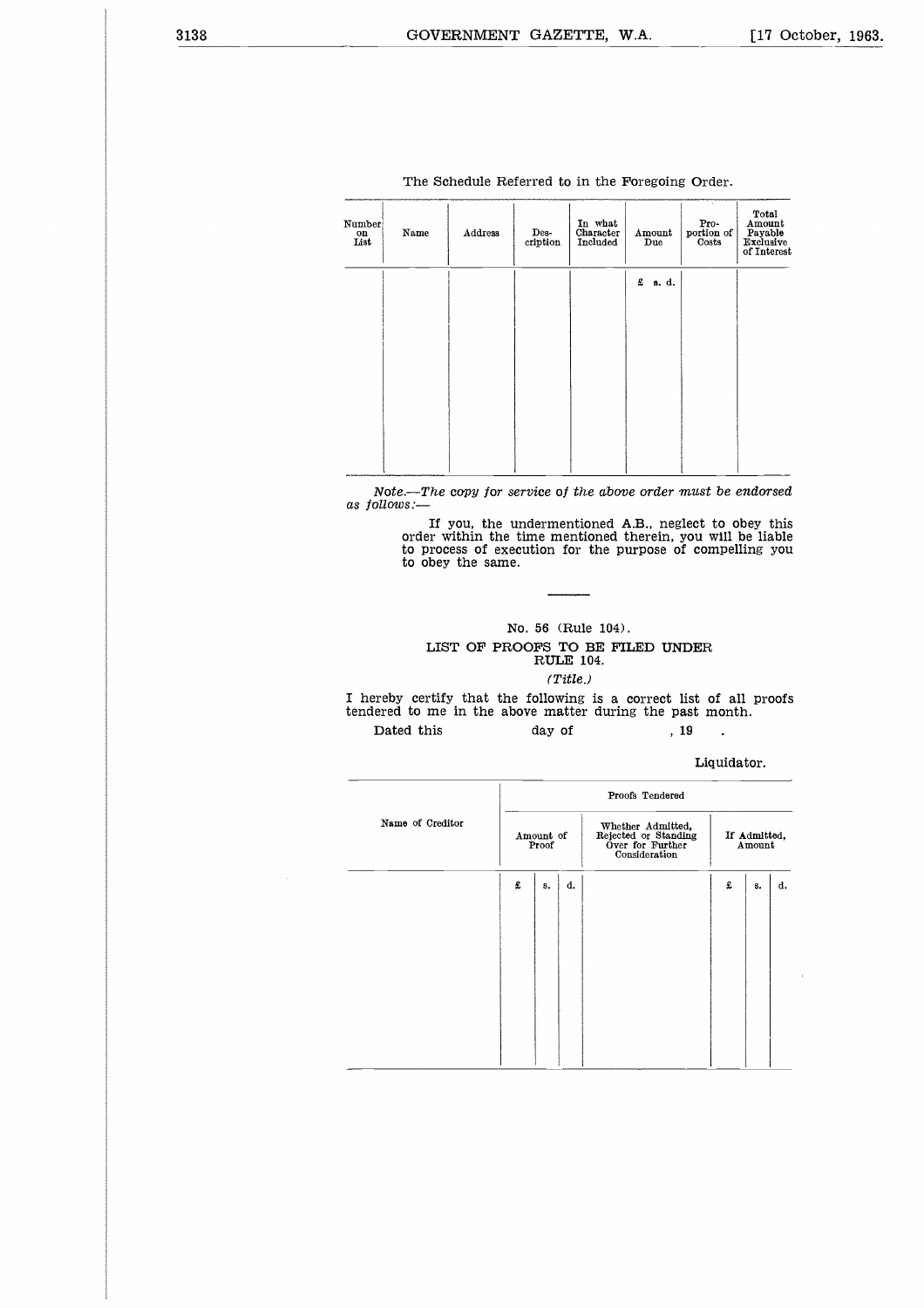## No. 57 (Rule 107). NOTICE TO CREDITORS AND CONTRIBUTORIES OF INTENTION TO APPLY FOR RELEASE.

*(Title.)*

Take notice that I, the undersigned liquidator of the abovenamed company, (a) intend to apply to a Judge in Chambers at the No. 57 (Rule 107).<br>
NOTICE TO CREDITORS AND CONTRIBUTORIES OF<br>
INTENTION TO APPLY FOR RELEASE.<br>
(Title.)<br>
Take notice that I, the undersigned liquidator of the abovenamed<br>
company, (a) intend to apply to a Judge in Chamber  $\frac{d}{dt}$  ,  $\frac{d}{dt}$  ,  $\frac{d}{dt}$  ,  $\frac{d}{dt}$  ,  $\frac{d}{dt}$  , for my release, and further take notice that (b) any objection you may have to the granting of my release should\_ be notified to the Registrar of the Supreme Court and to the undersigned within twenty-one days of the date hereof. NOTICE TO CREDITORS AND CONTRIBUTORIES<br>
INTENTION TO APPLY FOR RELEASE.<br>
(Title.)<br>
anotice that I, the undersigned liquidator of the abouny, (a) intend to apply to a Judge in Chamber<br>
eme Court, Perth, at 10.30 in the for

A summary of my receipts and payments as liquidator is hereto annexed.

#### Liquidator.

#### To

*Note.---Subsection. (4) of section 240 enacts that* an order of the Court releasing the liquidator shall discharge him from all liability in respect of any act done or default made by him in the administration of the affairs of the company, or otherwise in relation to his conduct as liquidator, but any such order may be revoked on proof that it was obtained by fraud or by suppression or concealment of any material fact.

#### No. 58 (Rule 107).

#### APPLICATION BY LIQUIDATOR TO THE COURT FOR RELEASE.

#### *(Title.)*

I, the liquidator of the abovenamed<br>company, do hereby report to the Court as follows:—

(1) That the whole of the property of the company has been realised for the benefit of the creditors and contributories [and a dividend to the amount of

shillings in the pound has been paid, as shown by the statement hereunto annexed, and a return of per share has been made to the contributories of the

company]

[Or, That so much of the property of the company as can, according to the joint opinion of myself and the Committee of Inspection, hereunto annexed in writing under our hands be realised, without needlessly protracting the liquidation, has been realised, as shown by the statement hereunto annexed, and a hereby report to the Court as follows:—<br>That the whole of the property of the company has<br>been realised for the benefit of the creditors and con-<br>tributories [and a dividend to the amount of<br>shillings in the pound has bee That the whole of the property of the company has<br>been realised for the benefit of the creditors and con-<br>tributories [and a dividend to the amount of<br>shillings in the pound has been paid, as shown by the<br>statement hereun been paid as shown with a return of<br>share to the contributories of the company]; been realised for the benefit of the creations and con-<br>eributories fand a dividend to the amount of<br>hillings in the pound has been paid, as shown by the<br>tatement hereunto annexed, and a return of<br>company] [Or, That so muc Solution increasing the company and the contributories of the company  $[Or, That so much of the property of the company 1  
as can, according to the joint opinion of myself and the Iomitted of Inspection, hereunto annexed in writing under our hands be realised, without needlessly protracting the liquidation, has been realised, as shown by the statement hereunto annexed, and a shillings has been paid as shown with a return of share to the contributions of the company 1;  
(a) Add, Model of the amount of the amount of the number of the other in the context of the other. The effect of the other in the context of the other elements of the current is the constant. If the context of the current is the$ as can, acc<br>the Comm<br>writing un<br>lessly proting und<br>lessly proting the dividend to<br>dividend to the pive<br>contributor<br>I I herefore<br>accounts to<br>of release.<br>is the Committee of Inspection, hereunto are writing under our hands be realised, with lessly protracting the liquidation, has been as shown by the statement hereunto annex dividend to the amount of been paid as shown with a

- (a) (a)<br>(2) I have given or caused to be given to all creditors and **necessary**,<br>matthe contributories the notice required to be given by rule 107.
- (3) I therefore request the Court to cause a report on my accounts to be prepared, and to grant me a certificate of release.

necessary,<br>"That the<br>rights of **tributories between have been adjusted."**

Liquidator.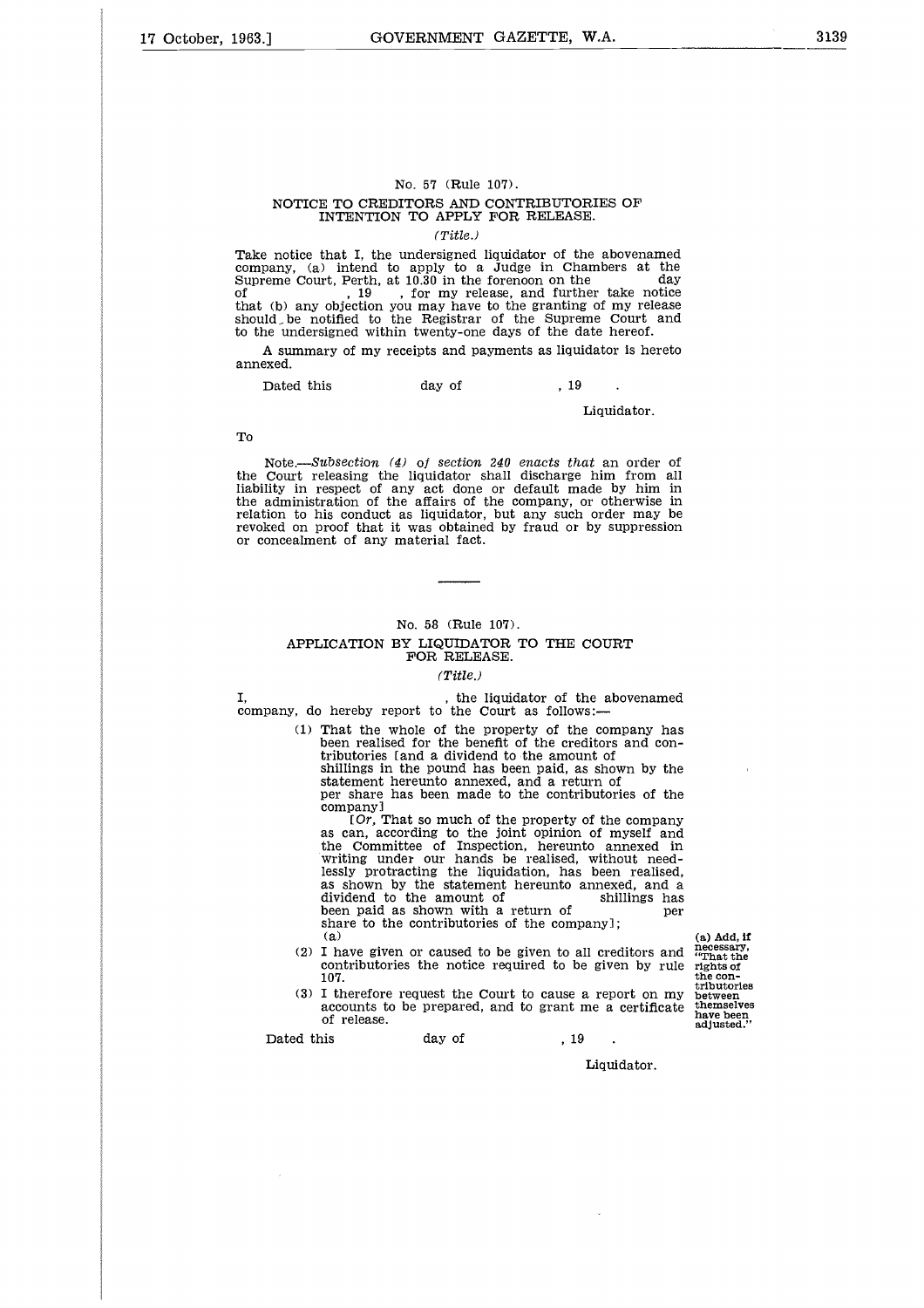| UIAIL.                                                                                                                                                                                                                                                                                                                                                                                                                                                                                               | .                                                                            |               | TO UCCOME UNI<br>NOTIOF OL<br>APPLICATION FOR RELEASE.<br>(Title.)                                                                                                                                                                                                                                                                                                                                                                                                                                                                                                                                                                                                                                                                                                                                                                                                                                                                                                                                                                                                                                                                                      |
|------------------------------------------------------------------------------------------------------------------------------------------------------------------------------------------------------------------------------------------------------------------------------------------------------------------------------------------------------------------------------------------------------------------------------------------------------------------------------------------------------|------------------------------------------------------------------------------|---------------|---------------------------------------------------------------------------------------------------------------------------------------------------------------------------------------------------------------------------------------------------------------------------------------------------------------------------------------------------------------------------------------------------------------------------------------------------------------------------------------------------------------------------------------------------------------------------------------------------------------------------------------------------------------------------------------------------------------------------------------------------------------------------------------------------------------------------------------------------------------------------------------------------------------------------------------------------------------------------------------------------------------------------------------------------------------------------------------------------------------------------------------------------------|
|                                                                                                                                                                                                                                                                                                                                                                                                                                                                                                      |                                                                              |               | Statement Showing Position of Company at Date of                                                                                                                                                                                                                                                                                                                                                                                                                                                                                                                                                                                                                                                                                                                                                                                                                                                                                                                                                                                                                                                                                                        |
| Dr.                                                                                                                                                                                                                                                                                                                                                                                                                                                                                                  |                                                                              |               | Application for Release.<br>Cr.                                                                                                                                                                                                                                                                                                                                                                                                                                                                                                                                                                                                                                                                                                                                                                                                                                                                                                                                                                                                                                                                                                                         |
|                                                                                                                                                                                                                                                                                                                                                                                                                                                                                                      | Esti-<br>mated<br>to Pro-<br>duce<br>per<br>Com-<br>pany's<br>State-<br>ment | Re-<br>ceipts | Pay-<br>ments                                                                                                                                                                                                                                                                                                                                                                                                                                                                                                                                                                                                                                                                                                                                                                                                                                                                                                                                                                                                                                                                                                                                           |
| To total receipts from<br>of<br>date<br>winding-up<br>order, viz. :<br>(State particulars under<br>the several headings<br>specified in the State-<br>ment of Affairs.)<br>Receipts per trading<br>account<br>Other receipts<br><br>Total<br><br><br>Less:<br>Payments<br>$_{\rm{redeem}}$<br>to<br>securities<br>$\cdots$<br>Costs of execution<br><br>Payments per trading<br>account<br>$\cdots$<br>Net realisations<br>Amounts received from calls on con-<br>tributories made by the Liquidator | £ s. d.<br>£   s.  d. <br>£<br>£                                             | £<br>s.  d.   | £<br>s.ld.<br>By fees (including Stationery, Print-<br>ing, and Postages in respect of<br>Contributories, Creditors, and for<br>Debtors, and fee for audit)<br>$\pm$   s.  d.<br>Law costs of petition<br>Law costs of Solicitor<br>to Liquidator<br>Other law costs<br>Liquidator's remuneration, viz.:-<br>£   s.⊺d. <br>per cent. on £<br>$\cdots$<br>Assets realised<br>$\cdots$<br>per cent. on £<br>$\cdots$<br>Assets distributed<br>in<br>dividend<br>$\cdots$<br>$\cdots$<br>Shorthand writer's charges<br>Special manager's charges<br>Person appointed to assist in pre-<br>paration of Statement of Affairs<br>Auctioneer's charges as taxed<br>Other taxed costs<br>Costs of possession and mainten-<br>ance of estate<br>$\cdots$<br>Costs of notices in Gazette and<br>other papers<br><br>$\cdots$<br>Incidental outlay<br>$\cdots$<br><br>Total cost and charges<br>£<br>$\pounds$   s.   d.<br>Creditors, viz. :–<br>(a) Preferential<br>(b) Unsecured,<br>Divi-<br>dend of $s. d.$ in<br>the £ on £<br>The estimate of amount<br>expected to rank for<br>dividend was £<br>Amount<br>returned<br>to<br>contributories<br><br>Balance |
|                                                                                                                                                                                                                                                                                                                                                                                                                                                                                                      | £                                                                            |               | £                                                                                                                                                                                                                                                                                                                                                                                                                                                                                                                                                                                                                                                                                                                                                                                                                                                                                                                                                                                                                                                                                                                                                       |
| £<br>office of the liquidator.<br>Dated this                                                                                                                                                                                                                                                                                                                                                                                                                                                         |                                                                              | day of        | Assets not yet realised, including calls, estimated to produce<br>(Add here any special remarks the liquidator thinks desirable.)<br>Creditors can obtain any further information by enquiry at the<br>. 19<br>(Signature of Liquidator or his Solicitor)<br>(Address)                                                                                                                                                                                                                                                                                                                                                                                                                                                                                                                                                                                                                                                                                                                                                                                                                                                                                  |

# No. 59 (Rule 107). STATEMENT TO ACCOMPANY NOTICE OF

 $\bar{\bar{z}}$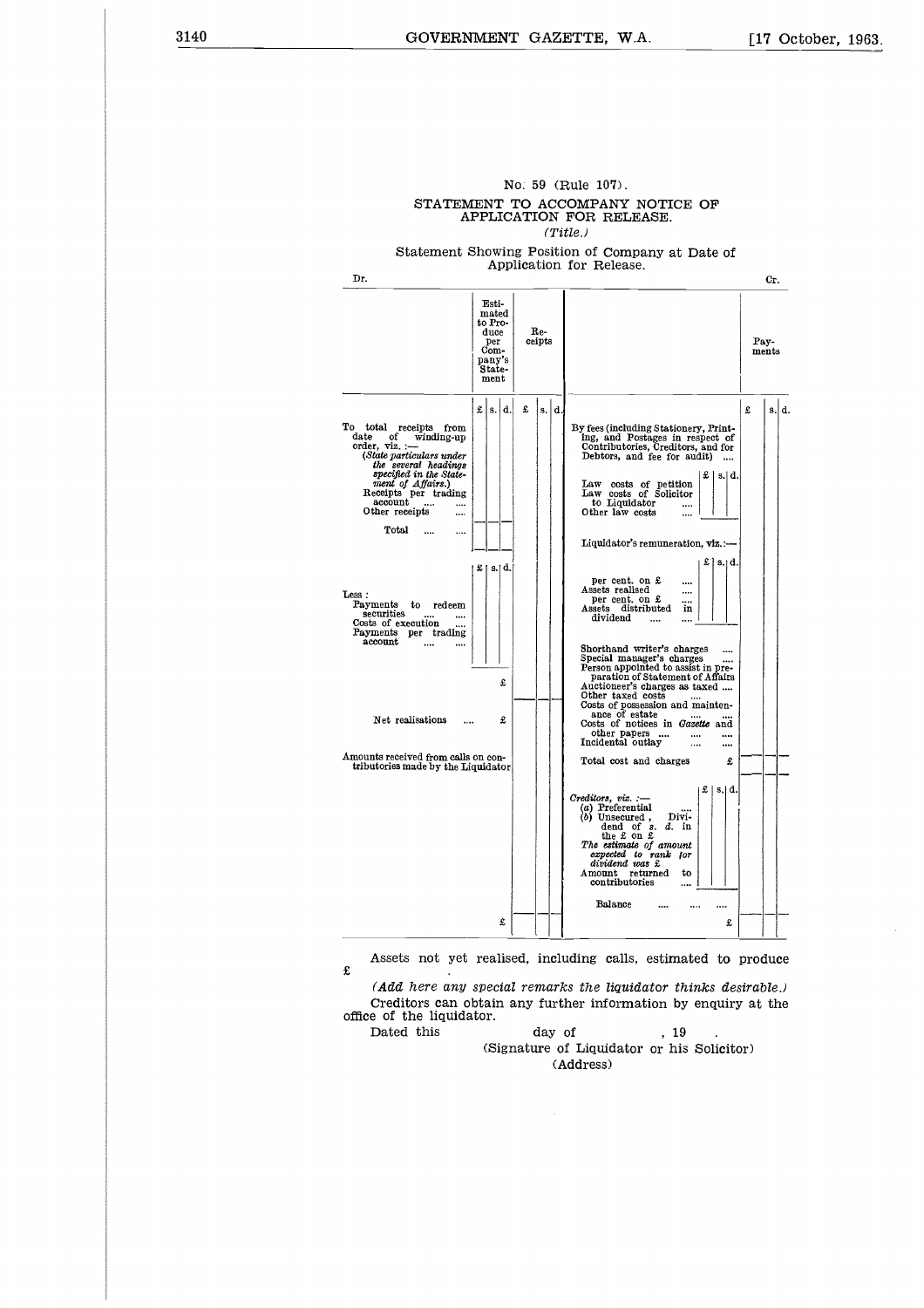### No. 60 (Rule 110).

#### REQUEST TO DELIVER BILL FOR TAXATION.

#### *(Title.)*

No. 60 (Rule 110).<br>
REQUEST TO DELIVER BILL FOR TAXATION.<br>
(Title.)<br>
I hereby request that you will, within days of this date, or<br>
such further time as the Court may allow, deliver to me for taxation<br>
by the proper officer such further time as the Court may allow, deliver to me for taxation by the proper officer your bill of costs [or charges] as (a) failing which I shall, in pursuance of the Companies Act, 1961, and rules, proceed to declare and distribute a dividend without regard to any claim which you may have against the assets of the company, and your claim against the assets of the company will be liable to be forfeited. (a) Here state nature of employment. No. 60 (Rule 110).<br>
REQUEST TO DELIVER BILL FOR T<br>
(*Title.)*<br>
reby request that you will, within<br>
further time as the Court may allow, delive<br>
ne proper officer your bill of costs for charge<br>
rules, proceed to declare an

 $\ddot{\phantom{a}}$ 

Liquidator.

No. 61 (Rule 113).

#### CERTIFICATE OF TAXATION.

#### *(Title.)*

I hereby certify that I have taxed the bill of costs [or charges] [or expenses] of Mr. C.D. *[here state capacity in which employed or engaged, where necessary add* "pursuant to an order of the No. 61 (Rule 113).<br>
CERTIFICATE OF TAXATION.<br>
(Title.)<br>
I hereby certify that I have taxed the bill of costs for charges]<br>
for expenses] of Mr. C.D. [here state capacity in which employed<br>
court dated the day of (19 )<br>
cou nployed<br>of the<br>"], and No. 61 (Rule 113).<br>
(Title..)<br>
(Title...)<br>
(Title...)<br>
I hereby certify that I have taxed the bill of costs for charges<br>
for expenses] of Mr. C.D. *there state capacity in which employed*<br>
or *engaged*, *where necessary ad* by the said order]. No. 61 (Rule 113).<br>
CERTIFICATE OF TAXATIO<br>
(Title.)<br>
reby certify that I have taxed the bill of<br>
expenses] of Mr. C.D. *lhere state capacity*<br>
magaged, where necessary add "pursuant the day of<br>
i allowed the same at the s

£

Taxing Officer.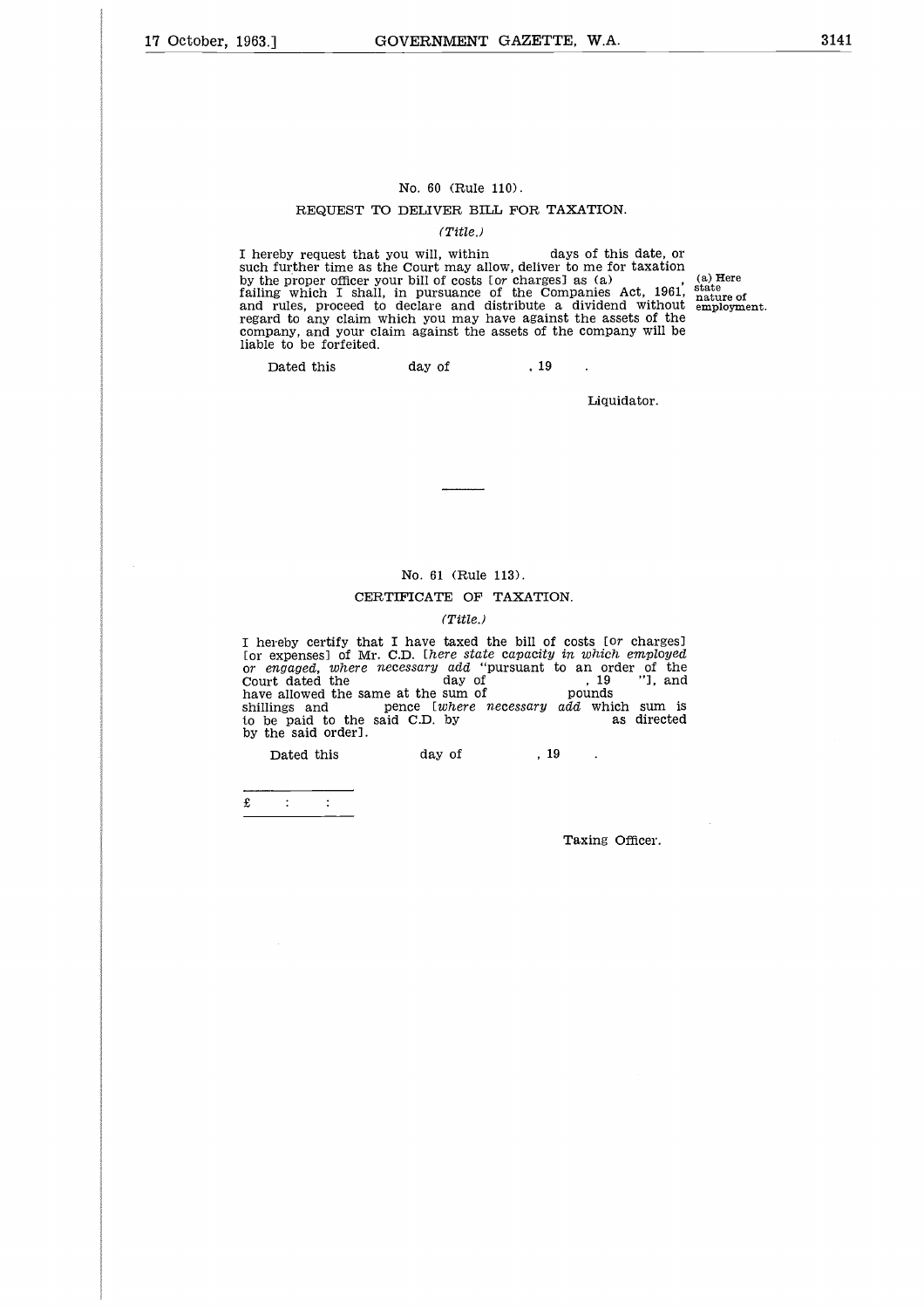| No. 62 (Rule 113). | REGISTER TO BE KEPT BY TAXING OFFICER. | Companies Act 1961 |
|--------------------|----------------------------------------|--------------------|
|                    |                                        |                    |

|                 |                                                                                | Solicitor's Bills                                                           |                                                                               |                                                                                  | Auctioneers' Bills                                                          |                                               | Bailiffs' Bills                                                             |                          |                                                                                  | Accountants' Bills                                                           |               |                                                                                                        | Brokers' or other Persons'                                                        |                          |
|-----------------|--------------------------------------------------------------------------------|-----------------------------------------------------------------------------|-------------------------------------------------------------------------------|----------------------------------------------------------------------------------|-----------------------------------------------------------------------------|-----------------------------------------------|-----------------------------------------------------------------------------|--------------------------|----------------------------------------------------------------------------------|------------------------------------------------------------------------------|---------------|--------------------------------------------------------------------------------------------------------|-----------------------------------------------------------------------------------|--------------------------|
| Name of Company | $\begin{array}{c} \text{Gross} \\ \text{Amount} \\ \text{of Bill} \end{array}$ | $\begin{array}{c} \text{Amount} \\ \text{Traced} \\ \text{off} \end{array}$ | $\begin{array}{c}\n\text{Net} \\ \text{Amount} \\ \text{Alowed}\n\end{array}$ | $\begin{array}{c} \text{Gross} \\ \text{A moment} \\ \text{of Bill} \end{array}$ | $\begin{array}{c} \text{Amount} \\ \text{Traced} \\ \text{off} \end{array}$ | Net Gross<br>Amount Amount<br>Allowed of Bill | $\begin{array}{c} \text{Amount} \\ \text{Trased} \\ \text{off} \end{array}$ | Net<br>Amount<br>Allowed | $\begin{array}{c}\n\text{Gross} \\ \text{Amount} \\ \text{of Bill}\n\end{array}$ | $\begin{array}{c}\n\text{Amount} \\ \text{Taxed} \\ \text{off}\n\end{array}$ | Net<br>Amount | $\begin{array}{ l } \hline \text{Gross} \\ \text{Amount} \\ \hline \text{of } \text{Bill} \end{array}$ | $\begin{array}{c} \texttt{Amount} \\ \texttt{Traced} \\ \texttt{off} \end{array}$ | Net<br>Amount<br>Allowed |
|                 |                                                                                |                                                                             |                                                                               |                                                                                  |                                                                             |                                               |                                                                             |                          |                                                                                  |                                                                              |               |                                                                                                        |                                                                                   |                          |
|                 |                                                                                |                                                                             |                                                                               |                                                                                  |                                                                             |                                               |                                                                             |                          |                                                                                  |                                                                              |               |                                                                                                        |                                                                                   |                          |
|                 |                                                                                |                                                                             |                                                                               |                                                                                  |                                                                             |                                               |                                                                             |                          |                                                                                  |                                                                              |               |                                                                                                        |                                                                                   |                          |
|                 |                                                                                |                                                                             |                                                                               |                                                                                  |                                                                             |                                               |                                                                             |                          |                                                                                  |                                                                              |               |                                                                                                        |                                                                                   |                          |

# Companies Act, 1961.